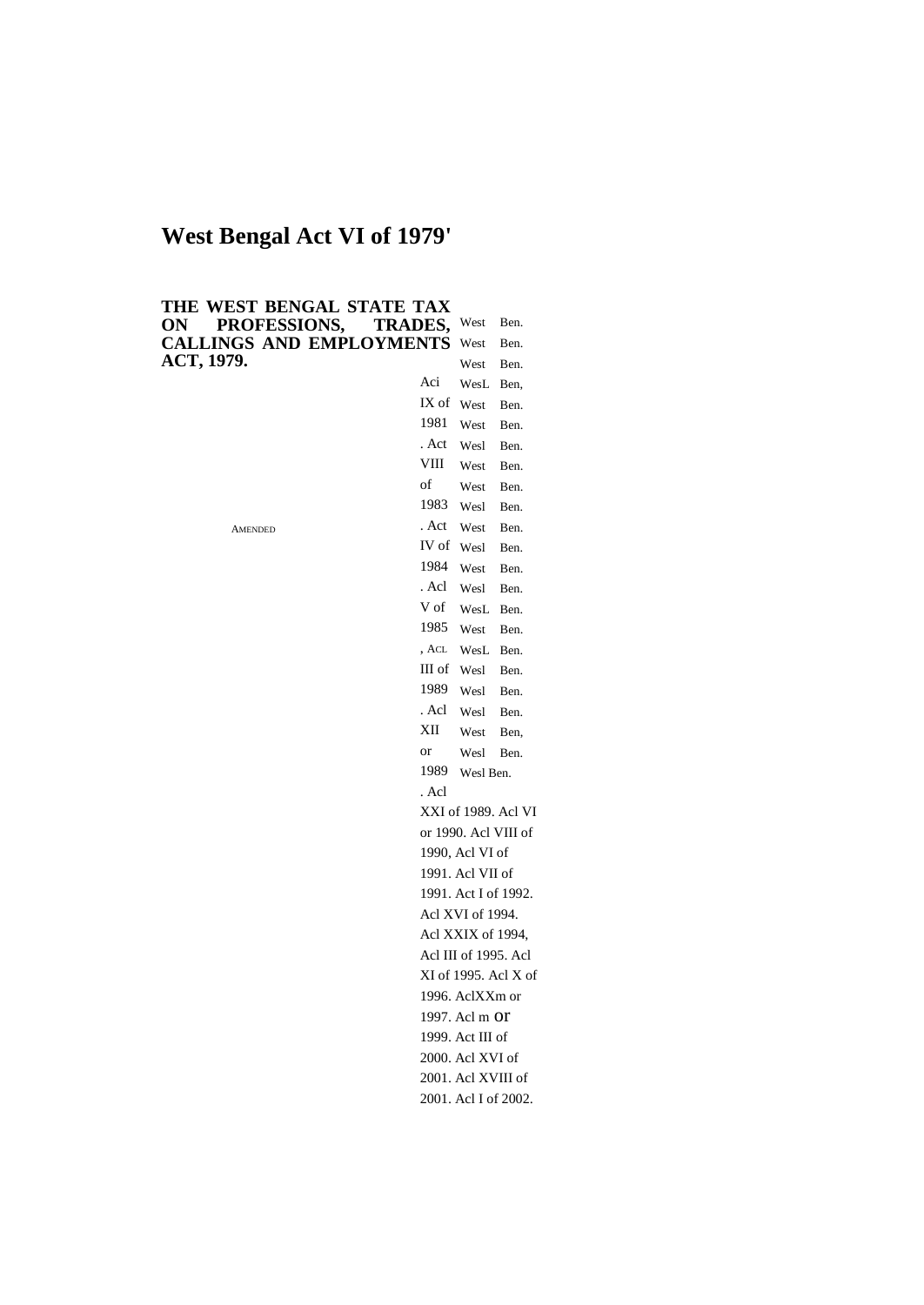*\31st March, 1979.]*

*An Act to provide for the levy and collection of tax on professions, trades, callings and employments for raising additional resources for the benefit of the State and for matters connected therewith or incidental thereto.*

WHEREAS il is expedient to provide for the levy and collection of tax on professions, trades, callings and employments for raising additional resources Tor the benefit of the State and for matters contiecLed therewith or incidental thereto;

'For Statement of Objects and Reasons. *sec* I he *Calcutta Gazette. Extraordinary,* Pnn ]V of ihc 5lh March, 1979, page 466; Tor proceedings or ihc Wesl Bengal Legislative Assembly, *sec* iJic proceedings of ihc meeting <\f thai Assembly held on lhe 17th March, 1979.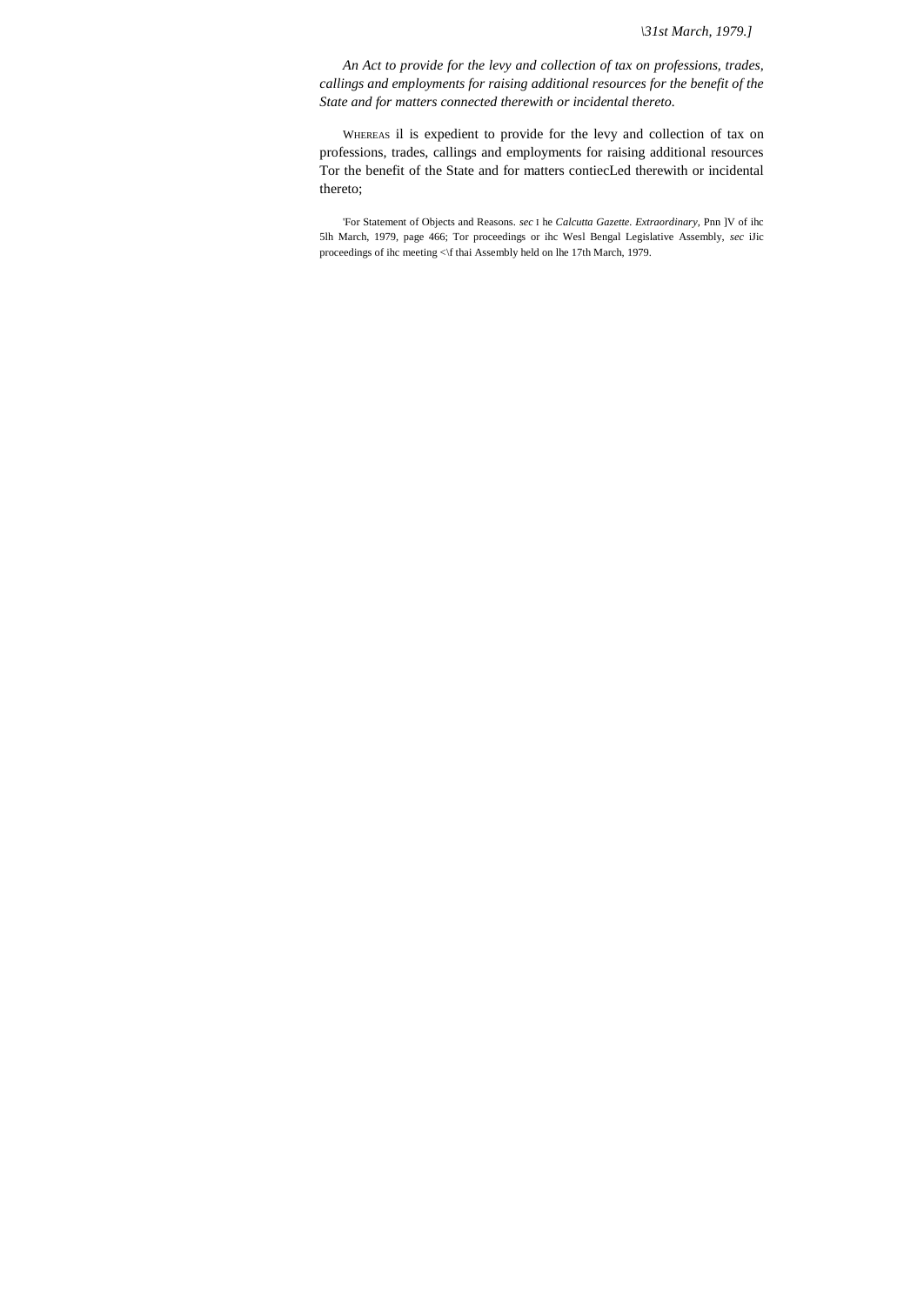# *The VVt'j/ Bengal Suite Tax on Professions, Trades, Callings and Employments Acl. 1979.*

[West Ben. Act

*(Sec lions 1,2.)*

Il is hereby enacted in [he Thirtieth Year or the Republic of India, by llie Legislature of West Bengal, as follows;—

1. (1) This Acl may be cnllcd the West Bengal Slate Tax on Professions, Trades, Callings and Employments Aci, 1979.

{2) h extends to the whole of West Bengal.

(3) It shall comc into force, and sh;ill always be deemed to have come into force, on !he lsl April, 1979.

#### Definitions. 2. In liiis Acl, unless the context otherwise requires,

Mmuiiilc, L'.UCIIL anil comni encC' mcnt. '(a) "Bureau" means the Bureau oT Investigation referred to in seciion 7 of the West Bengal Sales Tax Act, 1994, Wcs- Ben. Aci XLJX or '(aa) "Commissioner" means the Commissioner of Profession <sup>199J</sup>- Tax appointed under seciion 12: (b) "employee" means a person employed on salary or wages, and includes— (i) a Government .servant receiving pay from the revenues of the Central Government or any Slate Government or the Railway Fund; (ii) a person in the service of a body, whether incorporaied or not, which is owned or controlled by Llie Central Government or any State Government, where the body operates in any part of the Stale, even though its headquarters may be outside; ihc Stale; (iii) a person engaged in any employment of an employer, not covered by items (i) und (ii) above; (c) "employer", in relation to an employee earning any salary or wages on regular basis under him, means the person or the officer who is responsible for disbursement of such salary or wages, and includes ihc head of il\e office or any establishment as well as the manager or agent of the employer; (d) "monlh" means a month reckoned according to the English calendar;

(s) "notification" means a notification published in (he *Official Gazet!e\*

'Clauses (a) and (aij were substituted fiir clause (.i) hy s, K(i) or tlic Wesi Bengal Finnncu Acl, 2001 (West Ben. Aci XVI of 2001).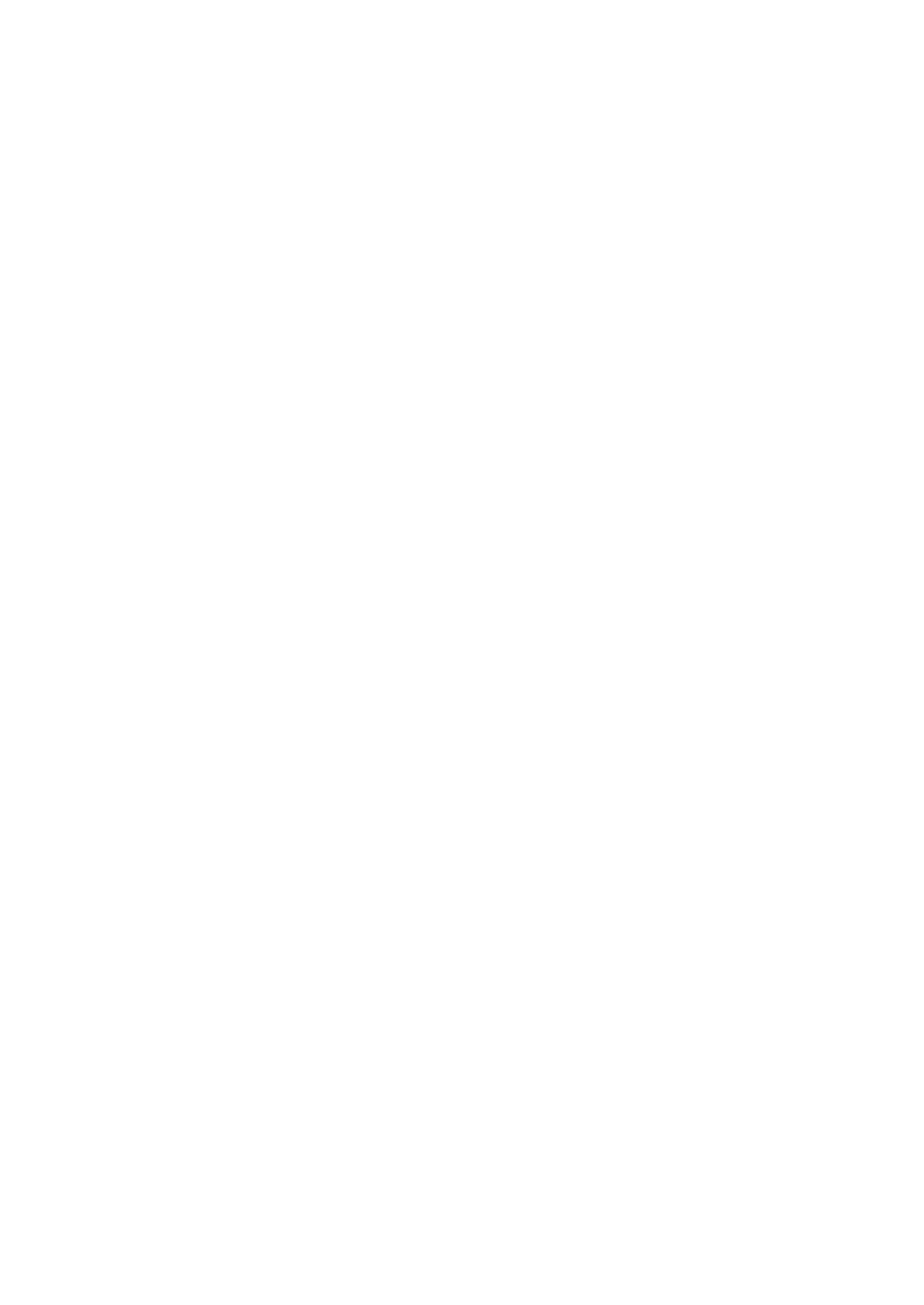*The West Bengal State Tax on Professions, Trades, Callings* **VI of 1979.1** *and Employments Acf, 1979.*

# *(Section 3.)*

(f) "person" means any person who is engaged in any profession, '

trade, calling or employment in West Bengal, and includes

u Hindu undivided family, firm, company, corporation or oilier corporate body, any society, club or association, so engaged, but does not include any person who earns wages on a casual basis;

*<sup>1</sup> Explanation.*—The expression "person who earns wages on casual basis" shall mean a person who earns wages on being employed for a period not exceeding 180 days in a year.

- (g) "prescribed" means prescribed by rules made under this Act;
- (h) "prescribed authority" means the authority that may be appointed by the State Government by notification for any of the purposes of tins Act;
- (i) "profession lax" means the lax on professions, trades, callings and employments levied under this Acl;

(j) "salary" or "wage" includes pay, deamess allowance and all other

remunerations received by any person on regular basis, whether payable in cash or in kind, and also includes perquisites, and profits in lieu of salary, as defined in section < $\alpha$ =OoM96l. 17 or ihe Incomc-lax Acl, 1961;

> <sup>z</sup> *Explanation.—For* the purposes of this clause or clause (c), the expression "on regular basis" shall mean for a period exceeding 180 days \*

in a year.

(k) "tax" means the profession lax;

(/) "year" means a financial year.

3. (1) Subject to the provisions of article 276 of the Constitution Levy and of India, there shall be levied and collected a (ax on professions, trades,  $\wedge^{Jrsc}$  or callings and employments, in accordance with the provisions of this Act,

(2) Every person engaged in any profession, trade, calling or employment and falling under one or the other of the classes mentioned in the second column of the Schedule shall be liable to pay to ihe State Government tax at the rale mcniioned against the class of such persons in the third column of ihe said Schedule:

'The *Explanation* was added hy 7(1 )(i) of [he West Bengal Finance Acl, 1999 (Wc-SL Ben. Acl III of 1999).

The *Explanation* added by s. 7{l)(ii), *ibid-*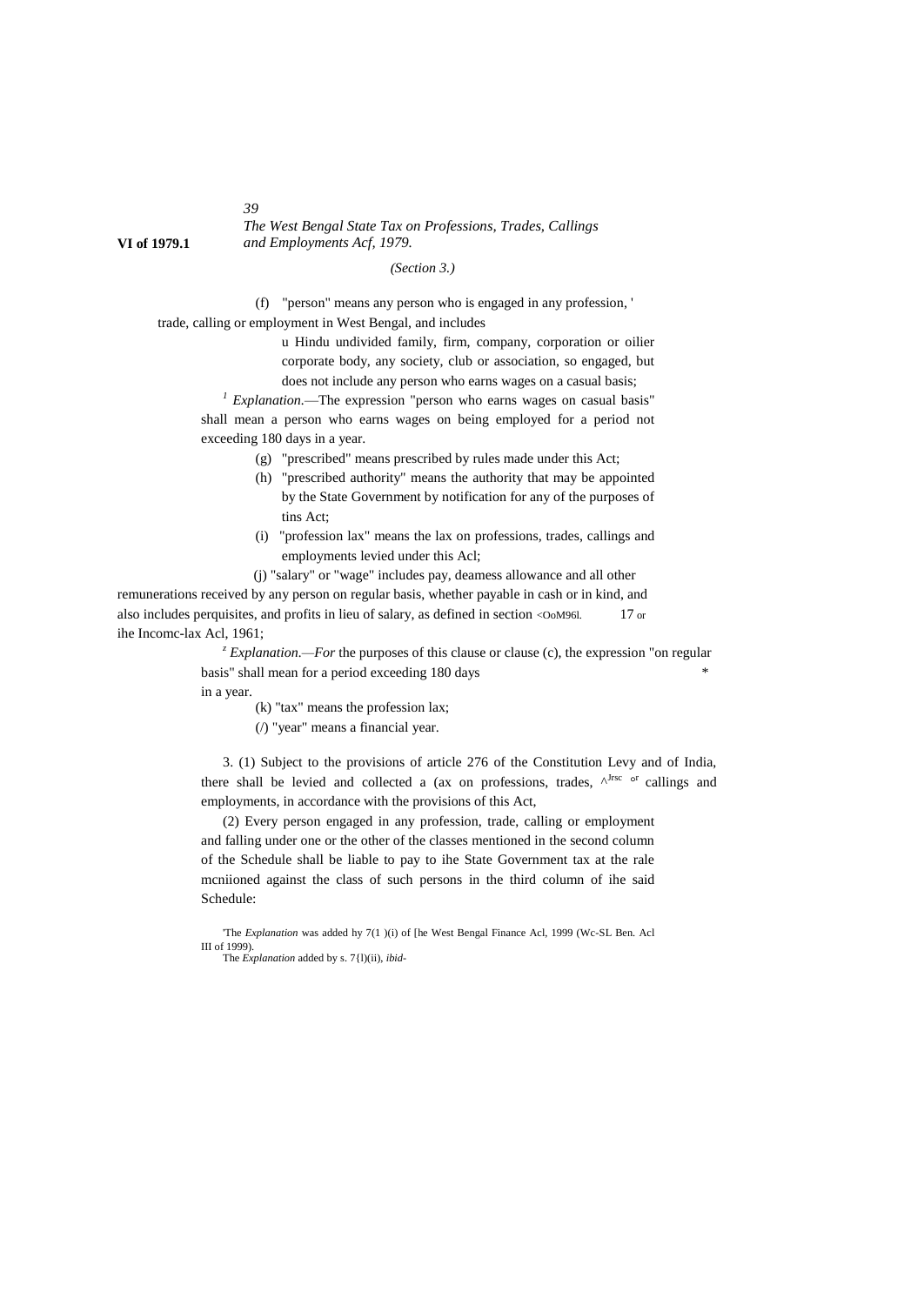*The West Bengal State Tax on Professions, Trades, Callings and Employments Acf, 1979.*

#### *(Sections 4. 5.)*

[Wesl Ben. Act

Provided thai entry '[23] in [he Schedule shall apply only lo such classes of persons as may be specified by the State Government by notification from time to lime.

4. The tax payable under this Acl by any person earning a salary or wage shall be deducted by his employer from ihe salary or wage payable to such person, before such salary or wage is paid lo him, and such employer shall, irrespective of whether such deduction has been made or not when llie salary or wage is paid to such persons, be liable lo pay tax on behalf of all such persons:

Provided that if the employer is an officer of Government, the Slate Government may, notwithstanding anything contained in this Act, prescribe by rules ihe manner in which the employer shall discharge the said liability:

Provided further thai where any person earning a salary or wage-

- (a) is also covered by one or more entries other than entry 1 in the Schedule and  $2$ [the rale of lax under such entry or any of such entries is higher lhan thai in enlry I, or]
- (b) is simultaneously engaged in employment of more lhan one employer,

and such person furnishes lo his employer or employers a certificate in ihe prescribed form declaring, *inter alia,* that he shall obtain a certificate of enrolment under sub-section (2) of seciion 5 and pay ihe lax himself, Ihen the employer or employers of such person shall nol deduct ihe tax from the salary or wage payable lo such person and such employer or employers, as the case may be, shall not be liable to pay lax on behalf of such person.

5. (1) Every employer (not being an officer of Government) liable lo pay lax under section 4 shall obtain a certificate of registration from the prescribed authority in the prescribed manner.

(2) Every person liable to pay tax under this Act (olher lhan a person earning salary or wages, in respect of whom ihe tax is payable by his employer), shall oblain a ceriificale of enrolment from the prescribed authority in the prescribed manner.

Employers' liability in deduct mid pay lax on bchalTof employees.

*40*

Registration and enrolment.

<sup>&#</sup>x27;The figures wilhin the square brackets were substituted for ihe figures "21" by s. 6(1) of the West Bengal Finance Acl, 2000 (Wcsi Ben. Acl III of 2000). Prior lo lliis substitution [he figures "21" were substituted for llie figures "19" by s. 4(1) of the Wesl Bengal Taxation Laws (Amendment) Acl. 1989 (Wcu Ben. Acl 1(1 of 1989).

The words and figure within the square br.-ickcis were substituted for lite words "the rate of lax under said enlry, or" by s. 6(1) of the West Bengal Taxation Laws (Second Amendmem) Act, 1994 (West Ben. Acl XXIX of 1994).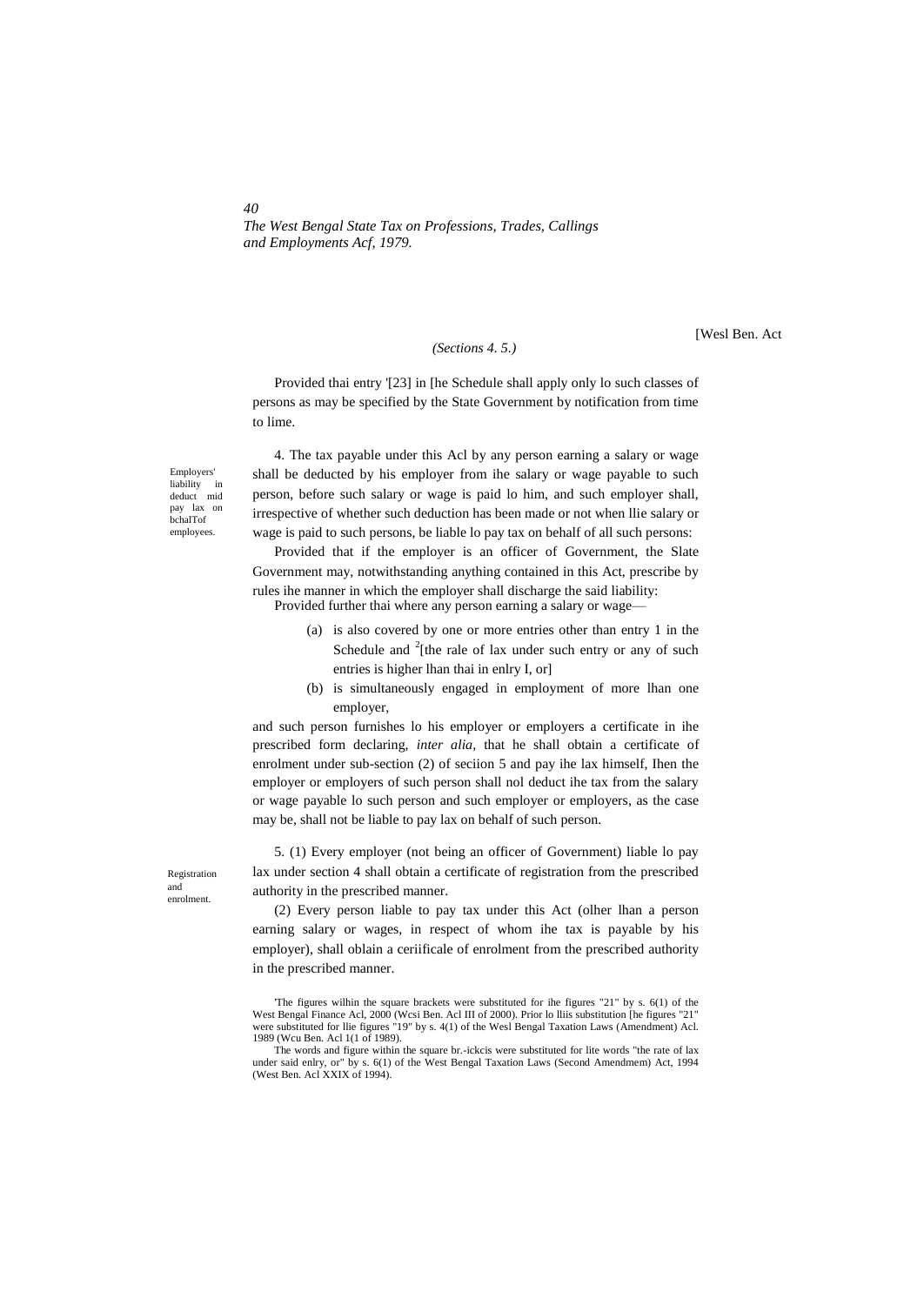*The West Bengal State Tax on Professions, Trades, Callings and Employments Acf, 1979.*

# **VI of 1979.]**

#### *(Section 5.)*

(3) NoLwiihsianding anything contained in (his season and section 4, where a person is a citizen of India and is in employment or any diplomatic or consular office or trade commissioner of any foreign country situated in any pari of Wesl Bengal, such person, if liable to pay tax, shall obtain a certificate of enrolment as provided in sub-scction (2) and pay the lax himself.

'(4) (a) Every employer required to obtain a certificate of registration shall, within ninety days of his becoming liable to pay tax, apply Tor a certificate of registration to ihe prescribed authority in the prescribed form, and the prescribed authority shall, after making such enquiry as may be necessary, within thirty days of the receipt of the application, grant him such certificate, if the application is in order.

(b) Every person referred to in sub-section (2) or sub-section (3) shall, within ninety days of his becoming liable to pay tax, pay into the Government Treasury or the Reserve Bank of India, <sup>J</sup>[Kolkata], the tax payable by him under this Act and apply for a certificate or enrolment to the prescribed authority in the prescribed form along with a receipted copy of the challan as a proof of payment of such tax.

(c) The prescribed authority, within thirty days or the receipt of the application referred to in clause (b), shall, grunt the person a certificate of enrolment in the prescribed manner.

-(d) The prescribed authority may, from Lime to time, amend any certificate of registration or certificate of enrolment in accordance with the information furnished tinder section 5Aorscction 5B, or information received otherwise, and such amendment may be made by the prescribed authority in such manner, as may be prescribed.

(5) The prescribed authority shall mention in every certificate of registration or enrolment (he amount of (ax payable by the holder according to the Schedule, and the date by which it shall be paid, and such certificate shall serve as a notice of demand for purposes uf section 10.

<sup>&#</sup>x27;Sub-secl ion (4) was -subslilulcd for the original by s. 7(1 )(a) of the Wesl Bengal financc Acl, 1<J% (Wesl Ben. Acl X or 1996).

The word within ihc square brackcls was subsiuulcd Tor Ihc wort! "Calculla" by s. 5 of ihc Wesl Ueng;il Cupilal Cily {Change of N.imc) Acl, 2001 (Wesl Ben. Acl XV)Jt of 2001), w.e.f. ihc 1 si January, 2001.

<sup>&#</sup>x27;Clause(d) was subsliiuied Tor ihe pr^t'ious clausctd) by s. 4(t)(u) of ihe Wcsi Bengal Finance Acl, 2002 (Wesl Ben. Aci I of 2002).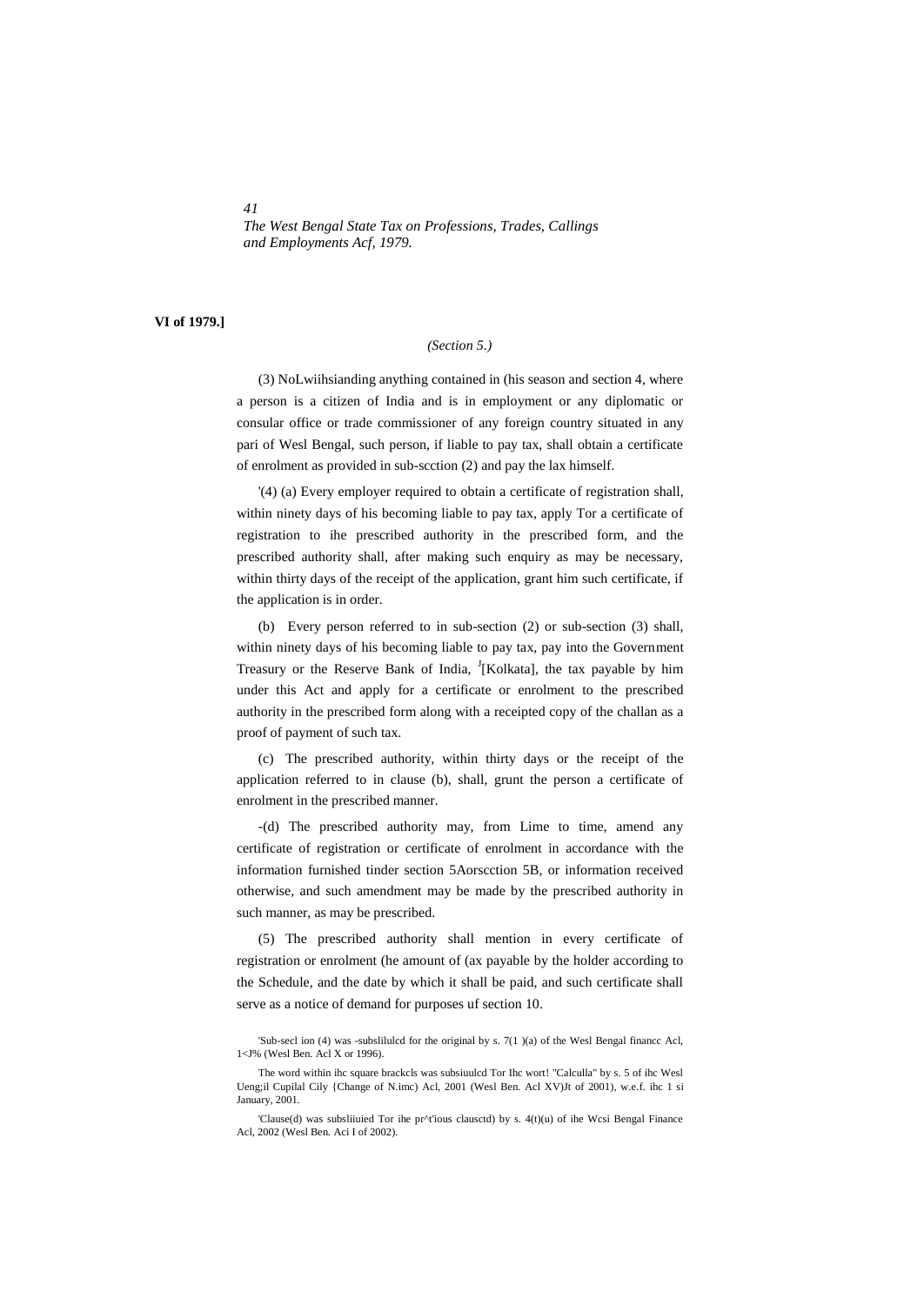# 42 *The Ww7 Bengal Stale Tax on Professions, Trades, Callings and Employments Act, J 979.*

[West Ben. Act

# *(Section id.)*

. (6) Where an employer or a person liable lo registration or enrolment wilfully fails lo apply Tor such certificate within ihe required time as provided for in sub-scctioti (4) the prescribed auihorily may, after giving him a reasonable opportunity of being heard, impose upon him a penalty nol exccding '[rupees twenty for each English calendar month] of delay in caw of an employer and nol exceeding '[rupees ten fur each English calendar month] of delay in the ease of others.

(7) Where an employer or p person liable to registration or enrolment has deliberately given false information in any application submitted under this section, the prescribed authority may, afier giving him a reasonable opportunity of being heard, impose upon him a penalty not exceeding rupees one thousand.

 $J(8)$  The prescribed auihoriLy shall, after making such enquiry as it may deem necessary and after giving [he employer or ihe person, as the cast may be, an opportunity of being heard, fix the date on and from which such employer or person shall become liable to pay tax under this Act.

 $A$ 5A. (1) If any employer registered under this Acl,—

| (a) sells or otherwise disposes of his trade or business or any port of his untie or |
|--------------------------------------------------------------------------------------|
| business or effects or comes to know of any other change in the ownership of         |
| his trade or business, or                                                            |

Inform a!) on lo be furnished by [he registered employers regarding chnngcs in<br>respeel of respeel profession. inde. calling or employment

(b) changes the name or nature of his profession, trade or business, or

(c) in the case of a company, effects any change in the constitution of its board of directors, or

(d) discontinues his profession, trade or business or changes his place of work or opens a new place of work,

he shall, within thirty days from Ihe dale of such sale, disposal, change, or discontinuance, referred to in clause (a), clause (b), clause (c), or clause (d), inform ihe prescribed authority in an application furnishing necessary particulars together with Ihe copy of the certificate of registration and if such employer dies, his legal representative, shall, in the like manner, inform the said authority.

(2) If the prescribed authority, after making such enquiry as he deems fit and proper, is satisfied ihat the contents of ihe application are in order, he shall, by an order in writing, amend the certificate of registration accordingly or cancel the certificate of registration, as the case may be.

'The words wilhin ihe squire brackets were substituted for the words "rupees twenty for cach day" by s. lip)(a) of ihe Wcsi Bengal Finance Act, 1992 [Wcsi Ben. Act 1 of 1992). -Hie words wilhin the square brackets were subsuiuLed for ihe wards "rupees five for each i)av" t>y s. *ibid.*

'Sub-scciion (B) was inserted by s. 4(1)(b) odhcWcsl Bengal Financc Acl, 2(J02 (Wesl Ben. AcL I of 2002). ■'Seciion 5A was inserted by6[21 of Ihe Wesl Bengal Finance Act, 2000 (Wesl Ben. Act III of 2000).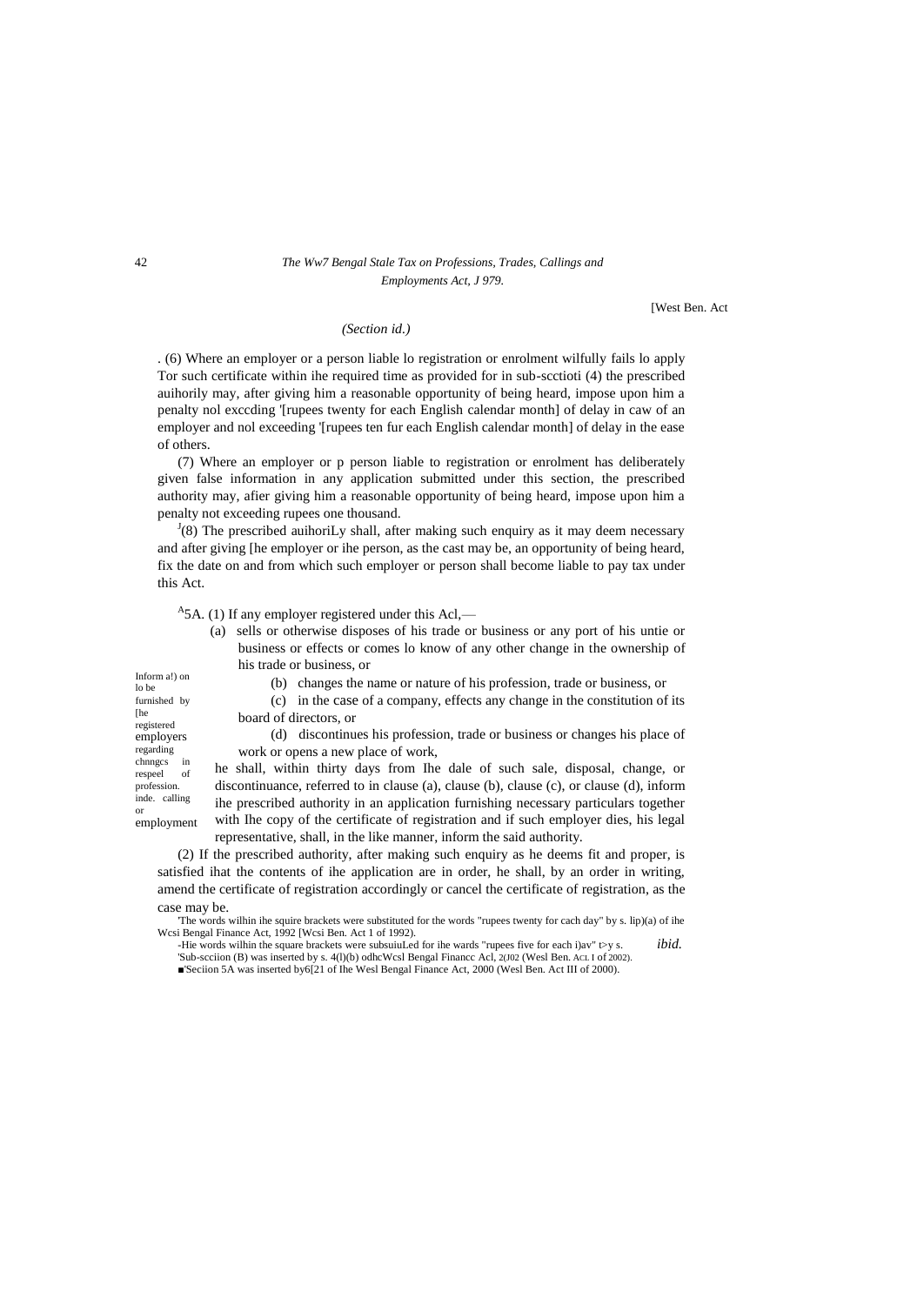# *{Sections 5B. 6.)*

'(3) The provisions of sub-section (1) anil sub-section (2) shall also apply *mutatis mutandis* in case of an enrolled person holding certificate of enrolment.

Transferor employer is Iransfcrred absolutely by sale, gifl, bequest, inhcrilancc or busjn**eke Meet Bee zot istaten Tierred by way sione** a Te, adat the allingsteree or the lessee, *as dhe make ymay the*, *darries* on such trade or business, either in its old -511- '(1) Where ihc ownership of I lie trade or business of a registered name or in some other name, the transferee or ihe lessee, as the case may be, shall, for all the purposes of tin's Ad (except for ihe liabilities under ihis Act already discharged by such employer), be deemed to be registered and shall be deemed always lo have been registered (in the case of a lease for so long as ihe lease subsists), as if the certificate of registration of such employer had initially been granted lo the transferee or ihe lessee, as the case may be, and the transferee or lessee, as the case may be, shall make an application to ihe prescribed authority, <sup>J</sup>[within thirty days from ihe date of transfer] furnishing necessary particulars along with the certificate of registration for amendment and if ihe said authority is satisfied that the application is in order, he shall amend the certificate of registration accordingly.

5 (2) The provisions of sub-section {]) shall also apply *mutatis mutandis* in case of an enrolled person holding certificate of enrolment.

6. (1) Every employer registered under this Act shall furnish to the Returns. prescribed authority a return in such form, for such periods and by such dates as may be prescribed showing therein the salaries and wages paid by him and ihc amouni of tax deducted by him in rcspeci thereof.

'(2) Before any employer registered under this Acl furnishes a return required by sub-scction (1), he shall, in the prescribed manner, pay into a Government Treasury or ihe Reserve Bank of India the full amouni of lax due from him under this Act according lo such return, and shall furnish along with such return a receipt from the Government Treasury or Ihe Reserve Bank of India showing the payment of such amouni:

Provided thai a registered employer shall, subject lo such conditions as may be prescribed, pay in the prescribed manner the lax payable under this Act for any prescribed part of the period Tor which a return is required to be furnished under sub-section (1) by such dale as may be prescribed after the expiry of the prescribed part of ihe period as aforesaid.

<sup>J</sup>Scclion SH was renumbered ;is sub-sec[ion (t) of ihul section by s. 4(3) of ihc Wesl Bengal Finance Acl, 2002 (West Ben. Acl 1 of 20(12).

'The words within the square brack els mri! inscned by s. 4(3)(a), *ibid.*

'Sub-section (2) was inserted by s. 4(3)(b), *ibid,*

'Sub-section (2) was substituted fur ihc original by s. 6(3) of the Wesl Bengal Finance Acl. 2000 (Wesl Ben, Acl 111 of 2000),

<sup>&#</sup>x27;Sub-scclion (3) inserted by s. 4(2) of the Wesl Bengal Finance Act. 2002 (West Ben. Acl I of 2002).

<sup>;</sup> Scclion 5B was inserted by s. 6(2) of the Wesl Bengal Finance Acl, 2000 (Wesl Ben. Acl III of 2000).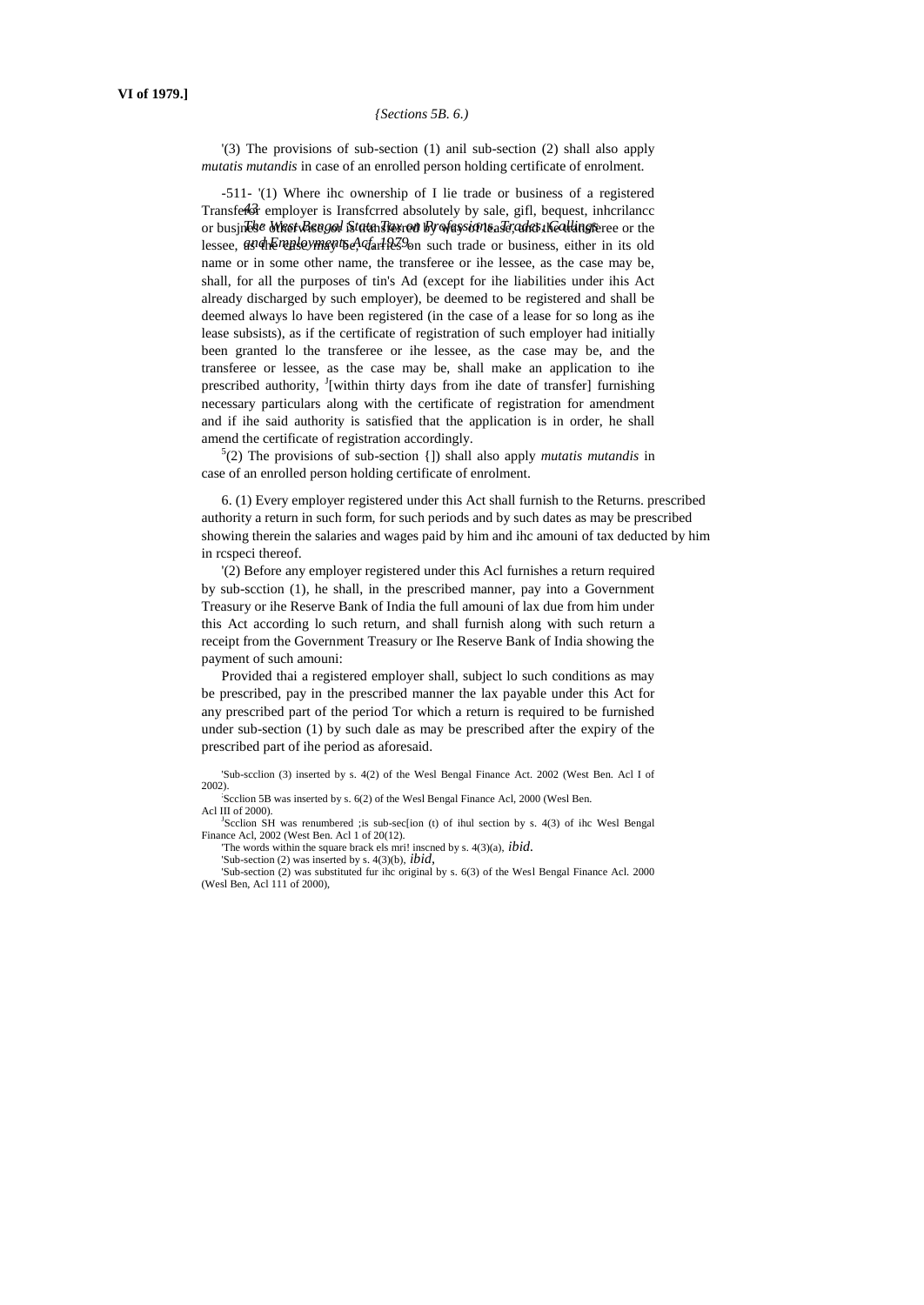#### 44 *The West Bengal State Tax on Professions, Trades, Callings and Employments Act, 1979.*

**(West Ben. Aci**

# *(Section 7.)*

(3) Where un employer, without reasonable cause, fails lo file such return wilhin the prescribed lime, the prescribed auihorily may, after giving him a reasonable opportunity of being heard, impose upon him a penalty noL exceeding '[rupees len for each English calendar month] of delay.

7. (1) If the prescribed authority is satisfied thai the return Hied by any employer is eonect and complete, it shall accept the return.

(2) (a) If Ihe prescribed authority is nol satisfied that the relum filed is correct and complete, it shall serve upon the employer a notice requiring him, on a dale specified in the notice, to attend in person, or through an authorised representative and lo produce accounts and papers in support of Ihe return.

(b) The prescribed auihorily shall, on examination of the accounts and papers, assess the amount of tax payable by the employer.

(c) If ihe employer fails to comply with the terms of Ihe nolice\* or il' in the opinion of the prescribed auihorily the accounts and papers are incorrect or incomplete or unreliable such auihorily shall, afier such inquiry as iL deems fit or otherwise, assess ihe lax lo Ihe besl or its judgemeni.

(3) The amount of tax due from any employer shall be assessed separately for each year during which he is liable lo pay tax:

Providsd that the prescribed auihorily may, subject lo such conditions as may be prescribed and for reasons to be recorded in writing, assess the tax due from any employer during any pan of a year;

Provided further ihat were a registered employer fails lo furnish a reium for any pan of a year, iht prescribed authority may, if it thinks fit, assess Ihe tax due from such employer separately for different pan of such year.

(4) If an employer fails lo gel himself registered or being registered fails lo file any return, the prescribed authority shall, afler giving the employer a reasonable opportunity of being heard and after holding such inquiry as it deems fit or otherwise, pass an order assessing ihe amount nf lax due to the best of ils judgement.

 $^{2}(4a)$  No assessment under sub-section (2), sub-section (3) or subsection (4) shall be made after Llie expiry of  $\frac{1}{s}$ [six] years from the end of the year in respeci of which or part of which the assessment is made:

'The words within [lie .square bracks is were subs Li lined Tor Ihe words "rupees live for each day" by s. 11(2) of ihe Wesl Bengal Finance Acl, 19^2 (Wesl Ben. Acl 1 or 1992).

"Sub-seoiion (Ja) was inserted by s. 7(t)(a) of ihc West Bengal Financc Acl. 1994 (Wesl Ben. Acl XVI of 1994).

'live word wilhin the square brackets was substituted for the word "four" by s. 1(I)£a) of the Wesl Bengal Taxation Laws (Amendment) Acl. 1997 (Wesl Ben. Acl XX]II of 1997),

Assessment or employers.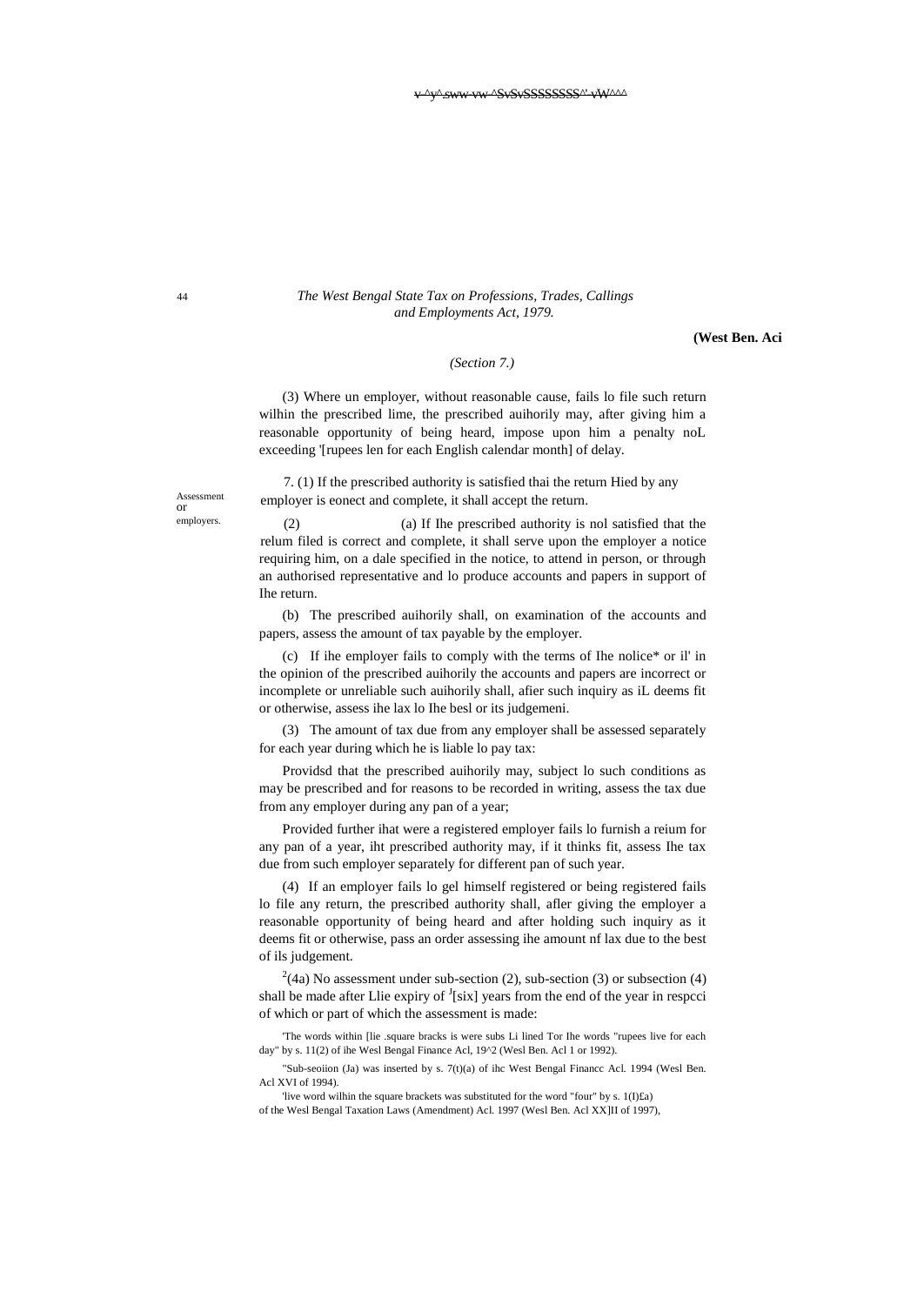# *(Section 7.)*

'Provided thai any assessment in respect of any of the years or parts of years ending on or before the 31st day of March, 2000, shall, notwithstanding the provisions of lhis sub-section, be made on or before the 31st day of March, 2006:

Pro $\oint$ Died farther that ihe period during which Ihc prescribed authority is restrained from commencing or continding Wast Browellatg to Fangya Sessancians. Trodes in Culling sorder of ihe West Bengal Taxation Tribunal establikhed planerest tota 5.3/879he West Bengal Taxation Tribunal Act, 1987<sup>2</sup>[, ihe High Court or the Supreme Court] of India shall be excluded in computing the lime limited by lhis sub-section:

> Provided also thai when a fresh assessment is required lo be made in pursuance oF an order under sub-section  $(7)$ , or sub-section  $(8)$ , of this section or section L4, or in pursuance of any other order of Ihe Supreme Court of India <sup>J</sup>[, the High Court] or the Wesl Bengal Taxation Tribunal, such fresh assessment shall be made at any time wilhin  $\frac{1}{s}$  years from the dale of such order.

> (5) The amount of lax so assessed shall be paid wilhin fifteen days of reccipl of the notice or demand from the prescribed authority.

 $5(6)$  Notwithstanding anything contained in sub-section (2) '[of this section or sub-seclion (I) of section 7A], where—

West Ben. Acl VIII or 1987.

(a) an employer registered under this Acl has furnished all Ihe returns in respect of any year in accordance with ihe provisions of sub-seclion (2) of section 6, or has produced, on demand, for inspection by the prescribed authority \* \* \* \* \* such corroborative evidence as may prove furnishing of such returns by such employer and payment of the tax made according to such relums,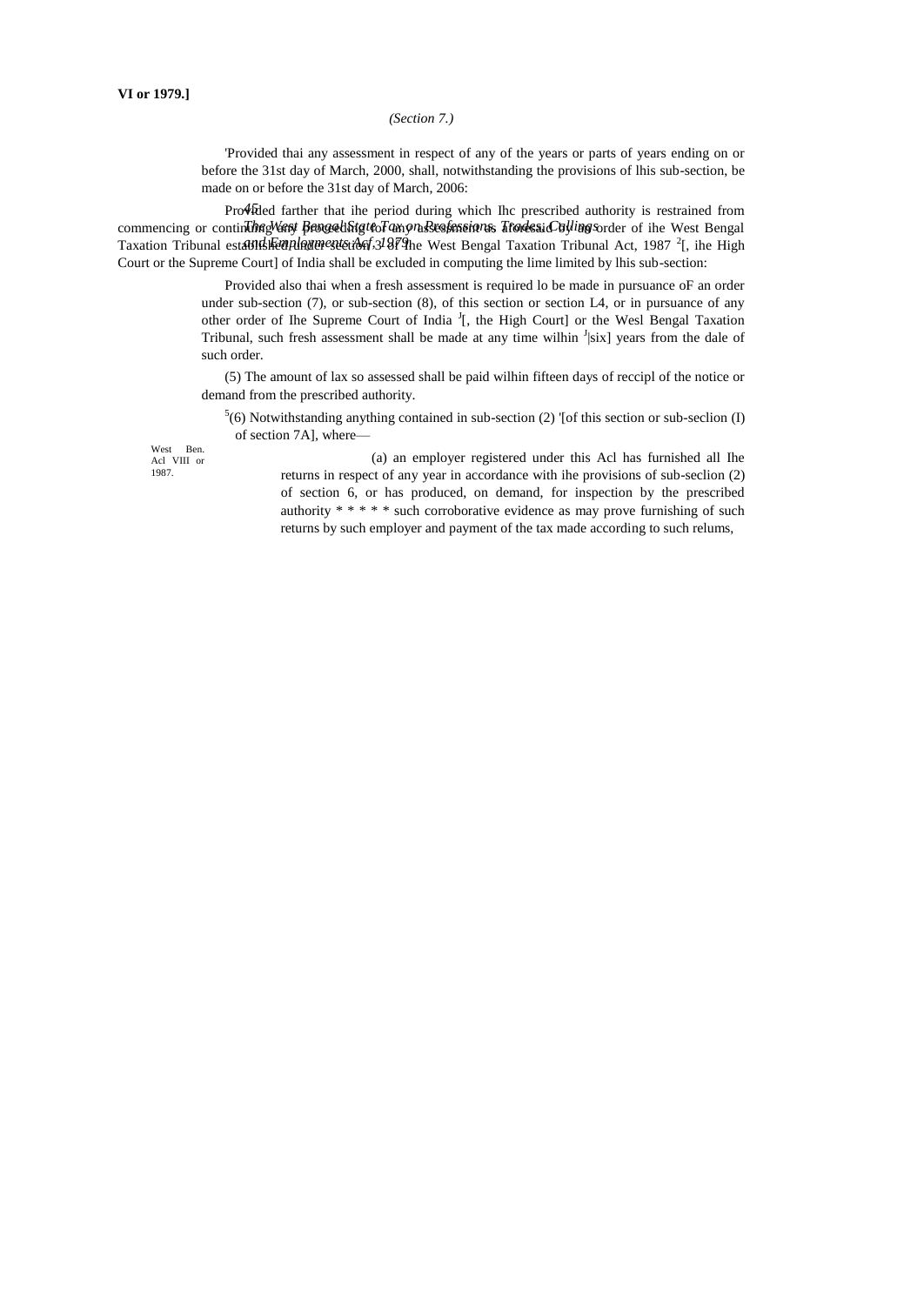#### 46 *The West Bengal Statu Tax on Professions, Trades, Callings and Employments Act, 1979.*

*{Section 7.)*

[West Ben. Acl

- (b) the assessment of ta.t of a registered employer in respect of [he year referred lo in clause (a) has nol been made under subsection (2) or has not been deemed to have been made under any provision of this section '\* \* \* \* \*, and
- (c) no accounts, registers or other documents referred (oin subsection (2) of section 17 of such registered employer have been seized under sub-section (3) of thai section,

the assessment or lax payable by such registered employer in respect of [ill such years; ending on or before [ihc 31st day of March, 2QQ01, shall be deemed lo have been made on '[the 31st day of December, 2001], by the prescribed authority as per returns furnished:

Provided that where a fresh assessment is required to be made in pursuance of any order passed by any Court, Tribunal, Board or any other authority under this Act, provision of this sub-section shall not apply in respect of such assessment.

"■(6A) Where assessment of a registered employer for any year is deemed ID HAVE, been made undersub seciion (6), such registered employer shall check up whether the lax payable by him for such years has been duly paid, and if lie finds that ihcre is short payment of tax, he shall pay the balance amoum of tax which is found to be payable by him under (his Aci and furnish  $5$ [by the 30th day of June, 2002], or by such date as the State Government may, by notification published in the *Official Gazette,* specify, nol withstand in g anything contained in sub-see lion (2) of seciion 6, a revised return for such year accompanied by a receipted challati from a Government Treasury showing payment of the balance amount.

- \*(6B) Where it appears lo Ihe prescribed authority that—
	- (a) (i) a registered employer has, while furnishing return or returns under seciion 6 for any year or part thereof, paid the amounl of lax less lhan whal was payable by him under this Act,
		- (ii) asscssmentof lax payable by a registered employer has been deemed lo have been made under sub section (6) as per return or returns furnished by him in respect of such year or part thereof, and

'The wortk, figures and brackets "before Lhc coming inlo fnrcc of the Wesl Ucnyal Taxation Laws (Amendment) Act, 1997" were omitted bys. S(2)(b)(iii) of Ihe Wesl Bengal 11 nance Acl, 5001 (Wcsi Ben. Acl XVI of 2001).

=Thc wnriis figures and Icaers wilhin Lhc square biutkcLS were .substituted lor the words, figures and letters "the 31s: day of March. 1996" by S(2)(b)(iv), *ibiil.*

TTic woilis, figures anil leucrs within the square ar-jckets wen; substituted for the words, figures and letters "the 31st day or March, 1998" by s. S(2)(b)(v). *ibid,*

*'See* foot-note 5 on page 45, *attie.*

"The words, figures and letters wiLhin the square brackets were substituted Tor the words, figures and letters "by the 30th day of September, 1998" by s 8{2)(c) of ih; West Bengal Knjr.cn '. 2001 (Wtsi Ben. Art XVI nf 20(11 V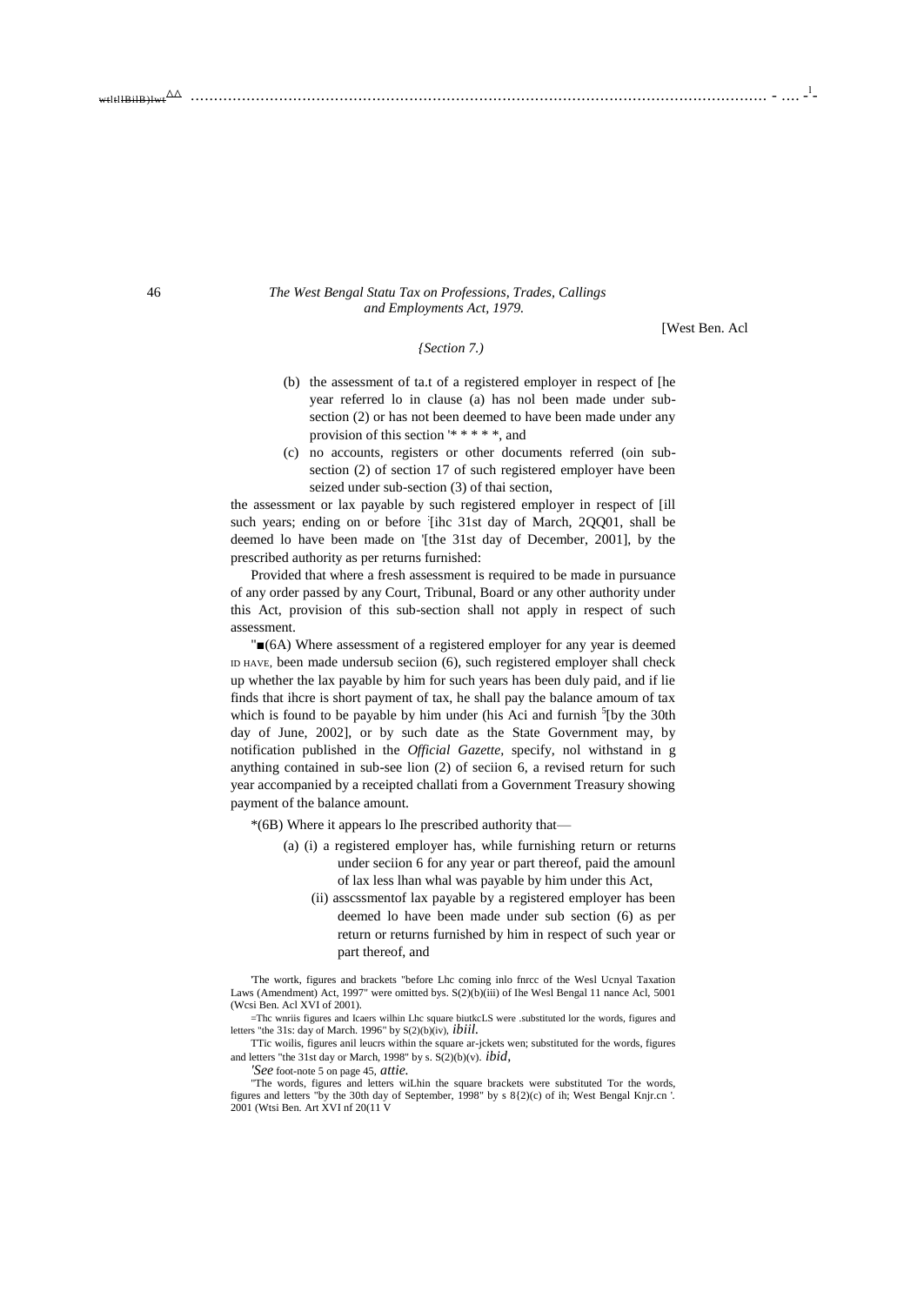# *The West Bengal State Tax on Professions, Trades, Callings and Employments Acf, 1979. (Section 7.)*

(iii) such employer has not furnished revised return for such year or pan thereof accompanied by a receipted challnri from a Government Treasury showing payment of the balancc amouni of tax due from him under sub-section (6A) on or before Ihe date specified therein, or (b) a registered employer has furnished revised return in respect of a year or part thereof in accordance with Ihe provisions of sub-seclion (6A) and the prescribed authority has reasons to believe on information or otherwise that such registered employer has conccalcd any salaries or wages paid by him or has furnished incorrect particulars of salaries or wages in ihe return furnished under section 6, or has, while furnishing revised return under sub-section (6A) paid the amount or tax less than what was payable by him under Lhis Acl in respect of such year or part thereof,

the prescribed authority shall proceed to make a fresh assessment of the amount of tax due from such employer in respect of such year or part thereof in the prescribed manner, and in making such assessment, the prescribed authority shall give a reasonable opportunity to such employer of being heard, and ir the prescribed authority is satisfied, it shall assess the amouni or tax due from such employer in respect of such year or part thereof to the best of its judgement; and, in the case of failure by such employer to famish under subsection (6A) the revised return accompanied by a receipted chalian showing payment of tax by the date specified in that sub-seclion, the prescribed authority, after giving such employer a reasonable opportunity of being heard, shall, in addition to the amouni of lax assessed, impose a penalty not less than the amount equal lo, but not exceeding thrice, the amount of tax assessed:

Provided that the prescribed authority shall not proceed lo make fresh assessment under this sub-seclion unless, after such enquiry as it may consider necessary, it records in writing the reason lo proceed for making such fresh assessment:

Provided further lhal no fresh assessment in respect of any registered employer shall be made under this sub-section after the expiry or six years from the date on which the assessment of tax payable by him is deemed to have been made under sub-section (6).

'(6C) The amouni of lax so assessed under sub-section (6B) together with Ihe amount of penalty, if any, imposed under that sub-section shall be paid by the registered employer ordinarily within fifteen days of receipt of such notice of demand as may be prescribed from the prescribed authority.

*} Sec* foot-note 5 on page *45, ante,*

#### VI of 1979.]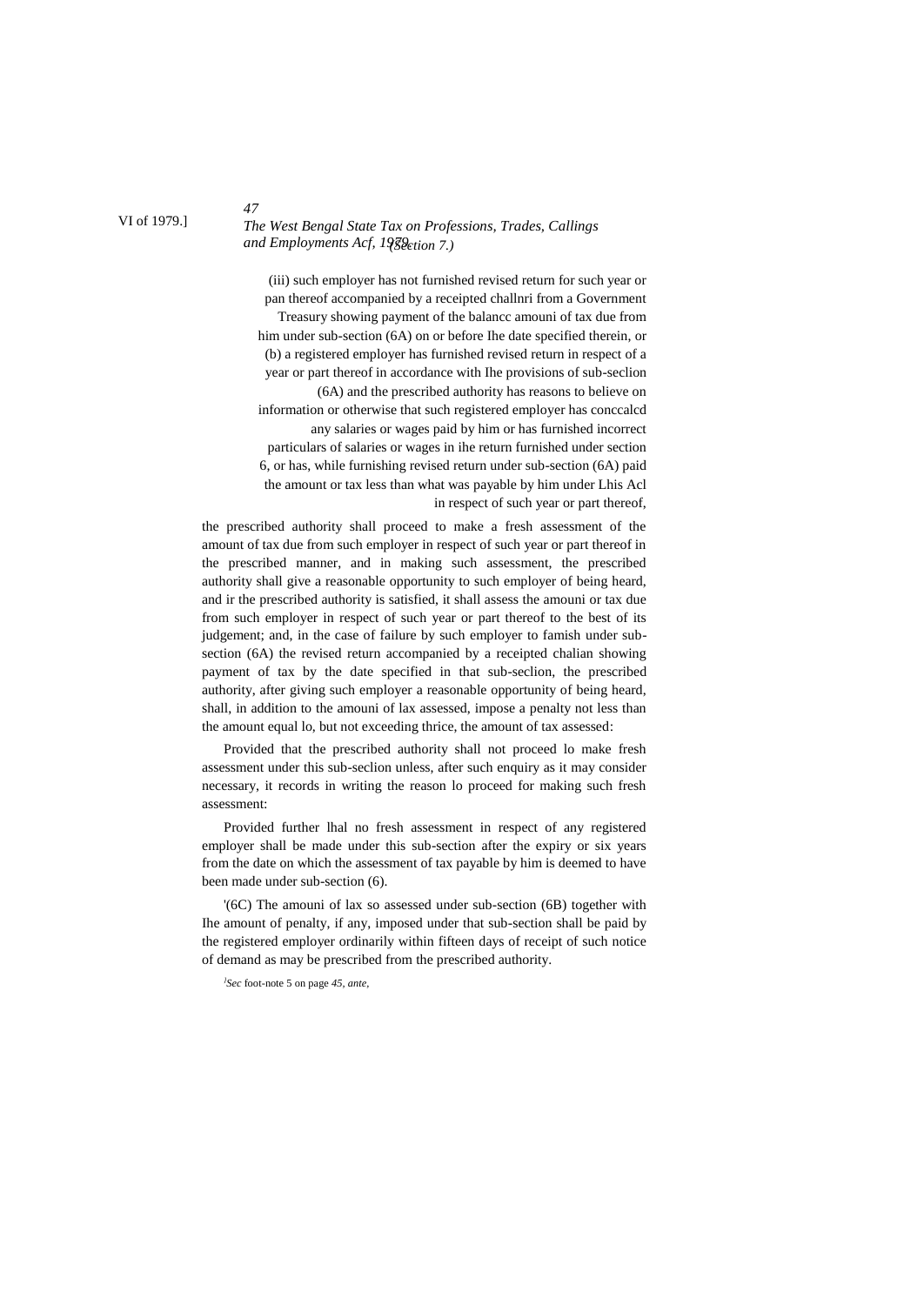$\ldots$ ...^..^.-c,-.,,^-,,-^,-

#### 48 *The West Bengal State Tax on Professions, Trades, Callings and Employments Act, 1979.*

[West Ben. Act

#### *(Section 7A.)*

1 \* \* \* \* # \* \* \* ^ \* +

'(8) If any registered employer applies on or before -[the 3Lsl day of December, 20021, for revision of any assessment made under sub-seclion (6) in respcct of any year on Ihe ground thai due lo his error in fact or in law excess tax has been paid by him for such year and if the prescribed aulhotity is prima facie satisfied about Ihe ground, he may reopen such assess mem and make a fresh assessment under sub-seclion (2).

'(9) The provisions of appeal, revision and rectification of mistakes under section 14 shall apply to an assessment deemed to have been made under subsection (6) as if such assessment has been made by the prescribed authority on the date on which such assessment is deemed to have been made.

Assessment in selective cases an itie basis of random selection.

 $J<sup>J</sup>7A$ , (1) If returns are furnished together with receipts showing payment or tax under section 6 by ihc registered employers in respect of all the periods or a year and if it appears to the Commissioner from the returns furnished by each of such employers that the amount or tax paid by each of such employers for such year docs not exceed Ihrec thousand rupees, such employers shall form a class and shall, notwithstanding anything contained in seclion 7, be eligible for selection for assesscmcnt of tax under sub-section (2) or thaL scclion on a random basis:

Provided thai the provisions of this sub-seclion shall not apply to any registered employer, iT any accounts, registers or documents have been seized under section 17 from him during the period of three years immediately preceding ihe year of such selection.

(2) If il appears to the Commissioner thai the amouni of lax paid by each or such employers or the class referred to in sub-section (1) far all the periods of a year does not exceed three thousand rupees and each of them is eligible for selection, ihe Commissioner may select, on a random basis and in such manner, and within such time, as may be prescribed, such percentage of such employers as may be prescribed for assessment of ihe tax due from each of such employers for all the periods of a year under sub-scction (2) of section 7.

'Sub-scction (7) was first inserted hy s, 10 of Ihc Wesl Dcng.nl Tnnation ljws (Second AmeiiJmcnl) Act, 1WO (West Ben. Acl VIII of 1090). Then sub-seel ions (7) jnd (S) were substituted Tor the previous sub-seclion (7) by s, 7(l)(e] of (he West Sengal Finance Act, 1994 (Wesl 13en. Acl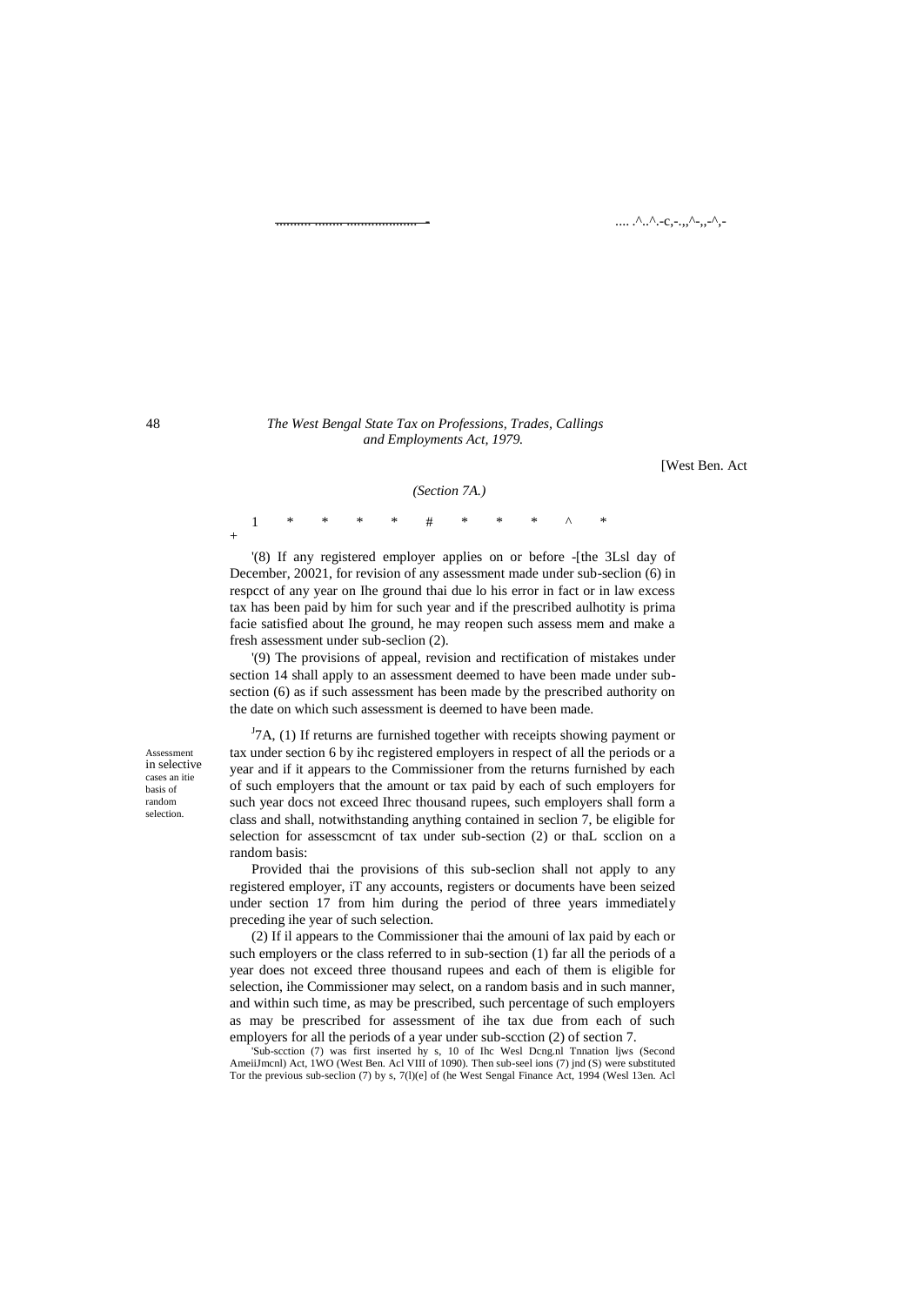XVI of 1994). Finally, sub-section (7) was omitted by s. 3(3) of ihc West Bengal Taxation Laws (A mend men I) Acl, 1997 (West lien. Acl XXIII of 1997).<br>The words. letters and figures within the square brackets were sjbslit

Ben, Act XVI of 2001), Prior to lhis subslituliun lite words, Idlers and figures "itie 31 si day or March, 1999." were substituted far the words, letters anil figures "the 30lh day of June, 1995." by s.<br>3(4) of the Wesl Be

*49* 2000).'Sub-seclion (9) was inserted by s. 3(5), *ibid,* "Scclion 7A was inserted by s, 6(4) or Ihc Wesl Bengal Finnncc Act, 2000 (Wf-i Ben. Act HI o!

*The West Bengal State Tax on Professions, Trades, Callings and Employments Acf, 1979.*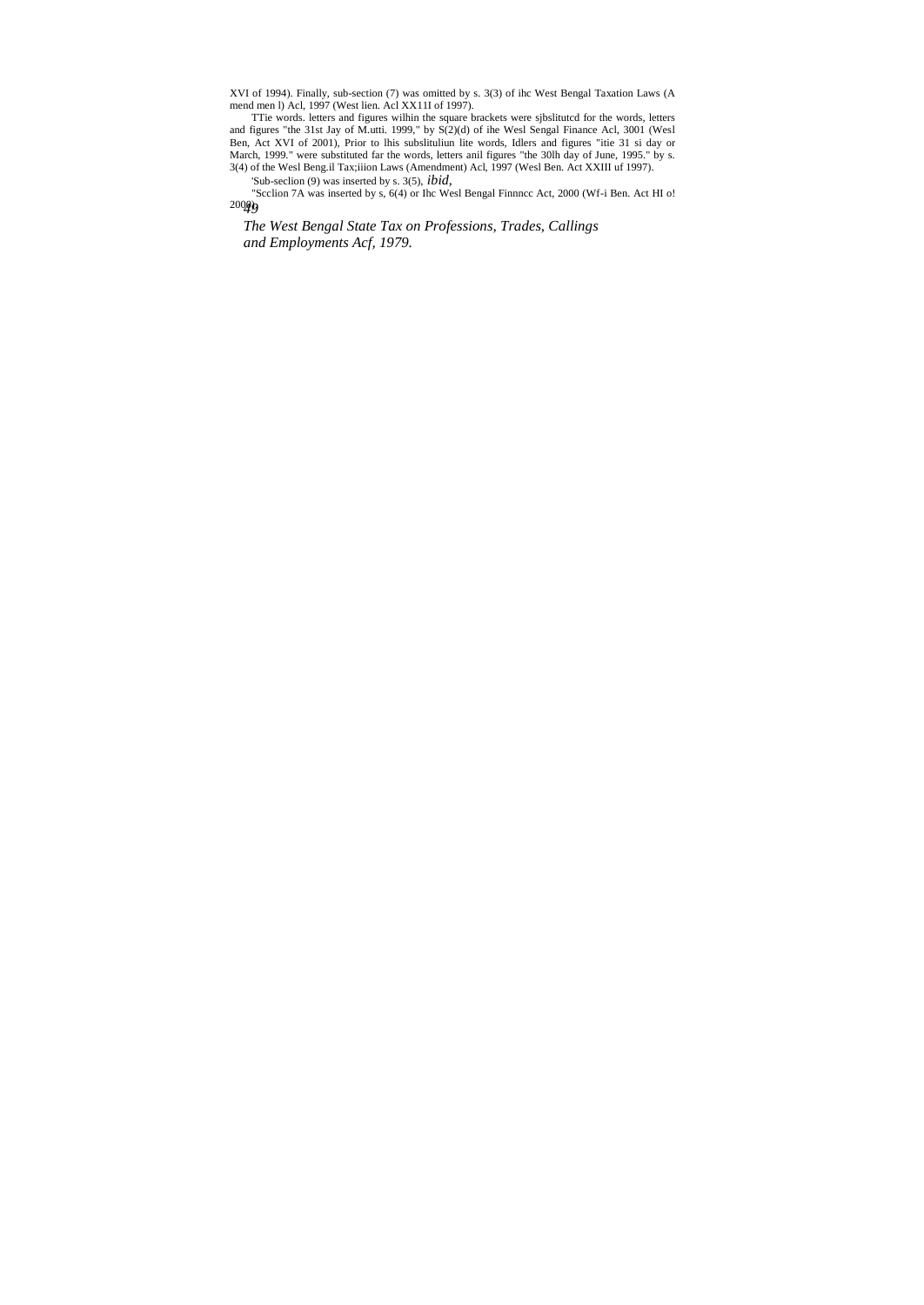VI of 1979,] 50 *The West Bengal Slate Tax on Professions, Trades, Callings and Employments Acl, 1919.*

### *(Seciion 8.)*

(3) The Commissioner shall not proceed to make assessment of tax due from the registered employers, other lhai those selected under subsection (2), for assessment under sub-section (2) of section 7 in respect of all the periods of the year referred to in sub-section (2):

Provided that where the Commissioner has information (hat—

- (a) the amount of tax paid by a registered employer in his returns for all or any of the periods of such year is not correct, or
- (b) such documentary evidence as is required to be furnished by such employer in support of his claims as preferred in his returns for all or any of ihe periods of such year cannot be furnished or produced by him,

the Commissioner shall, notwithstanding Ihe provisions of section 7. proceed lo assess to (he best of his judgement the amount or lax due from such employer under that section after giving such employer an opportunity of being heard at any lime before the expiry of six years from ihe end of the year in respect of which or part of which assessment is made:

Provided further thiit where a registered employer of the class referred to in sub-seelion (I), other lhan an employer selected under sub-seclion (2) for assessment under sub-section (2) of seciion 7, brings to ihe notice or ihe Commissioner in writing, ordinarily wilhin three monlfis after such registered employer comes lo know that he was not selecled for assessment under subsection (2) or section 7, in respect of any year referred lo in (his sub-section, that due to his error in facl or in law, an amount of tax has been paid by him irt excess oT what was payable by him during any relum period relating to such year, and requests Ihe Commissioner for making assessment under sub-seclion (2) of seciion 7 in respect of such year, Ifie Commissioner may, if he is satisfied on the grounds adduced by such registered employer for making such assessment, proceed lo make assessment in respect or such year before the expiry of the period of limitation provided in sub-seelion (4a) of section 7.

50

*The West Bengal State Tax on Professions, Trades, Catlings and Employments Act, 1979.*

[Wcsi Ben. Acl

 $\blacksquare = \triangle * \triangle \triangle *$ ,  $N$ ,  $N$ ,  $\blacksquare$ 

#### *(Sections 9,* **9/1.)**

'Provided thai [he enrolled person, who has made payment of lux according 10 clause (b) of sub-seclion (4) oT section 5 in respect of any year, shall not make any payment of lax under ihis section for such year if llie rale of lax at which such tax was payable for such year remains unchanged:

^Provided further thai subject lo such condilions and restrictions as may be prescribed, an enrolled person shall not be required to make payment of lax in terms of his certificate of enrolment in respect of Ihe year or years, during which he is not temporarily engaged in any profession, trade or calling in West Bengal.

9. (1) If an employer (nol being an officer of Government) fails lo pay lax us required by or under this Act, he shall, wilhouL prejudice to any

**Consequents** or failure id dcdue I nno pny ia\*<sub>r</sub>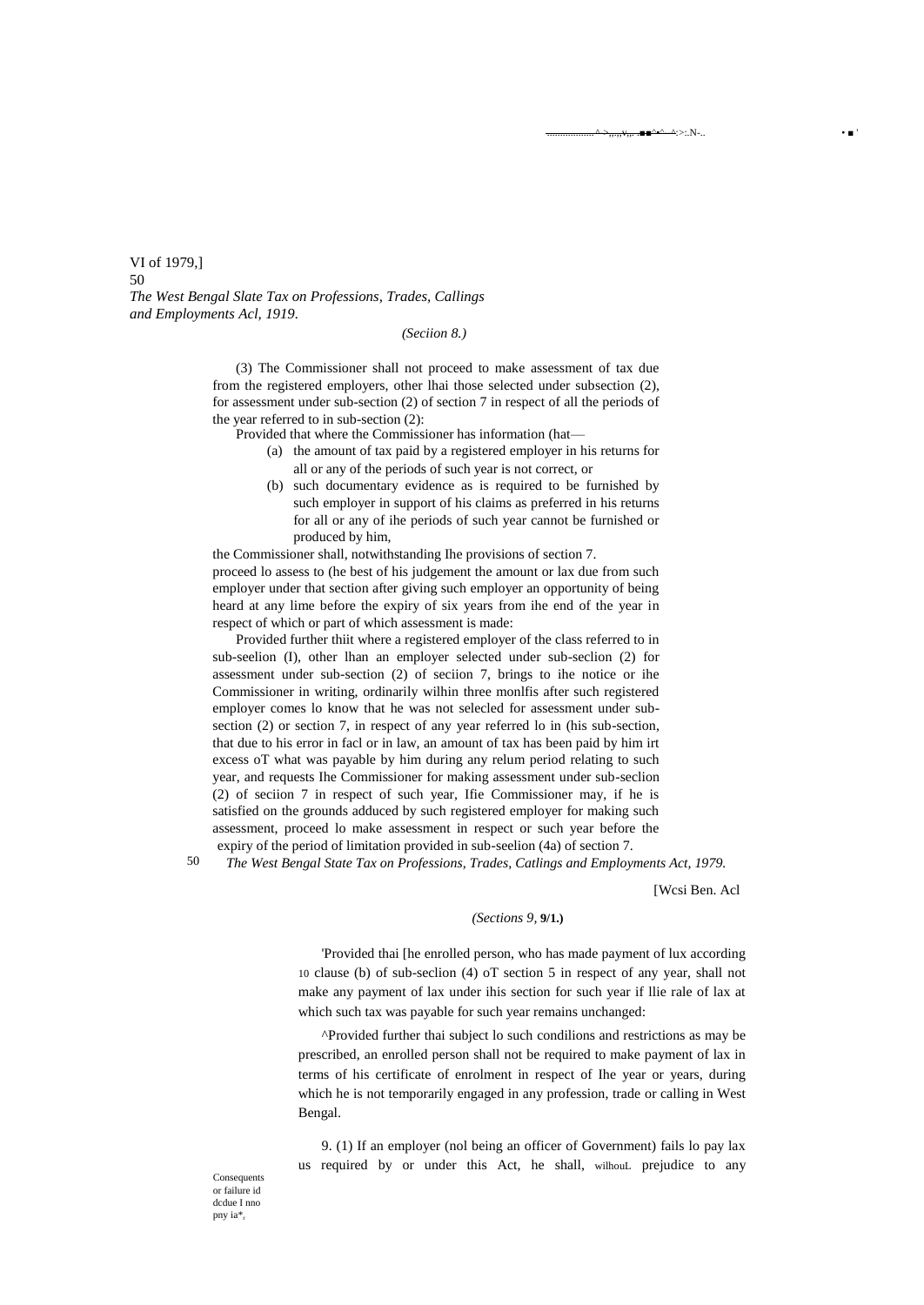*The West Bengal State Tax on Professions, Trades, Callings* otherconscquences and liabilities which he may incur, be deemed to he an *and Employments Acf*, 1979. assessee in default in respect of such lax.

(2) Without prejudice to the provisions of sub-seclion (1), an employer referred to in that sub-section shall be liable lo pay simple interest at <sup>3</sup>[one *per centum]* of the amount of tax clue for eucfi mouth or part thereof for the period Tor which the lux remains unpaid.

(3) If an enrolled person Tails to pay the lax as required by or under this Aci, he shall be liable lo pay simple interest at the rale and in the manner laid down in sub-section (2),

 $J<sup>J</sup>(4)$  Interest payable under sub-secLion (2) ov sub-seclion (3) shall be determined in such manner, by such dale, and by such authority, ns may be prescribed.

<sup>S</sup>9A. (1) If any employer, who has been liable to obtain a certificate of registration under sub-section (1) of seciion 5, or any person who has been liable lo obtain a certificate of enrolment under sub-seclion (2) of that section, obtains a cerlificalc of registration or certificate of enrolment, *(Sections 10-12.)*

us [he case may be, during the period commencing '[from ihe lsl day or July, 2001 and ending on llie 3 lsl day of December, 2001] and pays ihc entire amouni of lax due from him by [ihe 31st day of January, 2002], no penally shall, notwithstanding Ihe provisions of sub-seclion (6) of section 5, be imposed.

(2) Notwithstanding the provisions of sub-seclion (2) or sub-scction (3) or section 9, no interest shall be payable by any employer or person who has been registered or enrolled during Ihe period commencing '[from ihc 1st day of July, 2001 and ending on the 31st day of December, 2001], where such registered employer or enrolled person pays the entire amouni of lax due from him on or before<sup>4</sup> [the 3 **lsl** day of January, 2002],

**10.** ir an enrolled person or a registered employer fails, without reasonable cause, lo make payment of any amount of lax wilhin the time or dale specified in the noticc of demand, the prescribed authority may, after giving him a reasonable opportunity of being heard, impose upon him a penally not exceeding fifty *per centum* of the amouni of lax due:

5 Provided that no penally shall be imposed under this section upon a person who has paid the lax due from him under this Acl in accordance with the provisions of section 9A.

**11.** All arrears of tax, penalty, inleresi and fees under Lhis Act shall be recoverable as arrears of land revenue.

**12.** (1) For carrying out ihe purposes of this Act, the State Government shall appoint an officer to be the Commissioner of Profession Tax.

(2) The State Government may appoint such other officers as ii thinks necessary to assist the Commissioner.

Penally for nonpayment of tax.

Recovery of lax, cic.

Authorities for [he purposes or lhis Aci,

E\*cmpi:on Twra interest and penally.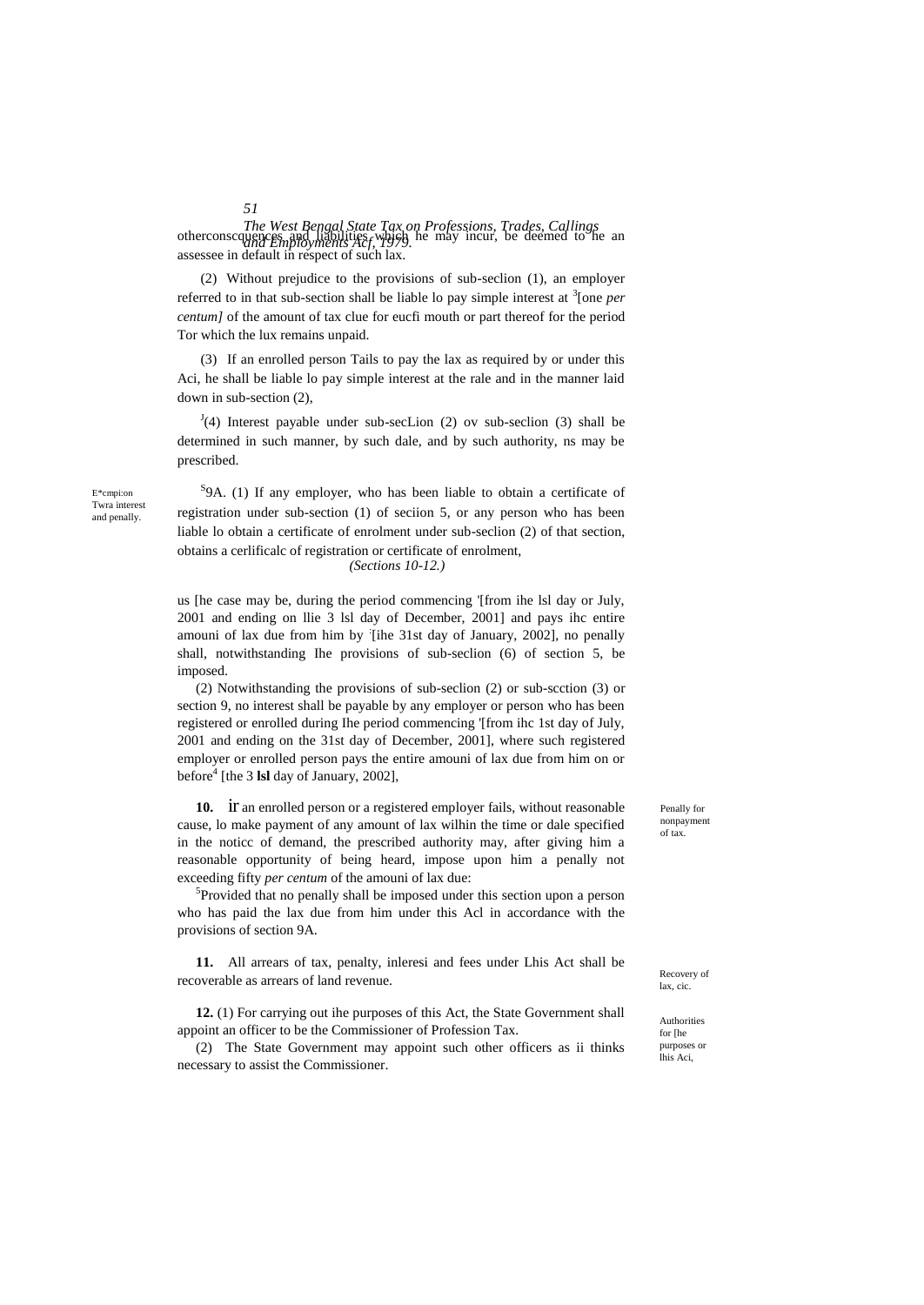(3) An officer appointed under sub-section (2) shall, within the limits of such area as the Slate Government may by notification specify, exercise such

# **VI of 1979.]**

powers and perform such duties as may be delegated by the Commissioner subject to such conditions as may be imposed by ihc State Government.

'The words, ligures and letters wilhin ihc square bracked were substituted Tor Ihe words, figures and letters "from ihc 1st day of April, 1991 and ending on ihc 31 si day or August, 1992"' by s. S(3)(a)(i) or the Wesl Bengal Finance Acl. 2001 (Wesl Ben. Acl XVI of 2001). -The words, figures and tellers wilhin ihc square brackets were substituted Tor ihc words, figures

and letters "ihe 30ih day of September. 1992" by *s.* 8(3)(a)(ii), *ibid.*

■'Tnc words, figure.<sup>1</sup>; and letters wilhin ihe square brackcls were substituted Tor the words, figures and tellers "from ihe lsl day of April, 1991 and ending on ihc 3lsl day of August, 1992" by s. 8(.1)(b)(i). *ibid.*

'The words, figures and IcIters wilhin the square brackcls were subsliluled for [he words, figures and Idlers "ihe 30lb Jay or September, 1992" by s. S(3)(b)(ii), *ibid.*

Proviso was added by s. 5(2) of ihe Wesl Bengal Taxation Laws (Amendment) Ael, 1990 (Wesl Ben. Act VI of 199U).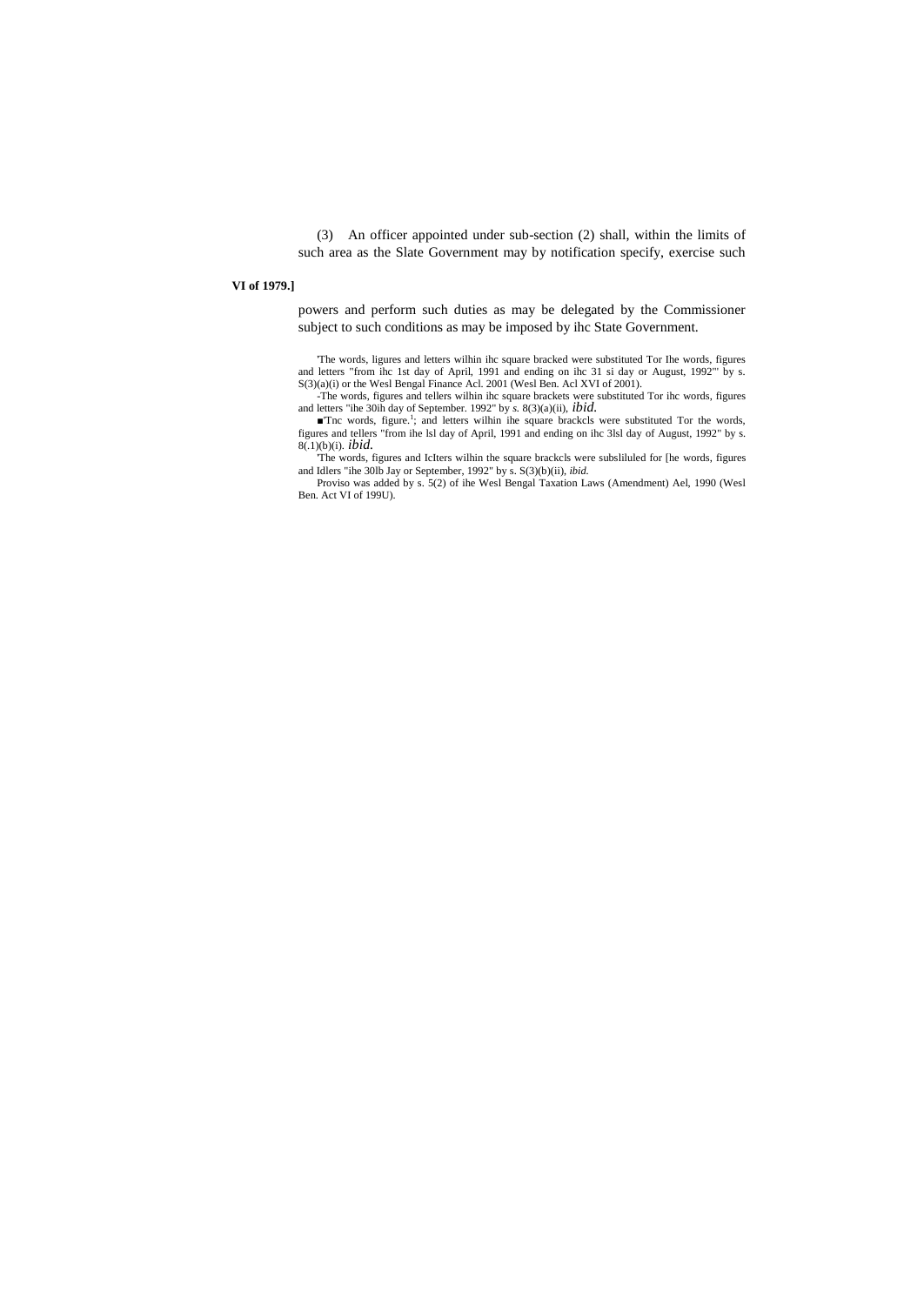*The West Bengal State Tax on Professions, Trades, Callings and Employments Acf, 1979.*<br>
• **a a a** *and Employments Acf, 1979.* •■.■.

*53*

52 *The West Bengal State Tax on Professions, Trades, Callings and Employments Act, 1979.*

**[West Ben, Acl**

#### *(Seelions J2A, 13.)*

(4) The superintendence and control Tor ihe proper execuiion of ihe provisions of this Acl and Lhe rules made thereunder relating to the levy and collection of tax shall vest in [lie Commissioner. The Commissioner shall exercise such other powers and perform such other duties under this Acl or any rule made thereunder as may be conferred or imposed on him.

Bureau. '12A. (1) Notwithstanding anything contained elsewhere in this Acl,

ihe Bureau may, on information or on ils own motion, or on direction given by the Slale Government or the Commissioner, carry out investigation or make enquiry inio any esse of alleged or suspected evasion of tax under Lhis Acl and, inio any malpraciiccs connected there wiiK.

(2) **The Bureau may, for the purpose of carrying on any investigation or**  making any enquiry referred I<sub>D</sub> in sub-section (I), exercise all the powers referred **lo in section 17.**

(3) After a case of alleged or suspected evasion of lax has been investigated or enquired into, ihe Bureau shall send a report thereon to the Commissioner for such action as may be deemed necessary for the levy, collection, assessment and recovery of tax.

(4) On receipt of a report, from ihc Bureau, ihe Commissioner may require ihe Bureau to transfer lo himany accounts, registers or documents seized by the Bureau and such accounts, registers or documents shall be retained by him for further period, i f necessary, subjcct to the provis ions of sub-section **(4)** or section 17.

(5) The Commissioner shall assign such functions of the Bureau lo such officers of the Bureau as he may deem fit, and any person appointed under subscction (2) of section 12 lo assist the Commissioner shall,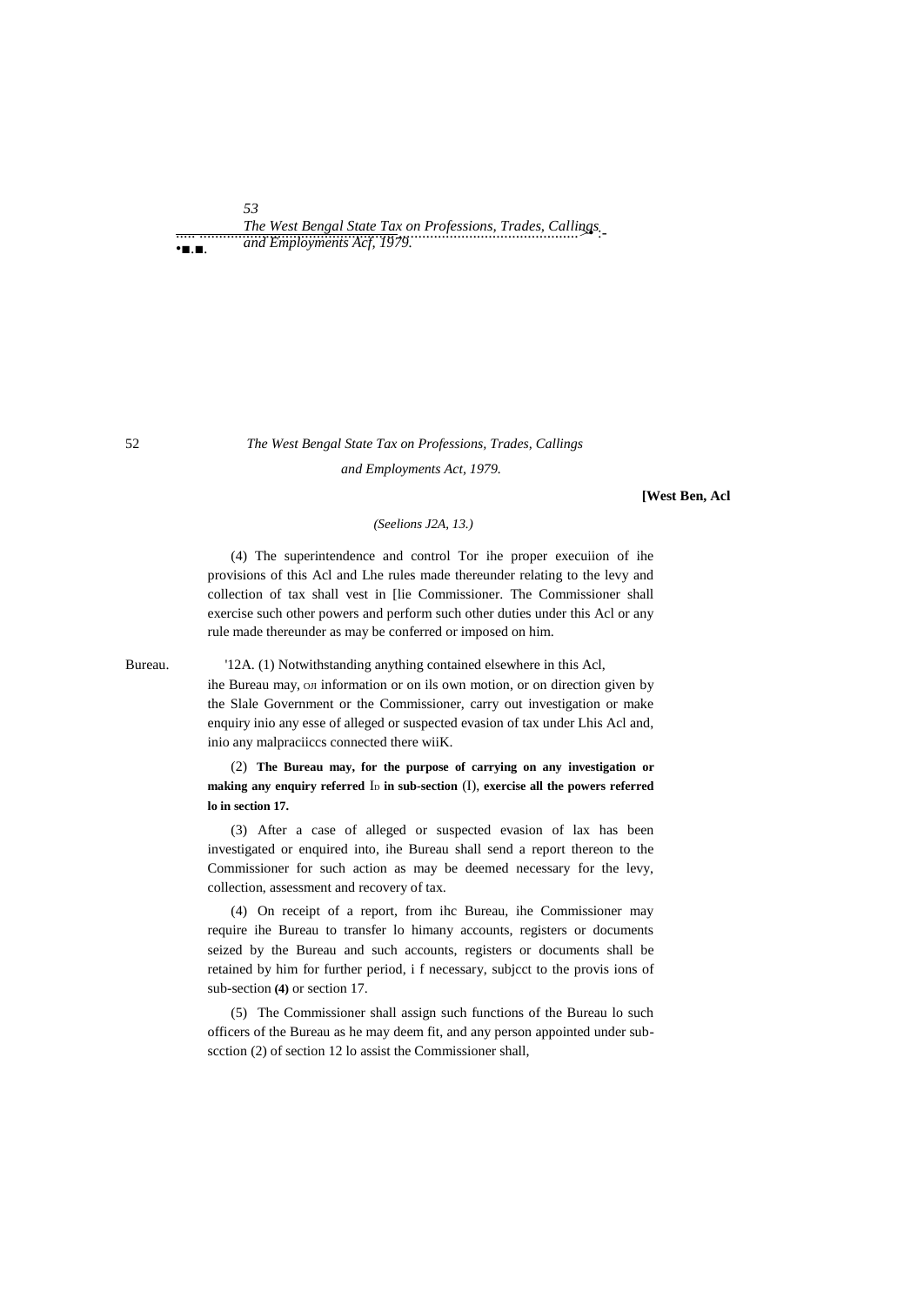when appointed in the Bureau, be competenl **Lo** exercise all ihe powers which are exercisable by such person under this Act and the rules made thereunder.

(6) The officers appointed in ihe Bureau shall have jurisdiction over the whole of West Bengal.

Colliding agcni.

13. (1) For carrying out the purposes of this Acl, ihe Slale Government

may appoint any of ils departments or officers as art agent responsible Tor levy and collection of the Lax under this Act from such persons or class of persons as may be prescribed.

> 'Sctlion 12A wa\_s inserted by s, H(4) of ihc West Bengal Financc Acl. 2001 (West Sen. Act XVI of 2001).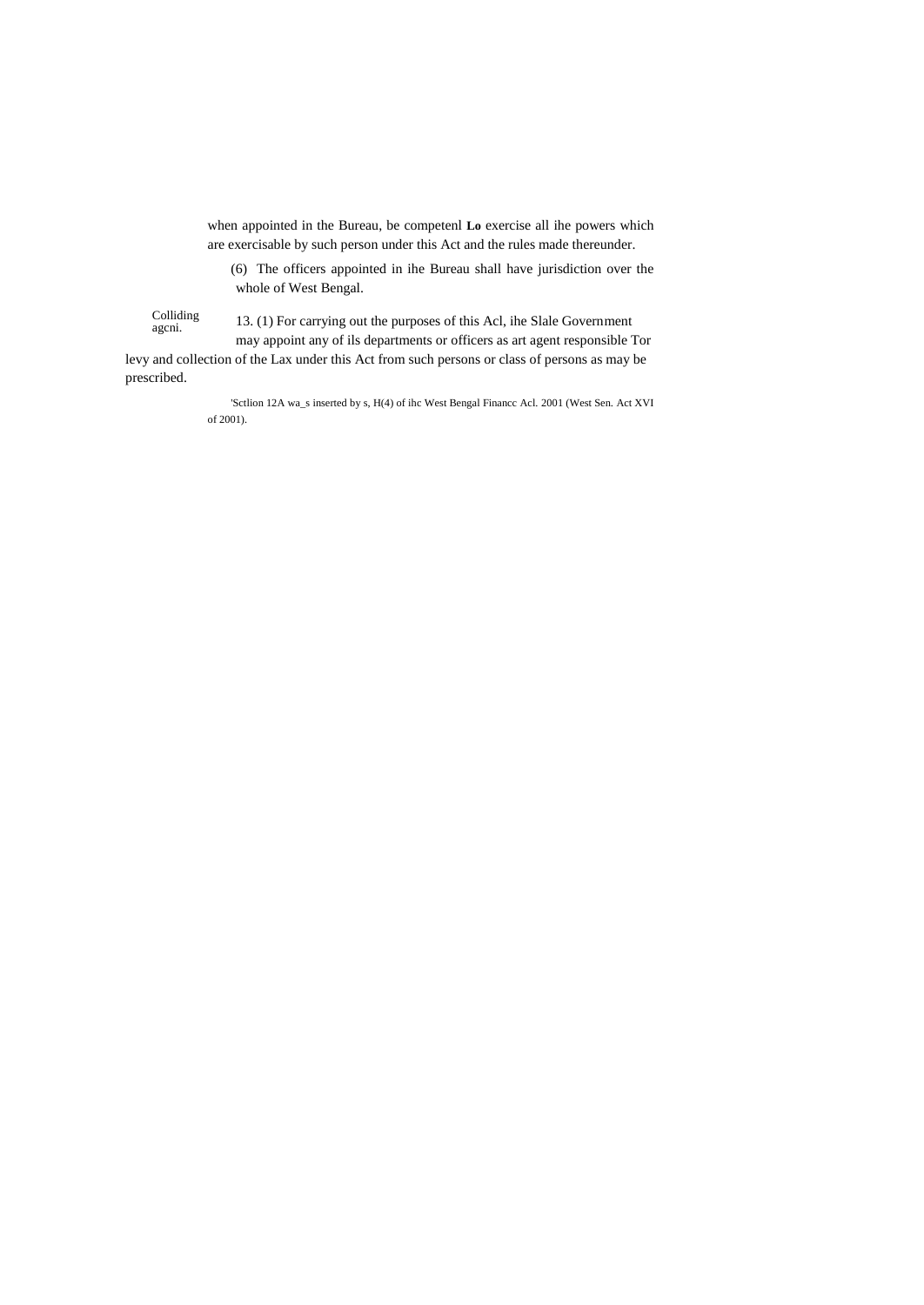# *The West Bengal State Tax on Professions, Trades, Callings and Employments Acf, 1979. (Seal on 14.)*

. (2) Upon such appointment, ii shall be the duty of such collecting agents Lo carry out such functions under this Act in ihe manner prescribed, and lo render Full and complete account of ihe tax levied and collccled to the Commissioner in such manner and at such time as he may require.

(3) Any officer authorised by lhc collecting agent in this behalf shall have, for Lhc purposes of levy and collection of lax, such powers ns may be prescribed.

, (4) It shall be lawTuI for the Commissioner, or an officer duly

authorised by him, lo have access to, and to cause production and examination of books, registers, accounts or documents maintained or required lo be maintained by lhc collecting agent Tor the purposes or this Acl, and the collecting agent shall, whenever called upon lo do so, produce such books, registers, accounts or documents for inspection by the Commissioner or by any officcr authorised by him in this behalf.

14. (1) Subject to such rules as may be made by the State Govern- Appeal, ment, any person aggrieved by any order made '[under Ihis Act] or by rectification, or mistakes, an authority, not being an appellate authority, under sub-section (4) of this section may, in the prescribed manner, appeal lo the authority prescribed,

revision and<br>cof mistakes.

 $(2)$  The appellate au Lhori ty shal 1 dispose or the appeal in the prescribed manner.

(3) Any authority under ihis Act may, of its cwn motion or on an application made in this behalf, by order rectify any mistake apparent on the face of the record.

 $3(4)$  Any order passed by any auihorily under this Act may be revised, either on application or on own motion, by such authority and in such manner as may be prescribed.

VI or 1979.]

<sup>&#</sup>x27;The words wilhin lhc squnrc bmckcts wcte substituted for llie worils and figures "under see!ions 5. *6.* 7, 9 and 10" by s. ft(2) of the West Bengal Taxation Laws (Sccund Amendment) Acl, 199\*1 (Wcsi Ben. Act XXIX of 1994),

<sup>:</sup> Sub-scclion (4) W,TS substituted for the original by s. i)( I) of the Weil Bengal Taxation Laws (Amendment) Acl, 19SI (Wu.sl Ben. Acl IX of J9B1).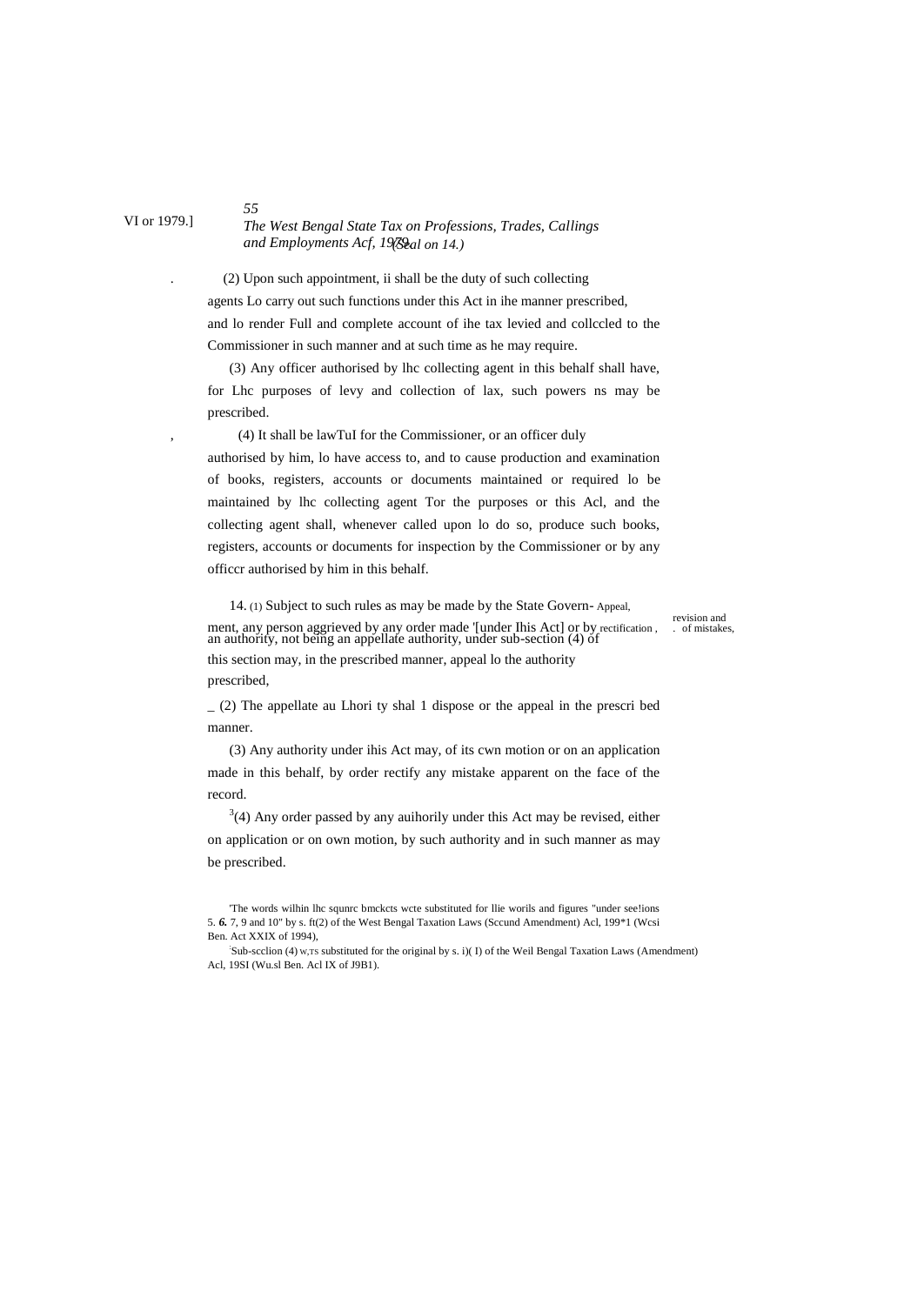56 *The West Bengal State Tax on Professions, Trades, Callings and Employments Act, 1979.*

**[West Ben. Acl**

#### *(Section ! 5.}*

Accounts, iis, (i) Every employer or person shall keep and maintain a Irue

and up-to-date accoums and documents pertaining to his business, profession, trade or calling along with a true and up-to-date records relating to disbursement of salaries and wages in respect of his employees or workers and in addition to such accounts, documents and records, he shall maintain and keep such registers or accounts in such form as may be prescribed.

(2) Every employer or person referred to in sub-section (I) shall keep at hi.s place of work all accounts, registers nnd documents which may be required by ihe Commissioner or an Additional Commissioner or any person appointed under sub-section (2) of seclion 12 lo assist the Commissioner for the purpose of inspection under sub-seclion (2) of section 17, and shall not keep or remove elsewhere such accounts,

registers and documenls except in accordance wilh the requirements or law or except for any other purpose for which just cause is shown to (he Commissioner or Additional Commissioner or the person appointed under sub-section (2) of section 12 to assist Ihc Commissioner.

(3) Where an employer or person wilfully fails Lo maintain the books of accounts or other registers or documents as referred to under subsection (1), or wilfully fails to comply wilh Ihe requirements of sub- seclion (2), the Commissioner may, after giving him an oportuniiy of being heard, impose upon him a penalty not exceeding rupees one hundred for each day of such failure.

# **VI of 1979.]**

#### *(Section 16.)*

- . 16. (I) Notwithstanding anything to the contrary contained in mudtlor any law or in any contract, the Commissioner may, at any lime or recovery, from time to Lime, by notice '[in the prescribed form], a copy of which shall be forwarded to tlic assessee at his last address known to the Commissioner, require—
	- (a) any person from whom any amouni of money is due or may become due lo an assessee on whom notice of demand lias been served under ihis Acl, or
	- (b) any person who holds or may subsequently hold money for or on account of such assessee,

lo pay lhc Commissioner, either forthwith upon ihe money becoming due or being held or at or within the lime specified in ihe notice (but not before ihe money becomes due or is held as aforesaid), so much of the money as is sufficient lo pay the amount due by the assessee in respect of arrears of lax, penally and interest under this Aci, or the whole of the money when it is equal lo or less **Lhan** thai amount.

*Explanation.*<sup>^</sup>For ihe purposes or Ihis seciion, lhc amouni of money due lo an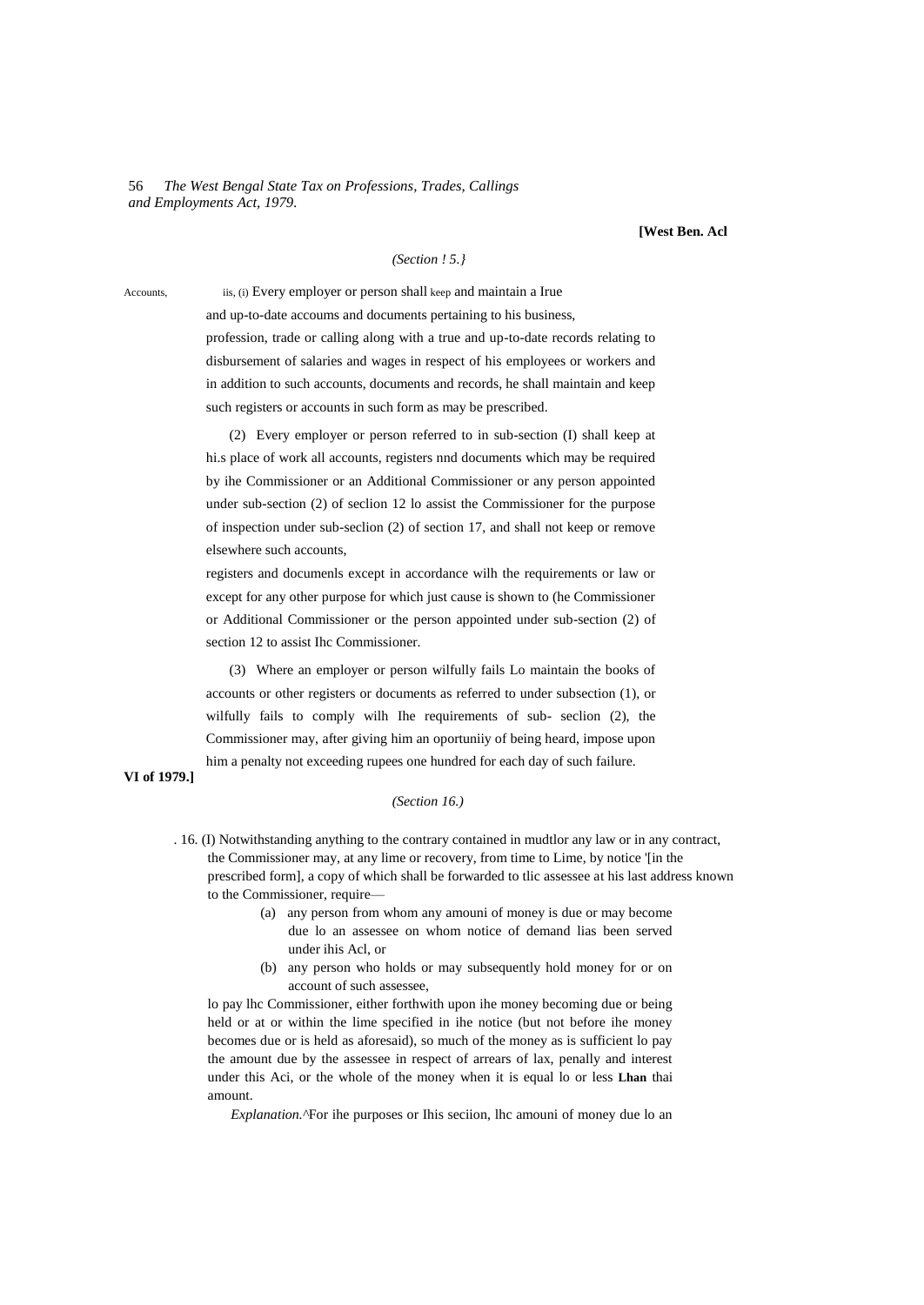assesseth from expBengad Shald Fox on Professions, of ran assessettings, any person, shall **beddainployedenfieAcfedQding** therefrom such claims (if any) lawful subsisting, as may have fallen due for payment by such assessee lo such person.

(2) The Commissioner may, at any lime or from lime to lime, amend or revoke any such notice, or extend llie lime for making any payment in pursuance of Ihe notice.

(3) Any person making any payment in compliance wiih a notice under this seciion shall be deemed lo have made lhc payment under ihc auihorily or lhc assessee, and ihe rcceipL of lhc Commissioner shall constitute a good and sufficient discharge or the liability of such person,

to Ihe extent of Ihe amouni referred to in the reccipl.

(4) Any person discharging any liability to ihe assessee after receipt of the notice referred lo in this section, shall be personally liable lo the Commissioner to the extent of the liability discharged, or Ihe extern or the liability or ihe assessee for lax, penally and interest, whichever is less.

(5) Where a person Lo whom a noLice under this seciion is sent proves lo the satisfaction of the Commissioner that the sum demanded or any part thereof is nol due lo Ihe assessee or that he does not hold any money Tor or on account of llie assessee, then, nothing contained in this section shall be deemed lo require such person lo pay any sum or part thereof, as llie case may be, lo the Commissioner.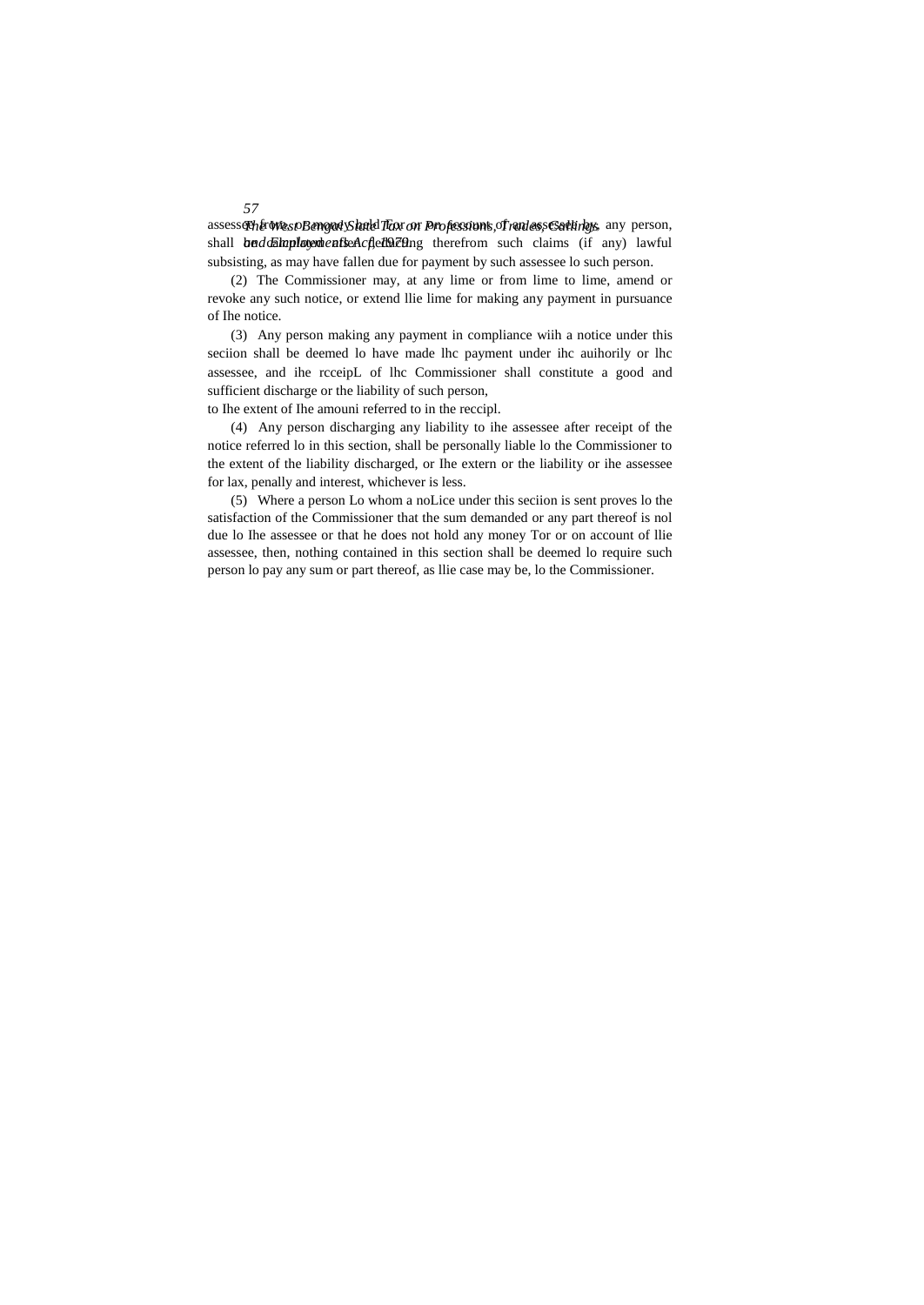# 56 *The Wesl Bengal Stare Tax on Professions. Trades, Callings and Employments Aci. 1979.*

#### *(St'c'ficm 17.}*

**[Wcsi Ben. Acl**

(6) Any amouni of money which a person ii required lo pay lo ihe Commissioner or for which lie is personally liable lo the Commissioner under iliis scciion, shall, if it remains unpaid, be recoverable as an arrear of hind revenue.

rnutuciian r :i 1 inspection nf n:coLinL\*. .ind  $document<sup>1</sup>$ , and search «r iihitc nark, clc.

<u>.</u>

'17. (1) Any authority under this Acl may, for ihe purposes of this Acl, require any person or any employer to produce [and explain] before him any accounts or documents relating lo his professions, trades, callings or employments, or disbursement or salaries and wages lo his employees, as the case may be.

(2) All accounts, registers and oiher documents, ciitier relating lo professions, trades, callings or employment or disbursement of salaries und waves lo the employees, as die case may be, shall at all reasonable lime be open to inspection by an authority under litis Acl.

(3) If the Commissioner or an officer appointed under sub-seclion (7) of srclion 12 or this Acl has reason **Lo** suspcel lhal any person or employer is attempting to evade payment of any lax under this Act, he may, for reasons to be recorded in writing, inspect and search any place of work or any other placc where the Commissioner or ihe officer has, upon information received, reasons to believe that records relating lo professions, trades, callings or employments or disbursement of salaries and wages to lhc employees arc being kept by llie person or the employer, as the ense may be, and seize such accounts, regisLcrs and documents as may be necessary for determination of lax payable under Ihis Acl,

(4) The Commissioner or ihe officer exercising ihe power under subsection (3) shall give to llie person in charge of the place of work or other premises searched a receipt describing the accounts, registers und documents seized and removed from such place or work or premises, as lhc case may be, and shall relnin the accounts, registers and documents seized only Tor so long as may be neccssary for ihe purposes of examination thereof or prosecution:

Provided lhal such orficer shall nol retain the registers, accounts and documents seized by him **under** sub-seclion (3) for a period exceeding one year from llie date of seizure unless he stales the reason 1 here for in writing and obtains sanction in **wriLing** from **Lhc** Commissioner,

<sup>&</sup>lt;sup>1</sup>Thc words wiih in lhc square brackets were subMituicd for lhc word "in writing" by *s.* H(6) of ihc Wcsi Bengal Finance Acl, 2001 (Wcsi I3cn. Acl XVI of 2001).

<sup>&#</sup>x27;Section 17 was substiiuicd for ll'.c tiriginnl by 5. K(2) or [he Wcsi Bengal T.iKulion Laws (Amendment) Aci, 15)151 (Wssi Ben. Acl [X of 1981).

The ivortl.s wilhin ihe square brackets wcru inserted by s, K(7) of UIE Wesl Bengal Finance Act 2001 (Wcs: I3cn. Acl ^V1 of 2001)

<sup>&#</sup>x27;Section 17A was inserted by 5. 3 or ihc Wesl Bengal Slalc Ta.t on Professions, Trades, Callings and Employments (Sceond Amendment) Acl. L9S9 (West Ben. Act XXI of 19S9). : Sub-seclion (I) was subslilulcd for [lie original sub-scclion by s. 4(5) of ihc West

Bengal Finance Acl, 2(102 (Wesl Ben, Acl 1 of 2002).

<sup>&#</sup>x27;Section 17B was inserted by s. G(3) of ihe Wesl Bengal Taxation Laws (Second

Amendment) Acl, 1994 {Wcsi Ben. Acl XXIX of 1994), 'This proviso was subslilulcd Tor the original proviso by s, 8(8) of Ihe Wesl Bengal Financc Act, 2001 (Wesl Elcn. Acl XVI of 2001).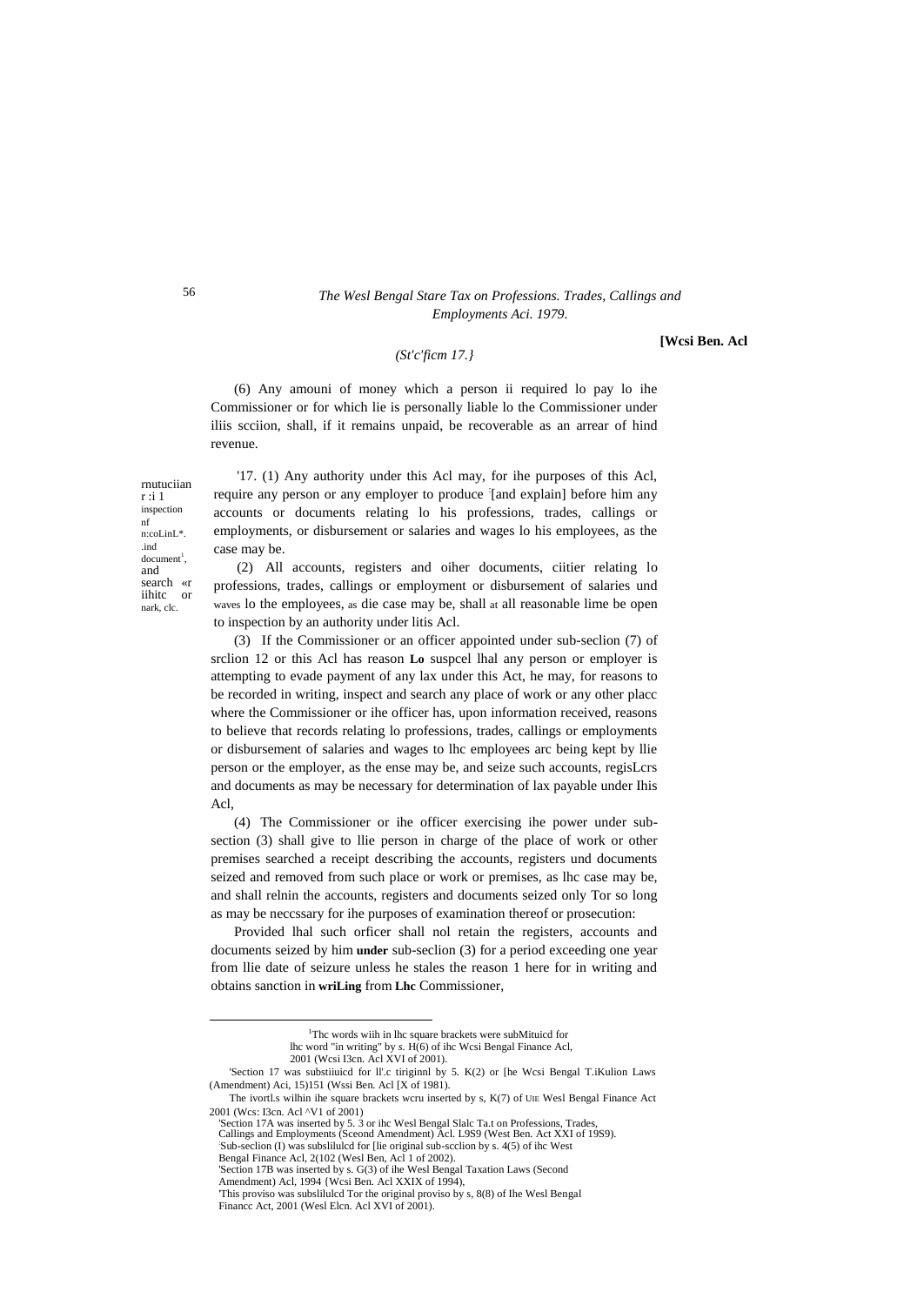*59* The West Beligal State Thax on the of lassions, Ford desr Callinges searched or some and **Employment behalf shall**, in every instance, be permitted to be present during the search. The receipt referred lo in sub-seclion (4) shall be countersigned by the occupant or any person witnessing ihe search and seizure.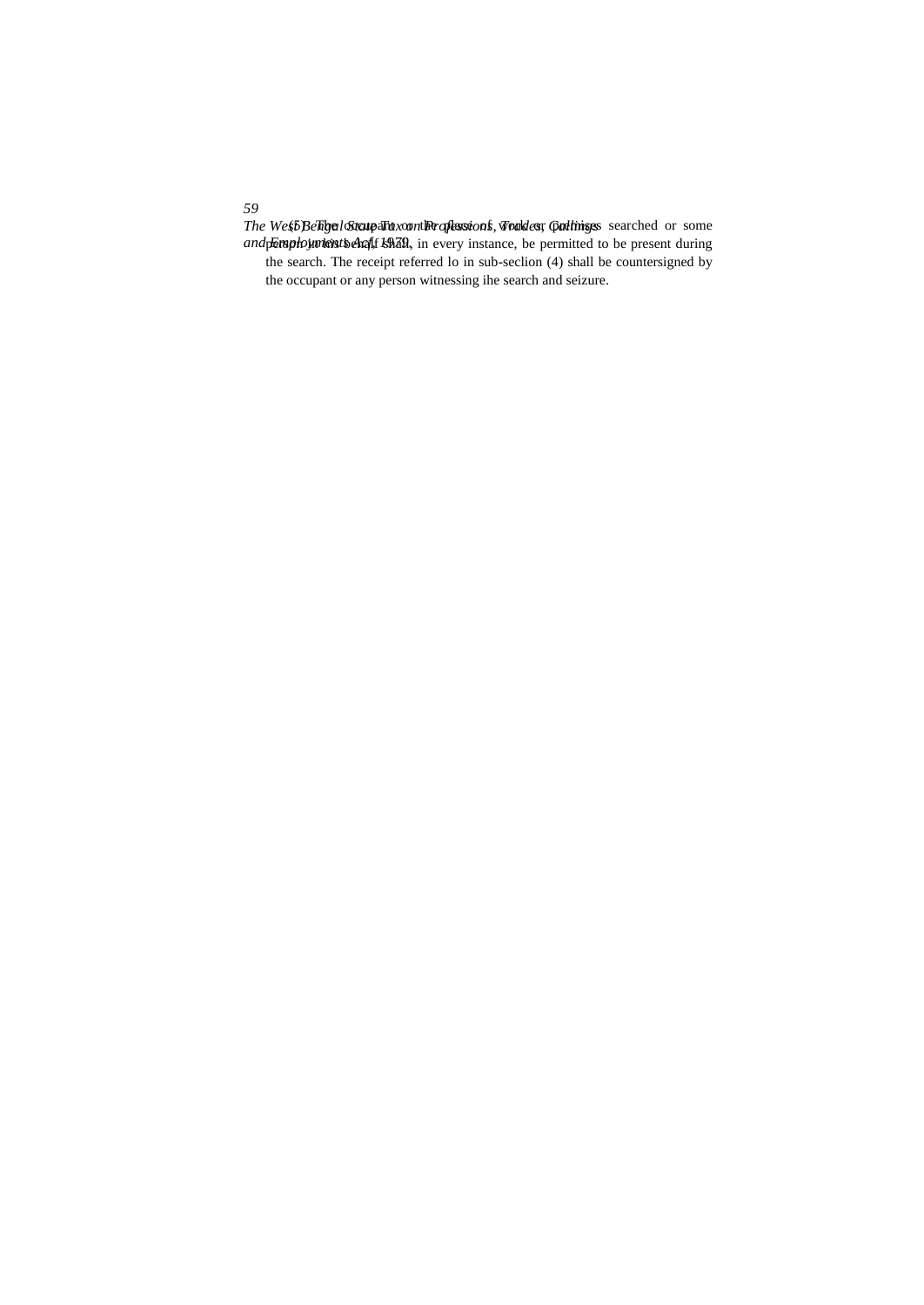#### *(Sections 17A, !7B, IS.)*

VI of 1979.] The Wesr Bengal SIMES Pax Unt Professions, Trangust word fine stion IS, it may, after giving such and Employmennes Act, 1979, anable opportunity of being heard, determine, in the prescribed 60 'I7A. "(1) Where Ihe prescribed authority upon information received has reasons to believe (hat any enrolled person Tailing under any oT the entries from serial Nos. *2* lo *22* of the Schedule has paid lax for any year al a rale lower than whai is pnyablc by such person, or such person has nol paid any lax for any year, under this Acl, or such authority has received application from manner, (he amount of tax, penalty or interest payable by him.

> (2) The amount of Lax determined under sub-section (1), less the sum, if any, already paid in respect of such year, shall be paid by such persons on demand by the prescribed authority in the prescribed manner,

> $3$ I7B. (1) If upon information which has come into its possession, the prescribed authority is satisfied that any person, who has been liable lo pay lax under this Act in rcspeei of any period or periods, has failed to get himself enrolled and pay the tax payable by him in respcct of such period or periods, the prescribed authority shall, in Ihe prescribed manner, determine to the best of its judgment the amount of tax for such period or periods, and in making such determination, the prescribed authority shall give such person a reasonable opportunity of being heard,

> **(2) The amouni of lax delermined under suti-seciion (1) that may be directed Lo be paid by such person, shall be** paid **by such person in the prescribed manner by sueh dale as may be specified in a notice issued by ihe prescribed authority in Lhis behalf, and the date to be specified shall not be less than fifteen days from the dale of service of the said notice.**

18. The prescribed authority shall refund Lo a person the amount of Refund. Lax, penally, interest and Tees (if any) paid by such person in excess of the amouni due from him. The refund may be made either by cash paymenl or, al the option of such person, by deduction of such cxcess from the amount of lax, penally, interest and fee due from him:

""Provided thai such excess amouni shall first be adjusted towards the recovery of any amouni due from an employer under Ihe Act or from a person lo whom a certificate of enrolment has been issued, and thereafter the balance amount, ir any, shall be refunded.

Determination of ins payable by enrolled persons.

Dclcrminalion of la\* payable hy persons who arc no l rolled.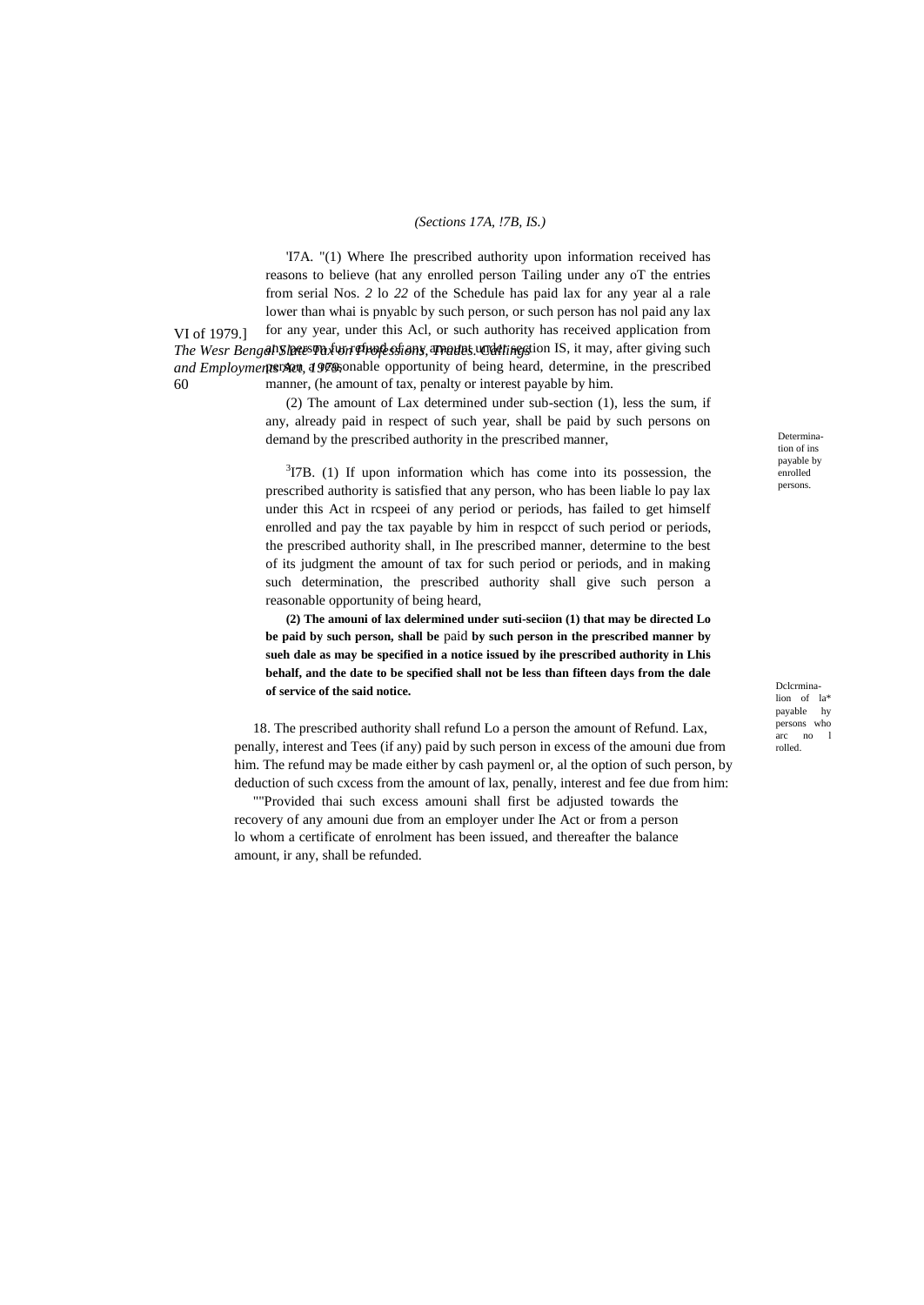*The West Bengal State Tax on Professions, Trades, Callings and Employments Acf, 1979.*

**[West Ben. Act**

# *(Seclion 19,}*

OITcn ccs and.. pc n allied . 'I?. (1) Whoever—

- (a) furnishes any incorrcci information in a return under sub section (I) of section 6. or
- -(aa) fails to comply with any requirement under sub-section (1), or sub-section (2). of section 6, or
- (b) furnishes, any incorrect information in Form IX as required under seclion 8 and the rules m;idc under this Act, or
- $3$ (bb) fails to comply with any requirement under sub-seclion (1), or sub-seclion (2), of seclion 8, or

 $J(c)$  refuses to comply wilh any requirement **under** subsection (1), or sub-section (2), of section 17, or

"■(d) neglects or refuses to furnish information required by section 23A,

shall be punishable wilh simple imprisonment which may extend lo six months or wilh fine which may extend lo one thousand rupees or with both, and where Ihe offcnce is a continuing one, with a daily fine, not exceeding fifly rupees, duriiig Ihe period of Ihe continuance of the offence:

Provided that the provisions or this seclion shall noL apply to an employer or person referred LO in sub-scction (1) of seclion 9A where he complies with the provisions coniained therein in relation lo Ihe period commencing on (lie dale or his liability lo pay las and ending on '[the 31st day or January, 2002].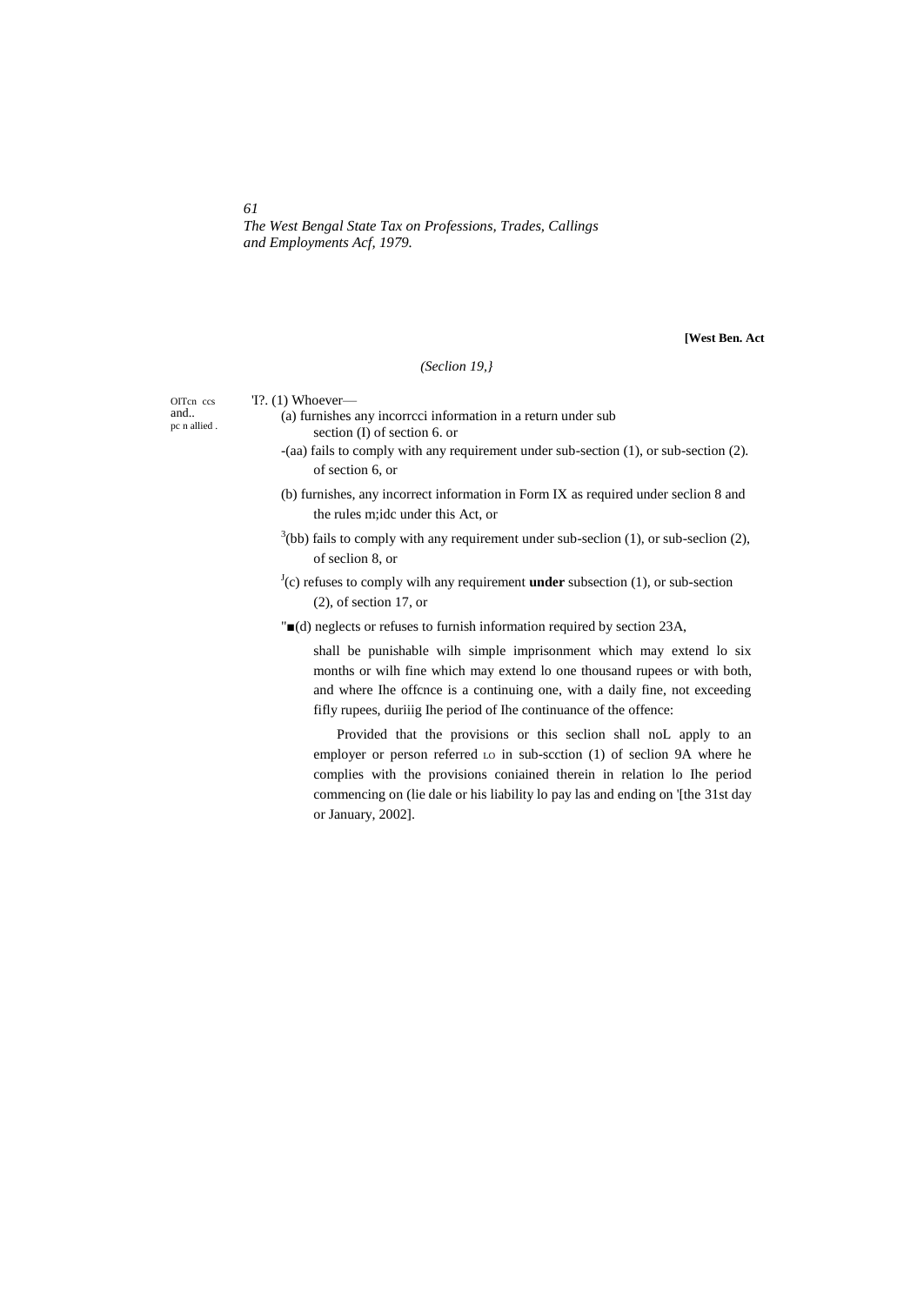*62 The West Bengal State Tax on Professions, Trades, Callings* **VI of 1979.]** *and Employments Acf, 1979. (Sec/ion 20.)*

> (2) Whoever knowingly produces incorrect accounts, registers or " documents, or knowingly furnishes incorrect information, or suppresses

material information shall be punishable with imprisonment of either description which shall nol be less than three months but which may cxlend to one year or with fine not exceeding five thousand rupees or with both.

(3) Whoever obstructs any officer making inspection or search or seizure or taking other actions under sub-seclion (3), or sub-seelion (4), or sub-seclion (5), of seciion 17 shall be punishable with imprisonment of cither description which shall not be less lhan three months but which may extend to one year or with fine not exceeding five thousand rupees or with both.

(4) Any offence punishable under sub-seclion (1), sub-scclion (2), or subseclion (3), shall be cogni/ablc and bailable.

(5) In any prosecution for an offence under this Acl which requires a culpable mental stale on the part of an accused, ihe court shall presume ihe existence of such culpable mental state until the contrary is proved.

*Explanation I.*—In Ihis sub-section, "culpable menial stale" includes intention, motive, knowledge of a fact, or belief in. or reason lo believe, a fact.

*Explanation II.*—If any of the offcnces under sub-seclion (2) or subsection (3) continues, such offence shall be deemed to be a continuing offence.

(6) No court shall take cognizance of any offence under this Act or the rules made thereunder except with Ihe previous sanction or the Commissioner and no court inferior to Lhal of a Melropolitan Magistrate or a Judicial Magistrate shall Iry such orrence.

'(7) No prosecution for any offence enumerated hereinbefore in Ihis seciion shall be instituted in respect of the same facts for which a penally has been imposed under this Acl and no such penalty shall be imposed where a prosecution is insliiuted under Ihis seciion.

20. (1) Where an offence under Ihis Acl has been committed by a offcnccs by company, every person who at the time the offence was committed was companies, in charge of, and was responsible to, ihe company for the conduct of the business of lhc company as well as ihe company, shall be deemed lo be guilly of the offence and shall be liable to be proceeded against and punished accordingly:

Provided lhat nolhing contained in Ihis sub-section shall render any such person liable lo any punishment, if he proves lhal the offence was committed without his knowledge or lhal he had cxercised due diligence to prevent the commission of such offence.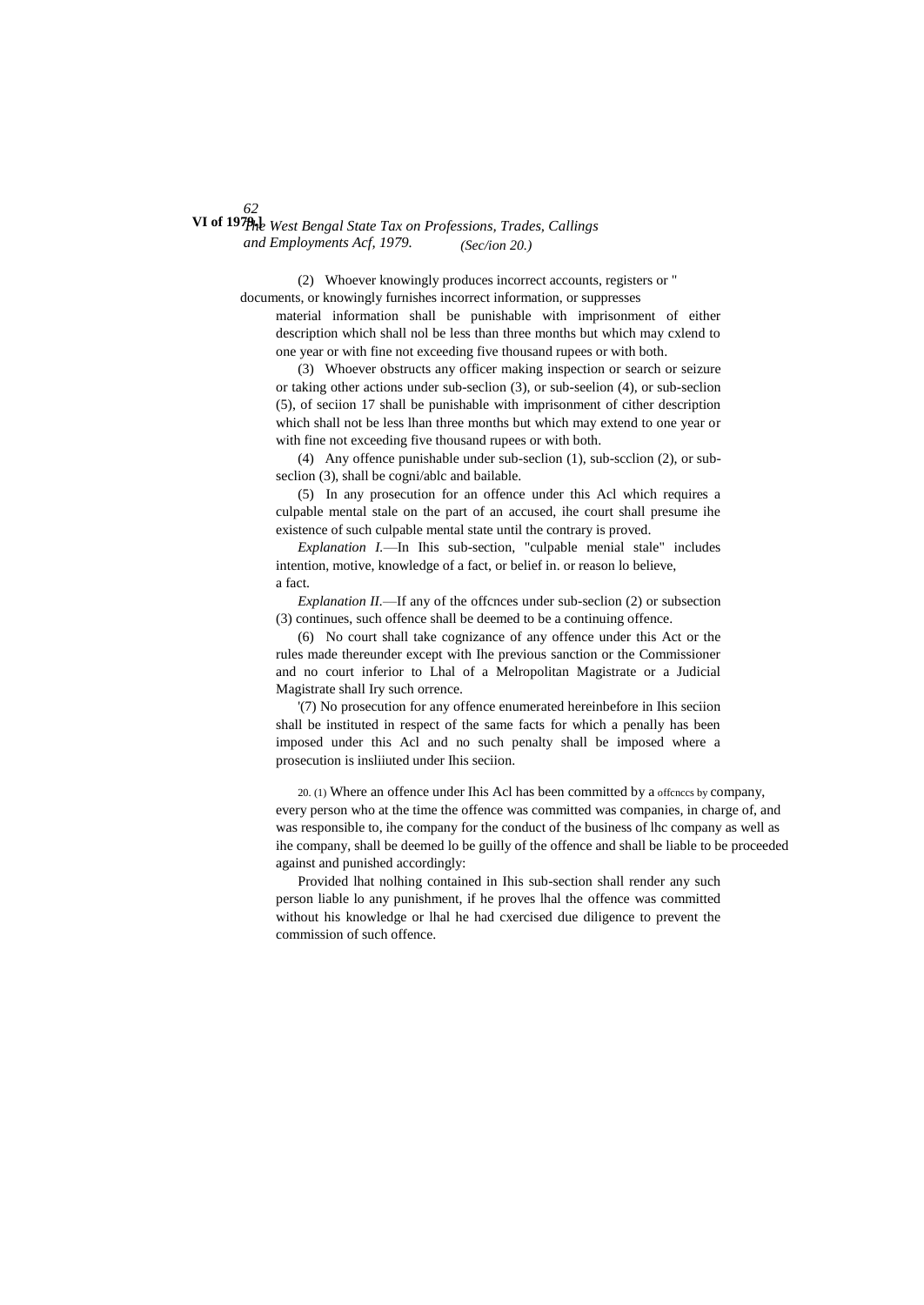# *The West Bengul State Tax on Professions, Tracks, Callings and Employments Art. 1979.* **[West Ben. Acl**

#### *(Sections 21-23.)*

(2) Noi withstanding anything contained in sub-seclion (1). where any offence under this Acl has been committed by a company ai\d it is proved LJi at lhc olfencc has hesn committed with the consent or conn ivancc of, or is attributable lo any neglect on (he part of, any director, manager, secretary or oilier officer sliull be deemed io be guilty of that offence and shall be liable to be proceeded against and punished accordingly.

*Explanation,***—For die purposes of ihis see Li on,—**

any other officer or to himself:

......> ...... ............ .................................. .. .- •

(a) "company" means any body corporate and includes a firm or other association of individuals;

(b) "director", in relaiion to a firm, means a partner in the firm.

Power lo transfer pjpcccdinys.

21. The Commissioner may, after giving lhc parties conccmed an opportunity of being heard, wherever ii is possible lo do so, and ufier recording his reason for doing so, by order in writing transfer any proceedings or class of proceedings under this Act, from himself to any other officer, and he may likewise transfer any such proceedings, (including a proceeding pending

Provided lhat nothing in this section shall be deemed lo require any such opportunity to be given where llie transfer is from any officer to any other officer and the offices of both are situated in Ihe same city, locality or place.

with any officer or already transferred under this section) from any officer to

*Explanation.*—In this section, the word "proceedings" in relaiion lo any assessee whose name is specified in any order issued thereunder, means all proceedings under this Act in respect of any year, which may be pending on lhc date of such order or which may have been completed on or before such date, and includes also ali proceedings under this Act which may be commenccd afler the dale of such order in respect of any year in relation to such assessee.

22. (1) Subject lo such conditions as may be prescribed, the Commissioner may, either before or after the institution of proceedings for an offence under this Act, permit any person charged with Ihe offence to compound Ihe offence on payment of such sum, not excccdiny double the amount of tax to which the offence relates, as the Commissioner may determine.

(2) On payment of such sum as may be determined by die Commissioner

 $\Gamma$  $\epsilon$  enforced by ee.

Cui upon lidinaoT offences.

> The authorities under this Act shall have power to summon and enforce ihe nce of any person and any witness and lo compcl the production of any document same means and, so far as may be, in the same manner as is provided in the case of Court under the Code of Civil Procedure, 1908.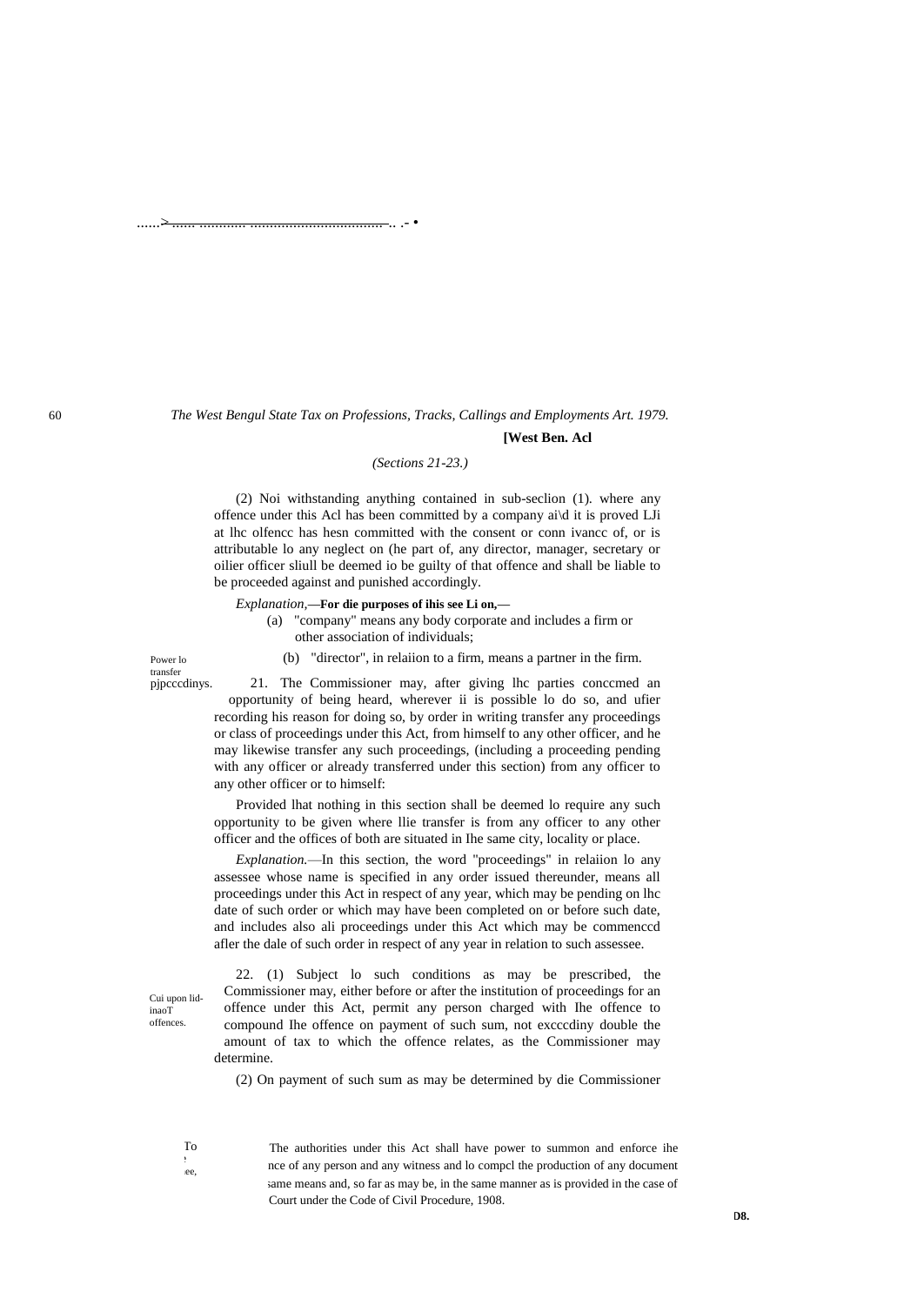64 *The West Bengal State Tax on Professions, Trades, Callings and Employments Act, 1979.* under sub-seclion ([), no farther proceedings shall be taken against the person in respect of the same offence.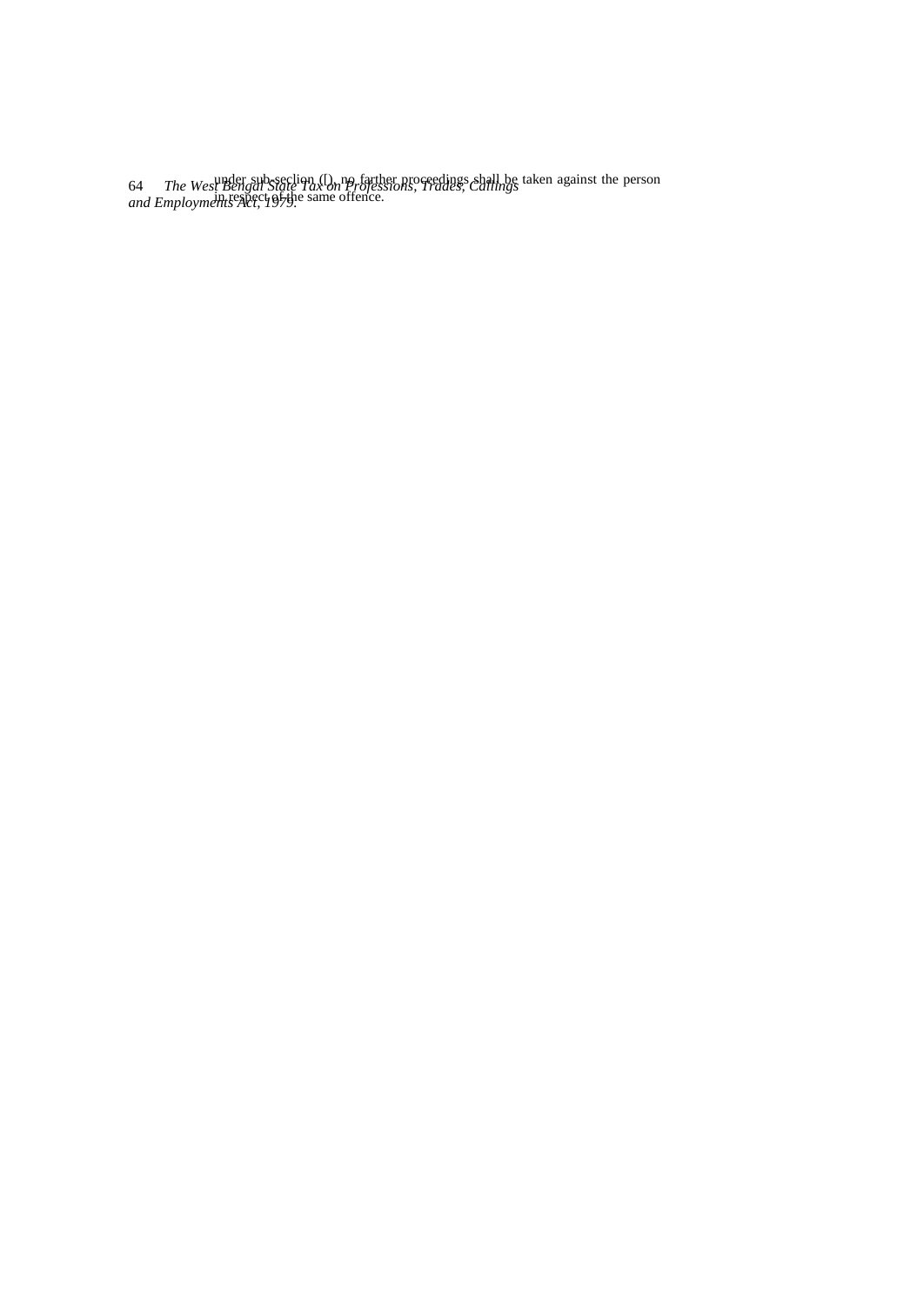*The, West Bengal Stfite Tax on Professions. Trades, Callings and Employments Aa, 1979.* 65

# *(Sections 23A, 24, 24A.)*

**'23A.** (1) The prescribed authority may, Tor Ihc purposes of this Acl,

**VI <sup>0</sup>ri979.]**

require any person including any individual, Hindu undivided family, firm, company, corporation or oilier corporate body, society, club, or association to furnish lo him particulars relating to profession, trade, calling or employment of any person in West Bengal.

(2) The person from whom any information is sought for by the prescribed authority under sub-scction (I) shall furnish such information accordingly.

24. (i) No suit shall lie in any Civil Court against any assessment made or order passed under this Act.

(2) No suit, prosecution, or other legal proceeding shall lie against any authority under this Acl or against any employer for anything which is in good faith done or intended to be done in pursuance of this Act or any rules made thereunder.

**: 24A.** (1) Notwithstanding anything contained in any other law for the lime being in force,—

- (a) no Government, local auihoriiy, educational institution, corporation or body corporate established by or under a Central or State Act shall place order with, or make purchases of any goods from, any person or make any payment to such person for such purchases, or
- (b) no Government, local authority, educational institution, corporation or body corporate established by or under a Central or Slate Acl, or company incorporated under the Companies Acl, 1956. or co-operative society registered or deemed lobe registered under the West Bengal Co-operative Societies Act, 1983, shall enter into any contract wilh any person for execution by him of such contract and shall make payment lo such person for execution of such contract, or
- (c) no Government, local authority, educational institution, corporation or body corporate established by or under a Central or Slate Act, shall renew any liucnce issued by them to any person,

Power id call Tor informrni on from any person.

Undo prccecdings.

ccrtiticnic.

1 of 1956.

West Ben. Acl XLVor 1983.

<sup>&#</sup>x27;Scclion 23A was inserted by 5. 6(7) of [he Wesl Bengal Financc Acu 2000 (Wesl Ben, Act III of 2000). : Scclion 24A was inserted by s. 8(10) of die Wesl Bengal Finance Acl, 2001 (Wesl Ben. Acl XVI of 2001).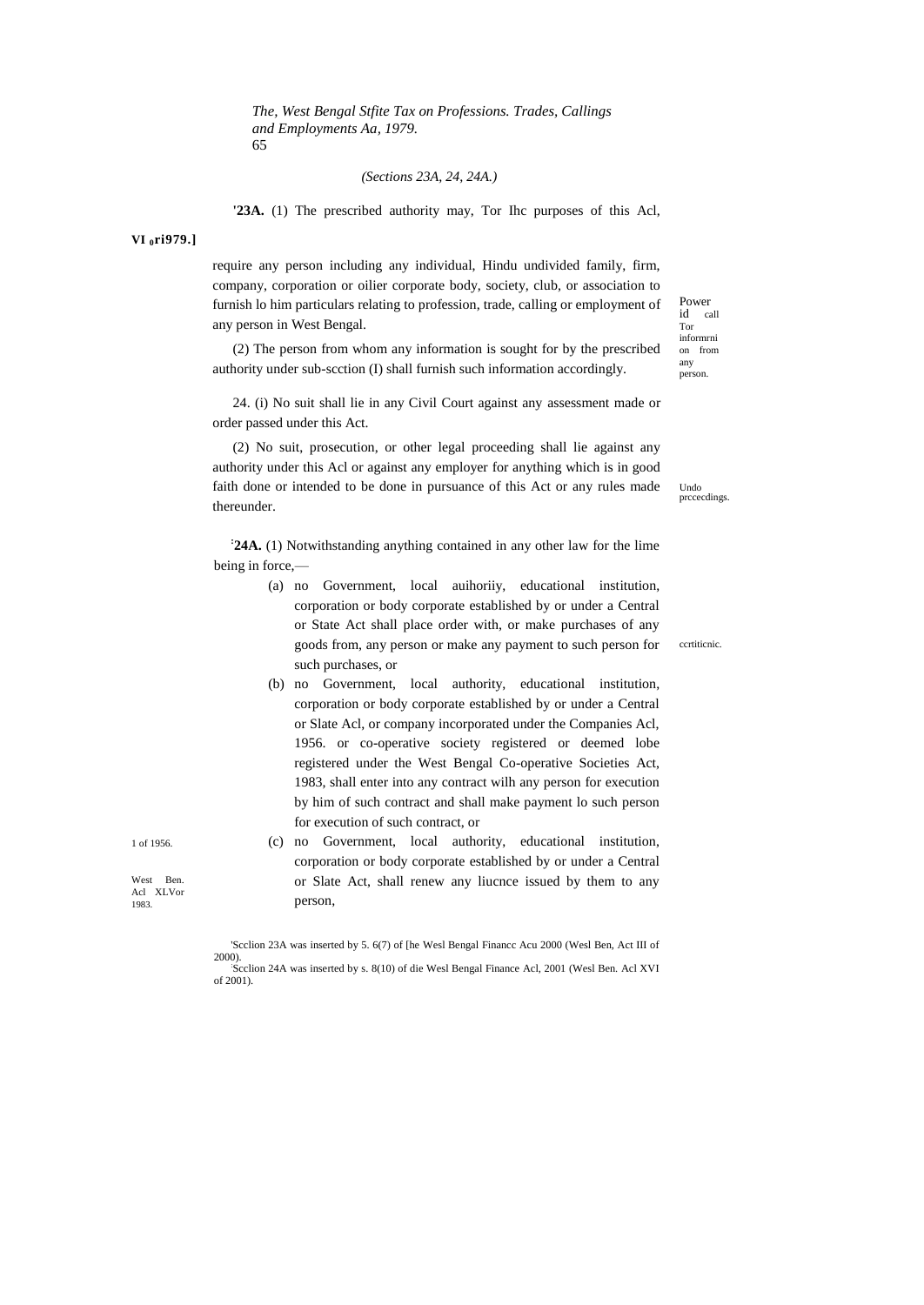# 66 *The West Bengal State Tax on Professions, Trades, Callings and Employments Act, 1979.*

**[Wesl Ben. Acl**

# *(Sections 25, 26.)*

unless the Commissioner certifies in ihe prescribed manner thai such ' person—

- (i) has no liability to pay lax or has not defaulted in furnishing any return or returns together with the receipted challiin or challans showing payment of all (ax payable under this Act, or
- (ii) has not defaulted in making payment of las otherwise payable by, or due from, him under this Act, or
- (iii) has made sui is factory provision for securing the payment oT tax by furnishing bank guarantee in favour of ihe Commissioner or otherwise.

as ihe case may be.

(25 The applicalion for the certificate vequircd under sub-scction (1)

shall be made by the person referred to in thai sub-section to the Commissioner and shall be in such form and shall contain such particulars as may be prescribed.

maiic rules.

Power w 25. (1) The Stale Government may, by notification, make rules for

carrying out the purposes of this Acl.

(2) In particular, and without prejudice to the generality of the foregoing power, such rules may provide for all or any of the matters which, under any provisions of this Acl, are required to be prescribed or to be provided by rules.

ti.tcmpiion. 26. (1) Nothing contained in this Acl shall apply to the '[persons who are subject to Ihe Army Act, 1950, the Navy Acl, 1957 or Ihe Air Force Act, 1950 and arc] serving in any pari of West Bengal,

•16 of 1951). 45 of 1950. 62 of 1957.

(2) The State Government may, by notification, exempt from the levy or lax under Lhis Act any class or persons, if ii considers necessary so to do in the public interest,

'The words and figures wilhin ihc square brackcls were .subslilulcd Tor (hi\* worrts "members of Ihe armed forces of [lie l!ni<in" by 5. 2 of Ihc West Denial ilmic Tax on Professions. Trades, Callings and Employment (Amendment) Aei. 1989 (Wesl Ben. Aa XII of 1989).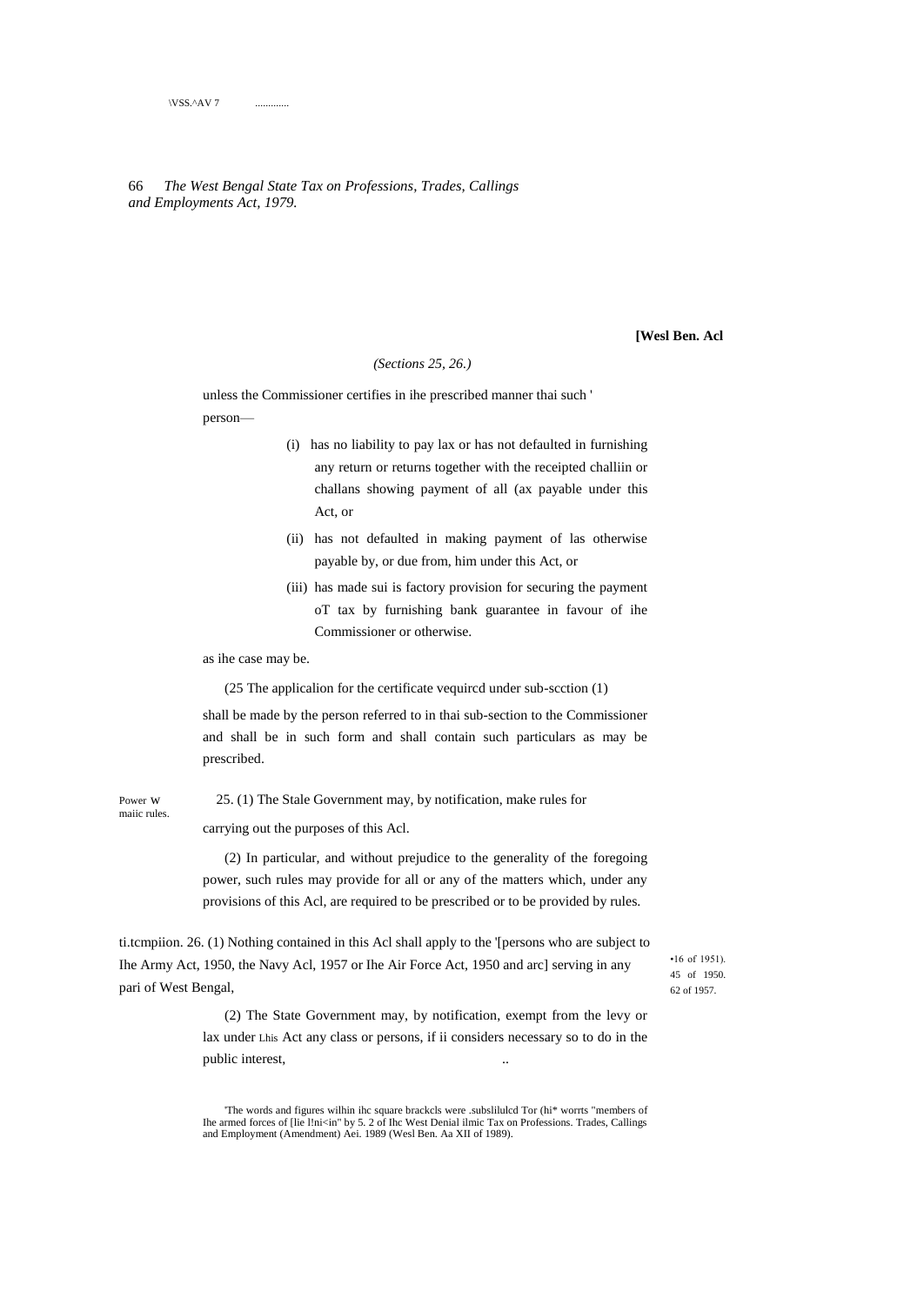# *The, West Bengal Stfite Tax on Professions. Trades, Callings and Employments Aa, 1979. (Schedule.)* 67

# 'THE SCHEDULE *(See* section 3.)

# **Schedule or rules of lax on professions, trades, culling\* mid employments.**

| SI. No. | Class of persons                                                                                                                                                                                                                                                       | Rale of lax                                                                                                                              |
|---------|------------------------------------------------------------------------------------------------------------------------------------------------------------------------------------------------------------------------------------------------------------------------|------------------------------------------------------------------------------------------------------------------------------------------|
|         | 1. Salary and wage earners. Such persons whose mon(lily                                                                                                                                                                                                                | salaries or wages are—                                                                                                                   |
|         | Its. $1,500$ or less<br>(1)                                                                                                                                                                                                                                            | Nil,                                                                                                                                     |
|         | $(ii)$ Rs. 1,501 or more, but less lhan Rs. 2,001                                                                                                                                                                                                                      | Rs, 18 per month,                                                                                                                        |
|         | (iit) Rs. $2,001$ or more, bill less lh; in Rs. $3,001$<br>$\overline{\phantom{a}}$<br>$(iv)$ Rs. 3,001 or more, bin less lhan Rs, 5,001<br>$(v)$ Rs. 5,001 or more, bui less iban Rs. 6,001                                                                           | Rs. 25 per month, Rs.<br>$30$ per month, Rs. $40$<br>per month,                                                                          |
|         | $(vi)$ Rs. 6,001 or more, bui less lhan Rs, 7,001<br>$(vii)$ Rs. 7,001 or more, but less lhan Rs. 8,001<br>(viii) Rs. $8,001$ or more, bin less lhan Rs. $9,001$<br>(ix) Rs. 9,001 or more, but less lhan Rs. 15,001 $(x)$ Rs. 15,001 or more, bin<br>ih:tn Rs. 25,001 | Rs. 45 per month, Rs.<br>50 per monih, Rs. 90<br>per monlh.<br>Rs. 110 per monlh,<br>less<br>Rs. 130 per monlh,<br>$D_0 = 150$ and month |

; (xi) Rs. 25,001 or more, bui less lhan Rs. 40,001 - (xii) Rs. 40,001 and above , , , .

Rs. 150 per month. Rs. 200 per month.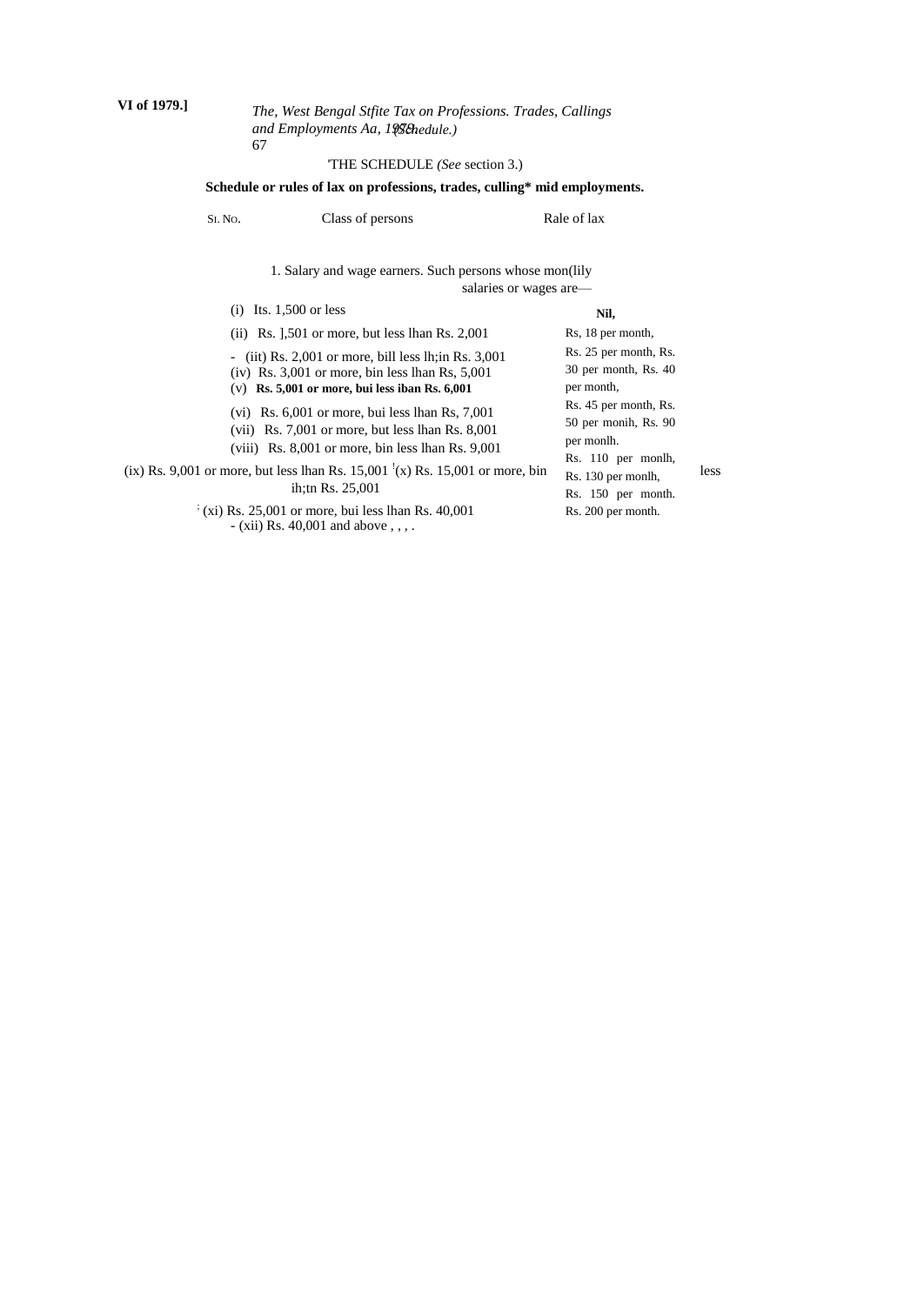# 68 *The West Bengal State Tax on Professions, Trades, Callings and Employments Act, 1979.*

#### **[West Ben. Act**

is—

SI. No. Class of persons Rale of tax

#### 2 (;i) Legal practitioners including solicitors and notaries public,

(b) Medical praclilioncrs including mcdical consullanis ;md dcnlisis,

*(Schedule.)*

- '(bb) Directors (other than those nominated by Government) or companies registered under Hie Companies Act, 1956 (1 of 1956),
- (c) Technical and professional consultants including architects, engineers, chartered accountants, actuaries, management consultants and tax consultants,

where the annual gross income of the persons mentioned above

| $(i)$ Rs. 18,000 or less                                | Nil.               |
|---------------------------------------------------------|--------------------|
| $(ii)$ R.s. 18,001 or more, but less than<br>Rs. 24,001 | Rs. 216 per annum, |
| $(iii)$ Rs. 24,001 or mom, but less than<br>Rs. 36,001  | Rs. 300 per annum, |
| $(iv)$ Rs. 36001 or more, but less than<br>Rs. 60,001   | Rs. 360 per annum, |

*(Foot-note I could, from previous page)*

'Jlem (bb) was inserted by s. 6(8)(n) of the Wesl Bengal Finance Acl, 2000 (Wesl Ben, Acl III of 2000).

(iii) in serial No. 3,—

- (a) serial No. 3 and ihc cnlrics relating llierclo, was subslilulcd by s. *4(2)* of ihc Wesl Bengal Stale Tax on Professions, Trades, Callings and Employments (Second Amendment) Acl, 1989 (Wosl Ben, Acl XXI or 1989),
- (b) ihe eniries in column 2 and column 3 were subslilulcd by s. 7(3)(3) or ihe Wesl Bengal Finance Atl, 1996 (Wesl Ben. Acl X or 1996).
- (c) after Serial No, 3 and the eniries relating lliereio. an *Explanation* was inserted by s. 4(3) of ihe West Bengal Sialc Tax on Professions, Trades, Callings and Employ men Ls (Second Amcndmcnl) Acl, 1989 {Wesi Ben. Acl XXI of 1989);
- (iv) in serial No. 4, in column 2, ihc words "conlruclors or commission agcnls or *del credere* agents or mercantile were substituted for ilic words "huildinj; contractors" by s. 8(1) of ihe Wc.il Bengal Taxation Laws (Second Amendment) Acl, 1984 (Wesl Den. Acl IV of 1984):
- (v) serial No. 5A and ihe cnlrics in column *2* and column 3 were inserted by s. 7(;i) of the West Bengal Financc Act. 1991 (West Hen. Acl VI of 1991):

*(Foot-note I conid. at page 66)*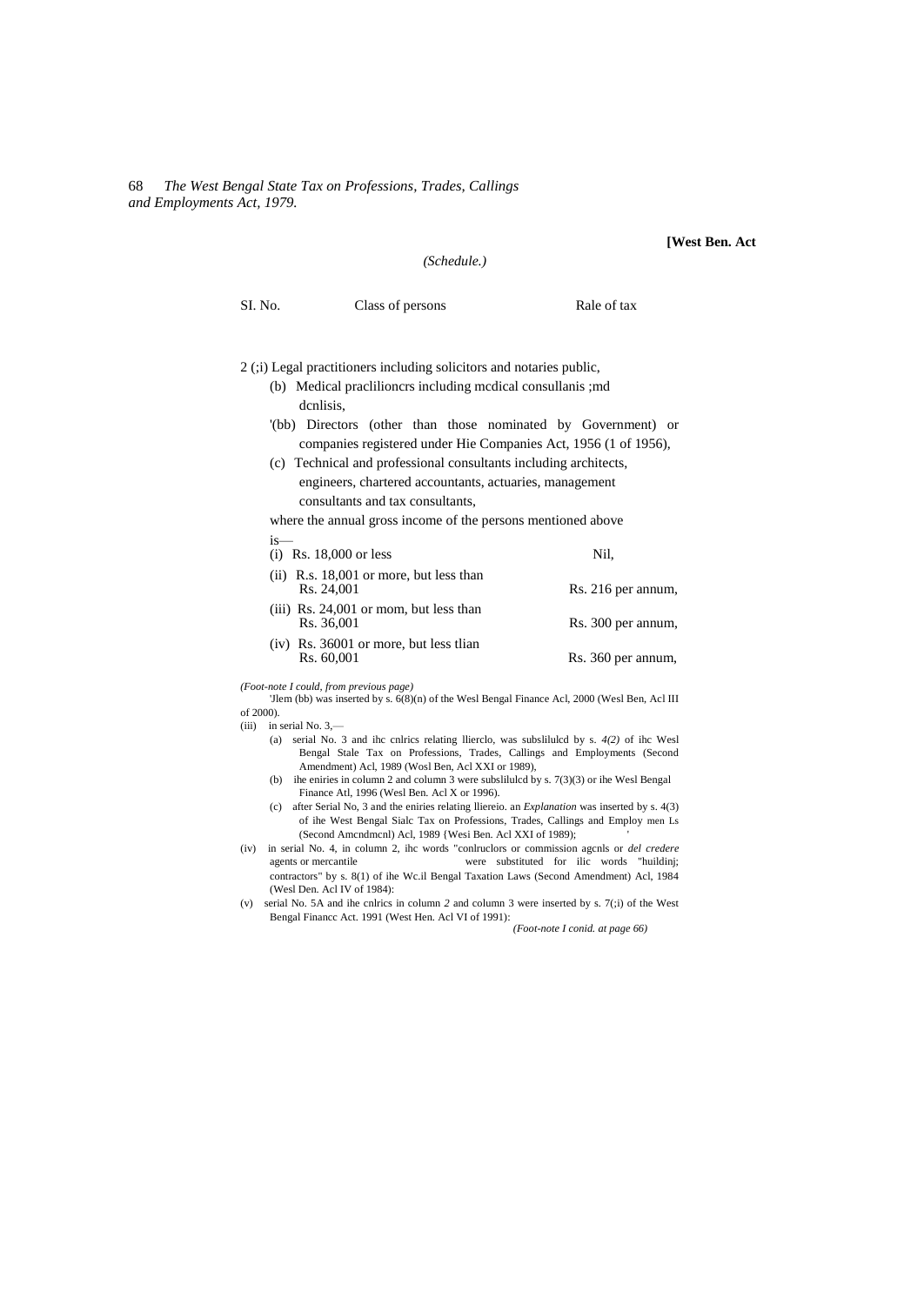*69 The West Bengal State Tax on Professions, Trades, Callings* VI of 1979-1 *and Employments Acf, 1979.*

 $\overline{\phantom{0}}$ 

*<sup>(</sup>Schedule.)*

| SI. No. | Class or persons                                                                      | Rate of lax         |
|---------|---------------------------------------------------------------------------------------|---------------------|
| 1       | $\mathfrak{D}$                                                                        | 3                   |
| (v)     | Rs. 60,001 or more, but less lhan                                                     |                     |
|         | Rs. 72,001                                                                            | Rs. 480 per anuum,  |
|         | (vi) Rs. 72001 or more, bui less lhan                                                 |                     |
|         | Rs. 84,001                                                                            | Rs. 540 per annum.  |
|         | (vii) Rs. 84,001 or more, but less Ilian                                              |                     |
|         | Rs. 96,001                                                                            | Rs, 600 per annum,  |
|         | (viii Rs, 96,001 or more, but less lhan                                               |                     |
|         | Rs. $1,08,00$ [                                                                       | Rs. 1,080 per       |
|         | $(ix)$ Rs. 1,08,001 or more, but less than                                            | annum,              |
|         | Rs. 1.80,001                                                                          | Rs. 1,320perannum,  |
|         | $(X)$ Rs. 1,80,001 or more, but less than                                             | Rs. 1,560 perannum. |
|         | Rs. 3,00,001                                                                          |                     |
|         | $\blacksquare$ Cx Rs. 3,00.001 or more, but less than                                 | Rs. 1,800 per       |
| 1)      | Rs. 4.80,001                                                                          | annum.              |
|         | $(xii)$ Rs. 4.80,001 and above  Rs. 2,4 00 per an num.                                |                     |
|         | 3. Chief agents, principal agents, special agents,                                    |                     |
|         | insurance agents, and surveyors or loss                                               |                     |
|         | assessors, registered or licensed under the<br>Insurance Act, 1938 (4 of 1938). Where |                     |
|         | the annual gross income of the persons                                                |                     |
|         | mentioned above is—                                                                   |                     |
|         | (i) Rs. $18,000$ or less                                                              | Nil,                |
|         | (ii) Rs. 18,001 or more, but less than<br>Rs. 24,001                                  | Rs. 216 per annum,  |
|         | (iii) Rs. 24,001 or more, but less Lhan                                               |                     |
|         | Rs. 36,001                                                                            | Rs. 300 per annum,  |
|         |                                                                                       |                     |

'Suh-iiems {\*), (\i) and (xii) and entries rivaling thereto were substituted for the sub- item (a) and the entry relating thereto "(x) Rs. 1.80.001 and ahove" by s, 8(1 l)(b) or the West Bengal Finance Act, 2001 (West Ben.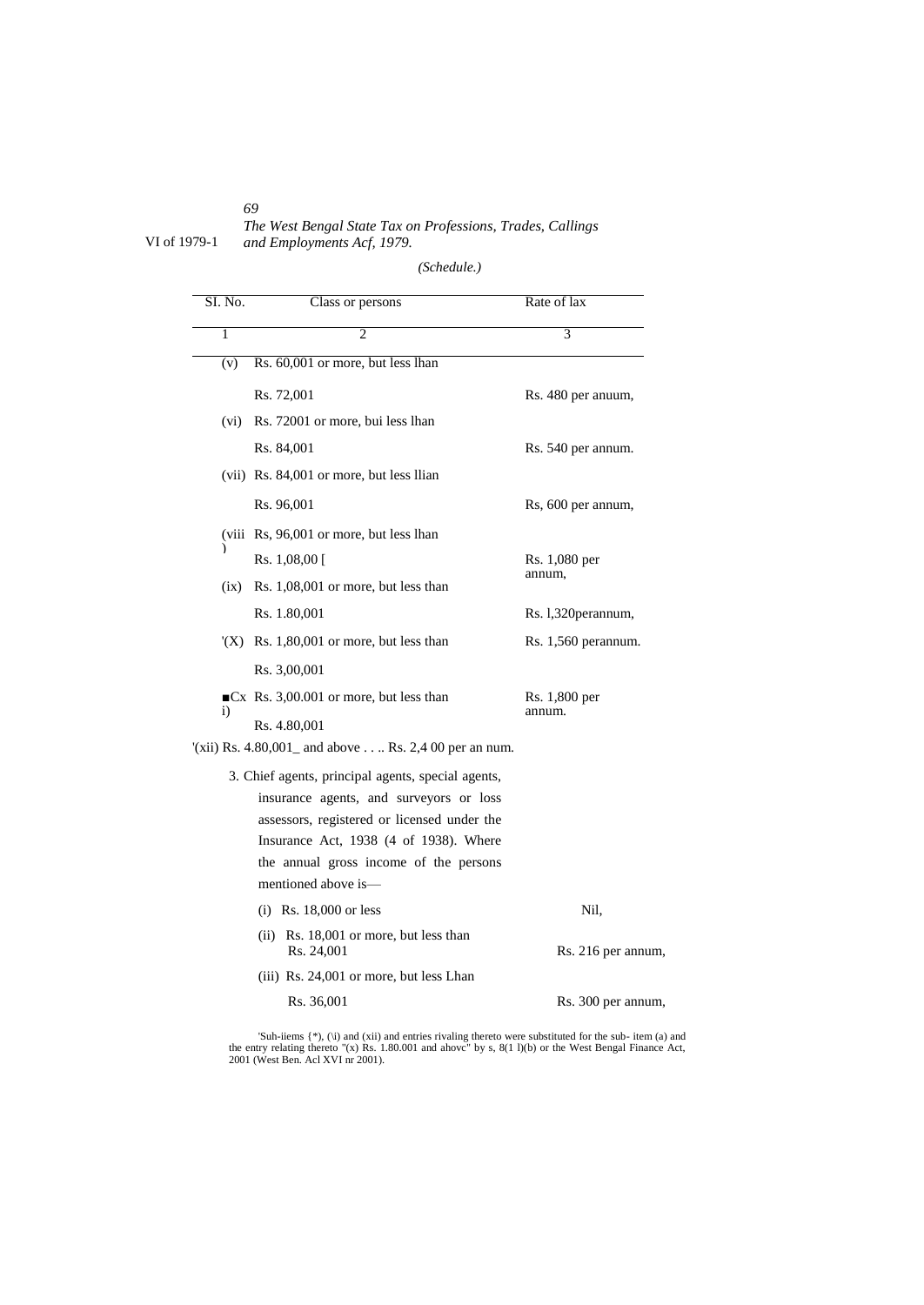# **66** *The lVt\*i7 Bengal Stare Tax o/t Professions, Trtides, Callings and Employments Act. 1979,*

~ > ......... ' - • • • ^ « - - ........ , - , - • ^ '•■-S'-:. ................. ....-■■A.....

[Went Ben. Acl

| SI. No. | Class of persons                                      | Rale of lax                      |
|---------|-------------------------------------------------------|----------------------------------|
| 1       | $\mathfrak{D}$                                        | $\overline{\mathcal{E}}$         |
|         | $(iv)$ Rs. $36,001$ or more, bul less lhan            |                                  |
|         | Rs. 60,001                                            | Rs, 360 per annum,               |
|         | $(v)$ Rs. 60,001 or moic, bul less lhan Rs.<br>72,001 | Rs. 4R0 per annum.               |
| (vi)    | Rs. 72,001 or more, bill Ic, NS Uian Rs.<br>84,001    | Rs. 540 per annum.               |
| (vii)   | Rs. 84,001 or more, bul less lhan Rs.<br>96,001       | $\text{Rs.} \leq 100$ per annum. |
| (viii)  | Rs, 96,001 or more, but less lhan Rs.<br>1,08.001     | $Rs. 1,0S0$ per<br>annum,        |
| (ix)    | Rs, 1,08,001 or mure, but less lhan Rs.<br>1,80,001   | Rs. 1,320 per<br>annum.          |
| '(X)    | Rs. 1,80,001 cr more, but less than Rs.<br>3,00,001   | Rs. 1,5 60 per an<br>num.        |
| (xi)    | Rs 3,00,001 or more, bui less lhan Rs.<br>4,80,001    | Rs, I, S00 per annum.            |
|         | $(xii)$ Rs. 4,80,001 and above                        | Rs. 2,400 per awum.              |

# *(Schedule.)*

*(Foot-note I contd. from page 6-/)* (vi)

in serial No. 1.—

(a) in column *2* againsl iicm (a), (i) ihc words "liable Lo pay la\* under" were subslilulet! Tor ihe words "registered under" by s, 8(2Xn)(i) of (he West Bengal Tusalion Laws (SCCOTH) Amendment) Acl. 19S4 [West Ben. Acl IV or 1984),

(ii) (he words, figures and brackcls "or ihe Wesl Bengal Sales Tin Acl, J954 (We.M Ben. Acl IV of 1954) or ihe Cenlrjl Sales Tax Acl, 195ft (74 or 1956)" were substi Lined Tor ihe words, (1 cures and brackcls "and ihe West Bengal Sales Tax Aot. l<sup>1</sup>J54 (Wesl Ben Acl IV of 1954)" by s. B(2)(n)(ii), *ib* id.

'Item (\), (,ti) and (xii) :ind cnlrics jelaiinj; thereto were subs tinned for l!ie iicm (\*) and ihc cnlry relating llicrelo "(x) Rs. 1,80.001 and above" by s. H(ll)(c) or the Wesl Bengal Financc Act, 2001 (West Ben. Acl XV[ of 2O0[>.

<sup>(</sup>b) in column 1 against iiom (CT. [he words "Oicu|jieis. UWJILTS, LESSEE.<sup>1</sup>; or licencccs, us Ihc case may be, or rice mill" were subslilulcd Tor ihi: words, retires and btackcLs "Owners nf rice mills as defined under ihe Wesl Bengal Paddy Purchase Tax Acl, 1970 (Wesl Ben. Acl XV or 1970)" by s. 3(2)(b), *ibhi;*

<sup>[</sup>vii) serial No. 8 and [lie cmrics relating tlicrdo were subslilulcd by s. 3 oT ihc Wcsi Bengal Taxation Laws (Second Amendment) Act, 1995 (West Den. Acl XI of 1995); *(Fool-note I colitrl, next page)*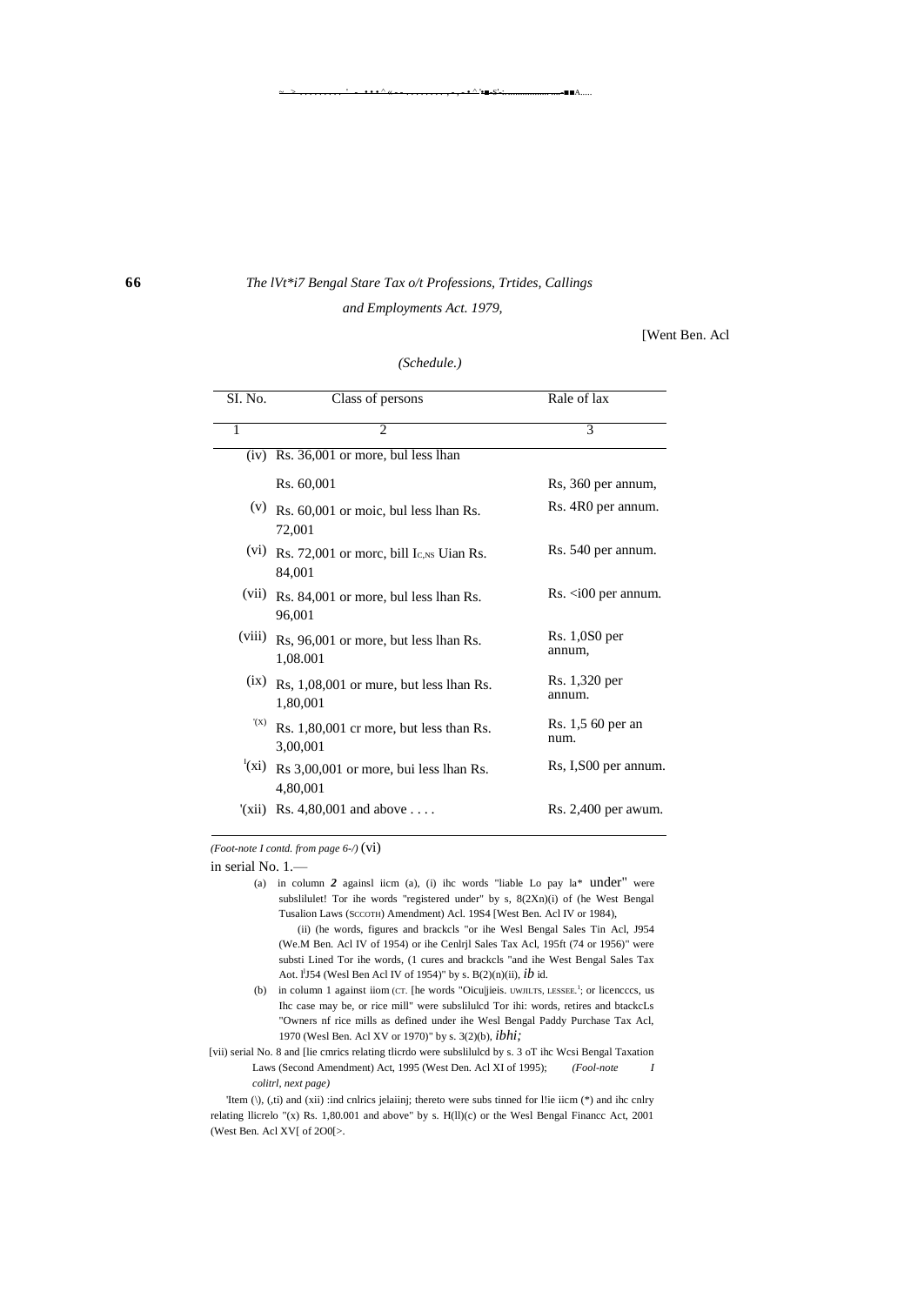*(Schedule.)*

|    | SI. No.<br>Class of persons                                                                                              | Rale of tax                   |
|----|--------------------------------------------------------------------------------------------------------------------------|-------------------------------|
|    | 2<br>1                                                                                                                   | 3                             |
|    | 71 Explanation.—For (lie purposes of the entries againsi<br>The West Bengal State Tax on Professing NRs. de and Sallings |                               |
|    |                                                                                                                          |                               |
|    | <i>and Employments Asf, 1979</i> ation to a person, means the                                                            |                               |
|    | aggregate of llie amounts of fee, remuneration,                                                                          |                               |
|    | commission or any other charge, by whatever name                                                                         |                               |
|    | called, relating to his profession or calling in West                                                                    |                               |
|    | Bengal,                                                                                                                  |                               |
|    | receivable by him during the immediately preceding                                                                       |                               |
|    |                                                                                                                          | year.                         |
| 4. | (a) Members of associations recognised                                                                                   |                               |
|    | under ihe Forward Comracts (Regulation)                                                                                  |                               |
|    | Act, 1952 (74 of 1952)                                                                                                   | $\ldots$ Rs. 900 per annum,   |
|    | (b) (i) Members of Stock Exchanges recognised under the                                                                  |                               |
|    | Securities Contracts (Regulation) Act, 1956                                                                              |                               |
|    | $(42 \text{ of } 1956)$                                                                                                  | $\ldots$ Rs. 900 per annum,   |
|    | (ii) Remisiers recognised by a Stock                                                                                     |                               |
|    | Exchange                                                                                                                 | $\ldots$ Rs. 400 per annum.   |
| 5. | (a) Estate agents or promoters or brokers                                                                                |                               |
|    | or commission agents or <i>del credere</i>                                                                               |                               |
|    | agents or mercantile agents                                                                                              | $\ldots$ Rs. 2,500 per annum. |

*{Foot-note I could, front previous page)*

(viii) serial No. 9 and [lie entries rc la ling I here [o were subslilulcd by s. S(3) of llie Wesl Bengal Taxauon Laws (Second Amendment) Acl, 1984 (Wcsi Hen, Acl IV ol" 1984): then clauses (ii). (iii) and (iv) and lhc entries relating thereto<br>were substituted for lhc clauses (ii) and (iii) by s. 8 or lhc Wcsi Bengal Taxation Laws (Amendment) Act. (Wesl Ben. Acl V of 1985):

(ix) serial No. 11 and lhc enlry relating ihcrcto were subslilulcd by s. K(4) or llie Wcsi Bengal Taxation Laws (Second Amendment) Act, 1984 (West Ben. Ael IV ol 1984);

(a) in serial No. 12.

- (a) againsi ilem (a), in column 3. lhc figures "2.500" were subslilulcd Tor [he figures "900" by s.  $11(5)(a)(i)$  of lhc Wesl Bengal I-'inancc Acl. 1992 (Wcsi Ben. Acl I of 1992).
- (b) againsi item (b), in column 2, llie words "and employers or residential hotels of 3-star category and above" were omiltcd by 5. 1 l(5)(a)(ii). *ibitl.*
- (c) aricr ilem (h), iicm (hb) and ihe entries relating [hereto were inserted by s. ll(5)(a)(iii), *ibid.*
- (d) in ilem (e), in column 2, ihe words "owners or occupiers or lessees" w ere substituted for lhc word "employers" by s. I !(5)(a}(iv). *ibid.*
- (e) in ilem (d). in column 2. lhc word "ganja." was omiltcd by s. I l(5)(a)(v), *ibid,*
- $(0 \text{ in item } (c), -$

(i) in sub-ilcm (i). in column 2. [he words ", Video Parlours and Video Rental Libraries" were omitted by s. I l(5)(a)(vi)(A), *ibid, (Foot-note I could, next page)*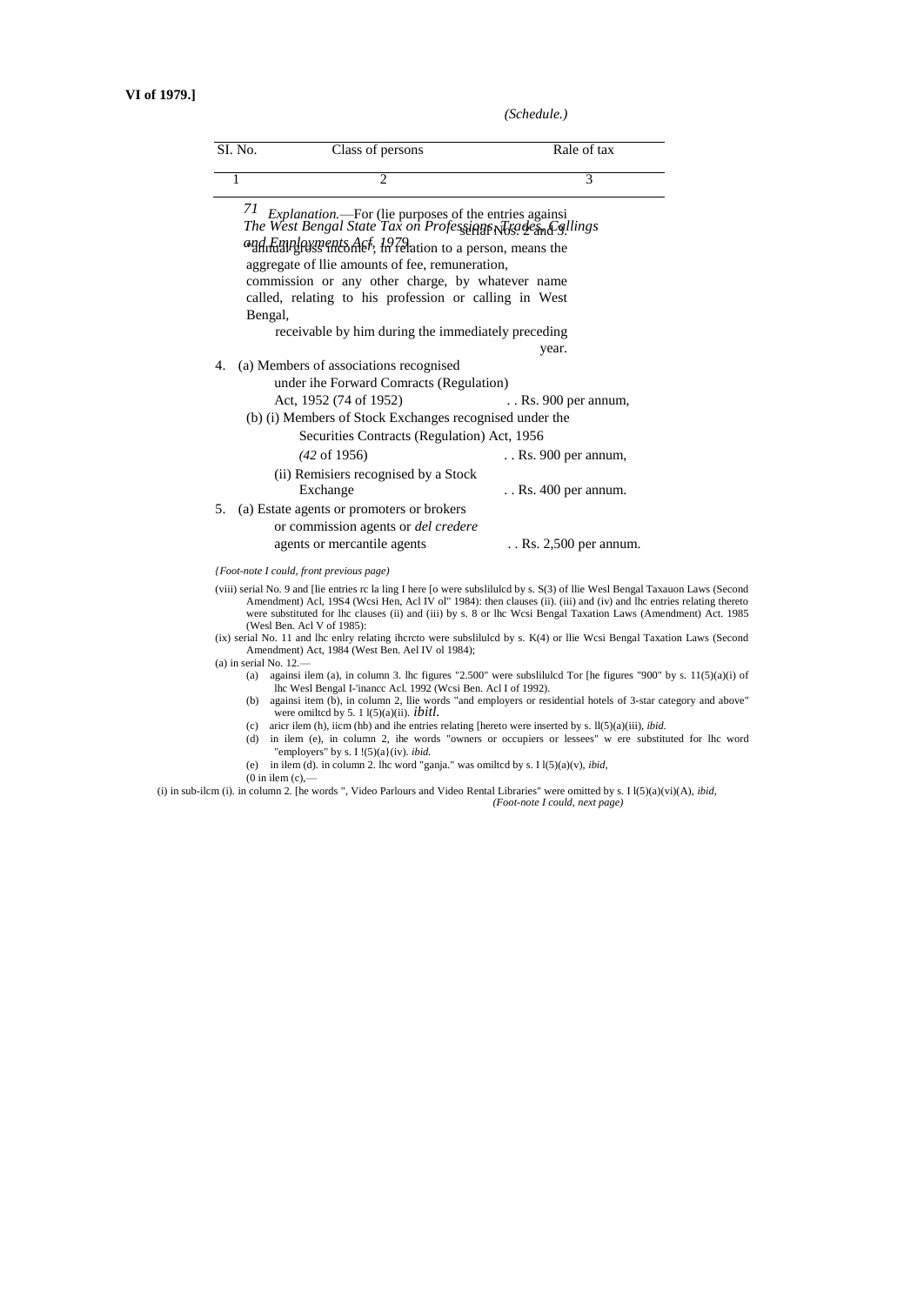## SI. No. Class of persons Rale of lux

## (b) Contractors of all descriptions engaged

72 *The West Bengal State Tax on Professions, Trades, Callings and Employments Act, 1979.* in any work: Such contractors whose gross business in a year is—

[West Ben, Act

(i) less ill an Rs. 1,00,000 (ii) Rs. 1,00,000 or more, but less lhan Rs. 5,00,000

## (ii) Rs. 500,000 or more, but less lhan Rs. 10,00,000 (iv) Rs. 10,00,000 and or

## more

licenced boal suppliers

| <i>Explanation</i> .—For Ihe                   |                       |
|------------------------------------------------|-----------------------|
| purposes of the entries, "gross"               |                       |
| business"                                      |                       |
| shall moan Inc aggregate of the amounis of the | Nil.                  |
| valuable consideration or pari thereof         |                       |
| receivable during the immediately preceding    | Rs. 300 per annum.    |
| year in respect of a contract or contracts     |                       |
| excculed wholly or partly during such year,    | Rs. 750 per annum,    |
| 6. Stevedores, clearing agents, customs        | Rs. 900 per annum.    |
| agents, licensed shipping brokers or           |                       |
| licenced hoal suppliers                        | s. $2,500$ per annum. |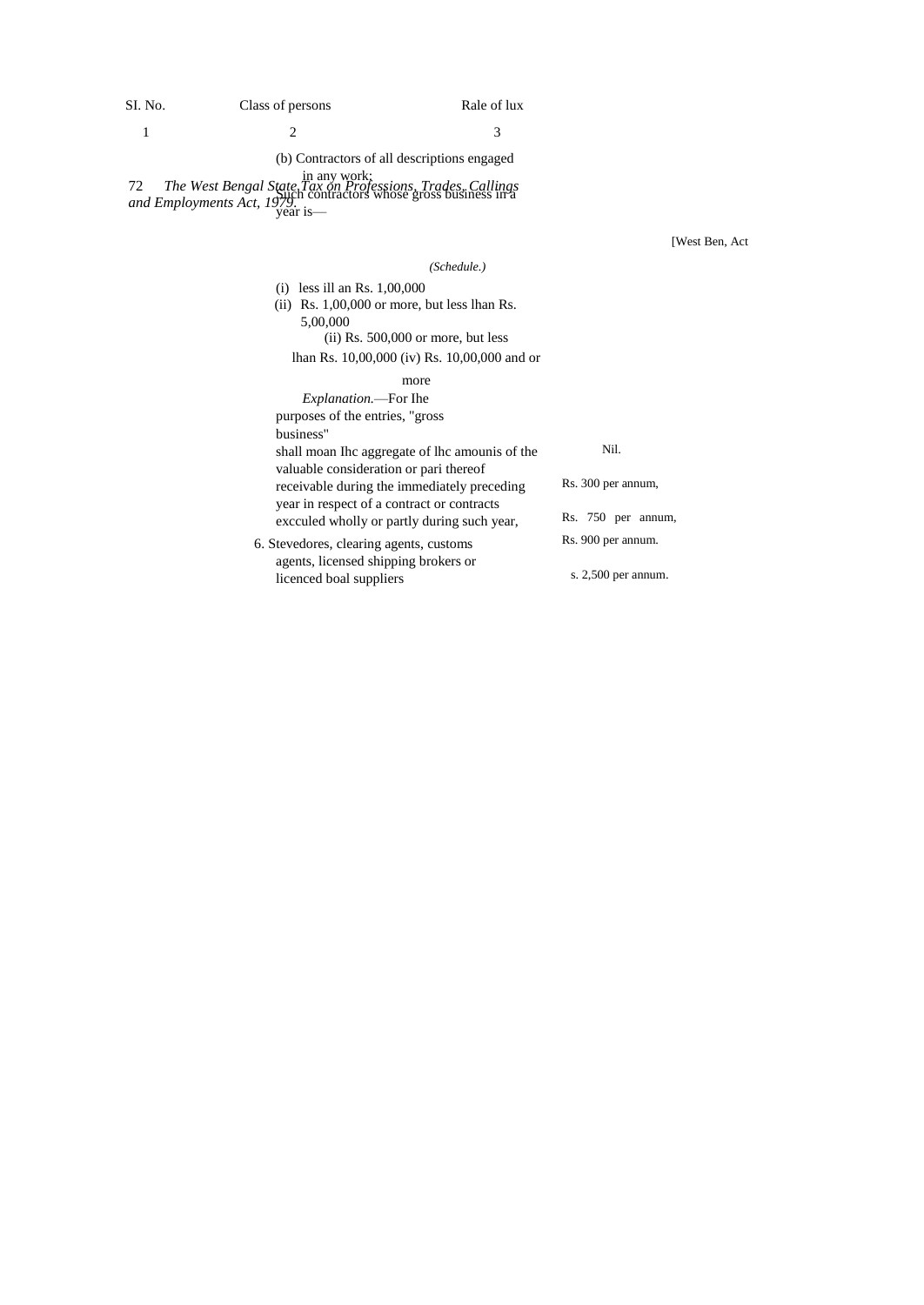*The, West Bengal Stfite Tax on Professions. Trades, Callings and Employments Aa, 1979.* 73

## **VI or 1979.]**

 $\overline{a}$ 

#### *(Schedule.)*

| SI. No. | Class or persons                           | Rate of $\overline{\text{tax}}$ |
|---------|--------------------------------------------|---------------------------------|
| 1       | $\overline{\mathcal{L}}$                   | 3                               |
|         | 7. [(a) Owners of Subscribers Trunk        |                                 |
|         | Dialling (STD) or International            |                                 |
|         | Subscriber Dialling (ISD) booths-          |                                 |
|         | (i) situated within the area of the        |                                 |
|         | Calcutta Metropolitan Planning             |                                 |
|         | Area as described in the First             |                                 |
|         | Schedule lo the West Bengal                |                                 |
|         | Town and Country (Planning)                |                                 |
|         | and Development) Act, 1979                 |                                 |
|         | (West Ben. Act XIII of 1979)               | Rs. 1.000 per annum.            |
|         | (ii) situated in other areas               | Rs, 500 per annum.              |
| (b)     | persons engaged in courier services        | Rs, 500 per annum.              |
| (c)     | signal provider, cable operator, and cable |                                 |
|         | hirer, in cable television net             |                                 |
|         | work, and their agents                     | Rs. 500 per annum.]             |
| 8. (a)  | Bookmakers and trainers licensed by the    |                                 |
|         | Royal Calcutta Turf Club or any            |                                 |
|         | other Turf Club in the State               | $Rs. 2,500$ per annum.          |
| (b)     | Jockeys licensed by any Turf Club          |                                 |
|         | in the State                               | Rs, 150 per annum.              |

'In serial No. 7. llic entries in column 2 and column 3 wilhin ihc square brackcls were subslilulcd for ihc cnlrics

"Directors (other lhan those nominated by Government) of companies registered

under (lie Companies Acl. 1956 (I or 1956) Rs. 2,500 per annum." by s. G(8)(b) or (he Wesl Bengal Finance Acl, 2000 (Wesl Ben. Act III of 2000).

*{Foot-note 1 contd. from previous page)*

 $(xiv)$  in serial No. 21,-

- (a) in column 3. ihc figures "2,500" were subslituted Tor ihc figures "900" by s.  $11(5)(c)$ or ihe Wesl Ucngnl Ei nance Act, 1992 (Wcl Ben. Act I of 1992),
- (b) in clause (a), the words, brackcls and lcltcr ", subject  $D$  the provision of clause (b)," were omitted by s, 7(1) of ihc Wesl Benjjal Financc Acl. 1995 (Wesl Ben. Acl 111 of 1995).
- (c) in clausc (b). firslly. ihc words and figures "serial Nos. \*1 lo 20"' were subslilulcd Tor ihc words and figures "serial Nos, 2 lo 20" by s. 4(4 )(n) of the West Bengal Stale Tax on Professions. Trades. Callings and Em ploy men is (Sccond Amendment) Acl, 19S9 (Wesl Bco. Act XXI of 1989): finally, clausc (b) was omillcd by s. 7(2) of the Wesl
- Bengal Finance Acl. 1995 (Wesl Den. Acl III of 1995).<br>
(d) in clause ft: }, firstly, ihe words and figures "serial Nos. 4 lo 20" were subsliluled for<br>
the words and figures "serial Nos. 2 lo 20" by s. < I(4)(b) of Ihe Wesl on Professions. Trades, Callings and Employments (Sccond Amendment) Act. 1989 (West Ben. Acl XX] of 1989); finally, clausc (c) was omilled by s. 7(2) of llic West Bengal Financc Acl. 1995 (Wesl Ren Ad-P 111 nf I90S1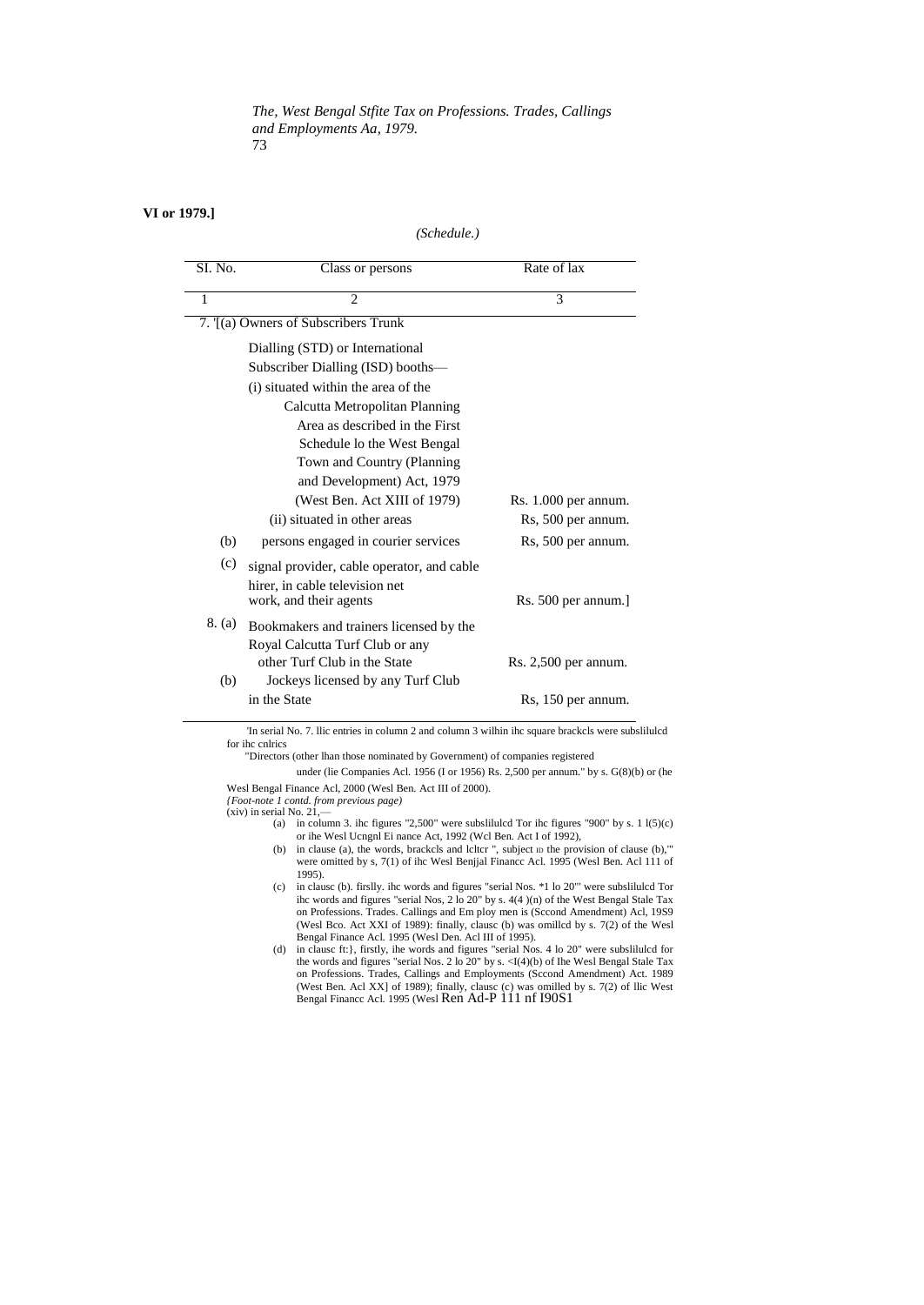*The, West Bengal Stfite Tax on Professions. Trades, Callings and Employments Aa, 1979.* 74

| SI. No. |                             | Class of persons                       | Rate of lax            |         |
|---------|-----------------------------|----------------------------------------|------------------------|---------|
| 1       |                             | $\overline{2}$                         | 3                      |         |
| 9. (a)  |                             | Dealers liable to pay tax under the    |                        |         |
|         |                             | West Bengal Sales Tax Acl, 1994        |                        |         |
|         |                             | (West Ben. Act XLIX of 1994) or        |                        |         |
|         |                             | the Central Sales Tax Acl, 1956        |                        |         |
|         | $(74 \text{ of } 1956)$ :—~ |                                        |                        |         |
|         |                             | (i) such dealers other than those      |                        |         |
|         |                             | mentioned in sub-item (ii)             |                        |         |
|         |                             | whose annual gross turnover            |                        |         |
|         |                             | of sales is—                           |                        |         |
|         | (A)                         | less than Rs. $2,00,000$               | Rs. 150 per annum,     | en, Act |
|         | (B)                         | Rs, $2,00,000$ or more, but            |                        |         |
|         |                             | not exceeding Rs. 7-5 lakhs            | Rs. 300 per annum.     |         |
|         | (C)                         | above Rs, 7-5 lakhs but                |                        |         |
|         |                             | nol exceeding Rs, 25 lakhs,            | Rs. 600 per annum,     |         |
|         | (D)                         | above Rs. 25 lakhs but nol             |                        |         |
|         |                             | exceeding $Rs. 50$ lakhs               | $Rs, 1,200$ per annum. |         |
|         | (E)                         | above Rs. 50 lakhs but not             |                        |         |
|         |                             | exceeding $Rs. 2$ crorc                | $Rs. 2,000$ per annum, |         |
|         | $\langle F \rangle$         | above Rs. 2 crore,.                    | Rs. 2,500 per annum.   |         |
|         |                             | <i>Explanation.</i> — For the purposes |                        |         |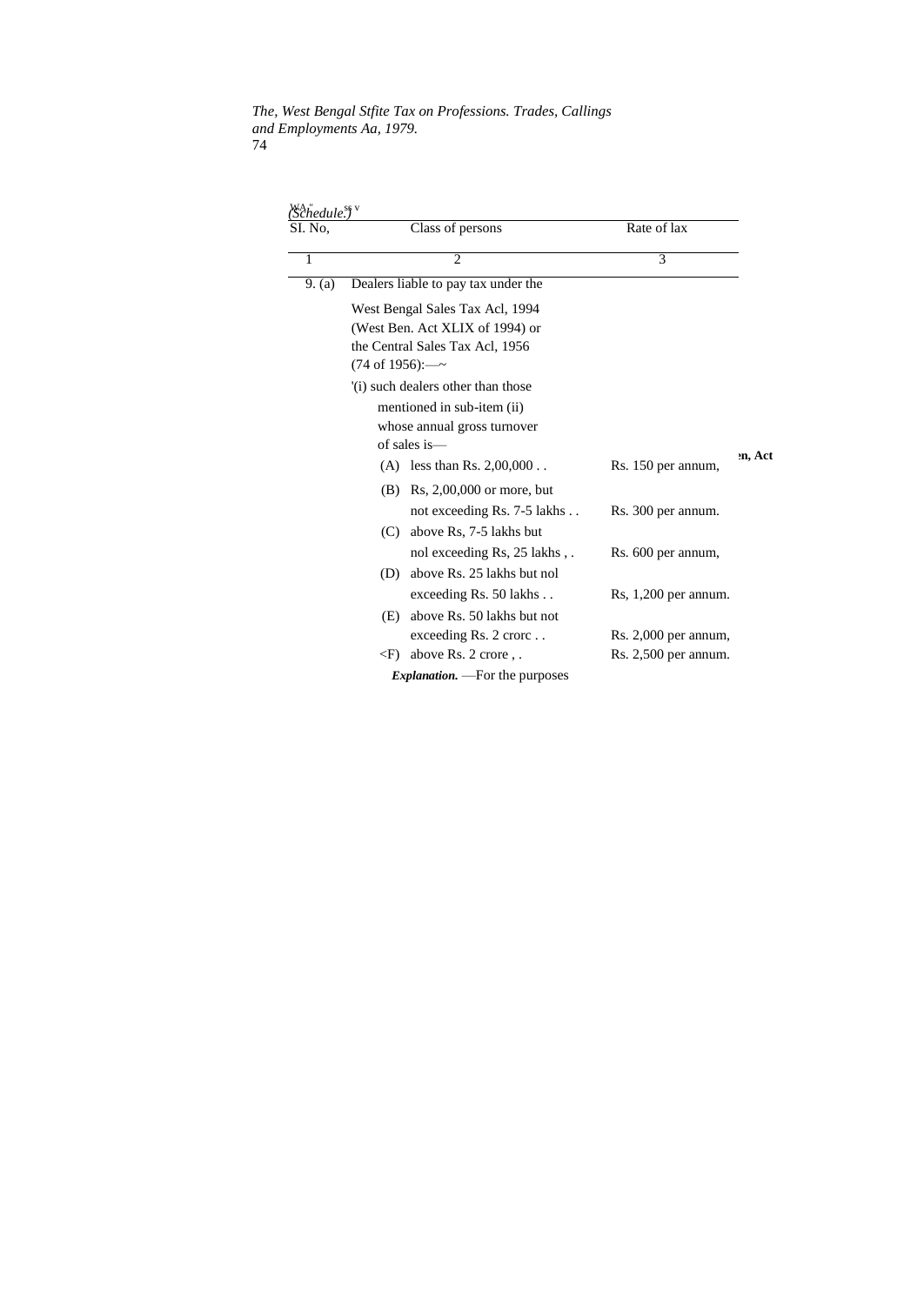*The, West Bengal Stfite Tax on Professions. Trades, Callings and Employments Aa, 1979.* 75 □f this entry "annual gross turn- $\alpha$  of  $\alpha$  sales" shall mean lhc turnover of sales us defined in lhc West Bengal Sales Tax Act, 1994 (Wesl Ben. Act XLIX of 1994) during the immediately preceding year, (ii) any dealer as occupier of a jute mill, or shipper of jute, as defined in the West Bengal Sales Tax Act, 1994 (West Ben. Act XLIX of 1994)

(b) Occupiers, owners, lessees or

.

.

licensees, as the case may be, of rice mills

'Sub-hem (i) .ind ihc entries relating thereto were substituted far the previous sub-item (i) nnd ihe entries relating (hereto by s. 8(1 **l)(d)** of the West Bengal Financc Acl, 2001 (Wesl Ben. Act XVI »f 20011,

Rs, 2,500 per annum.

Rs. 2,500 per annum.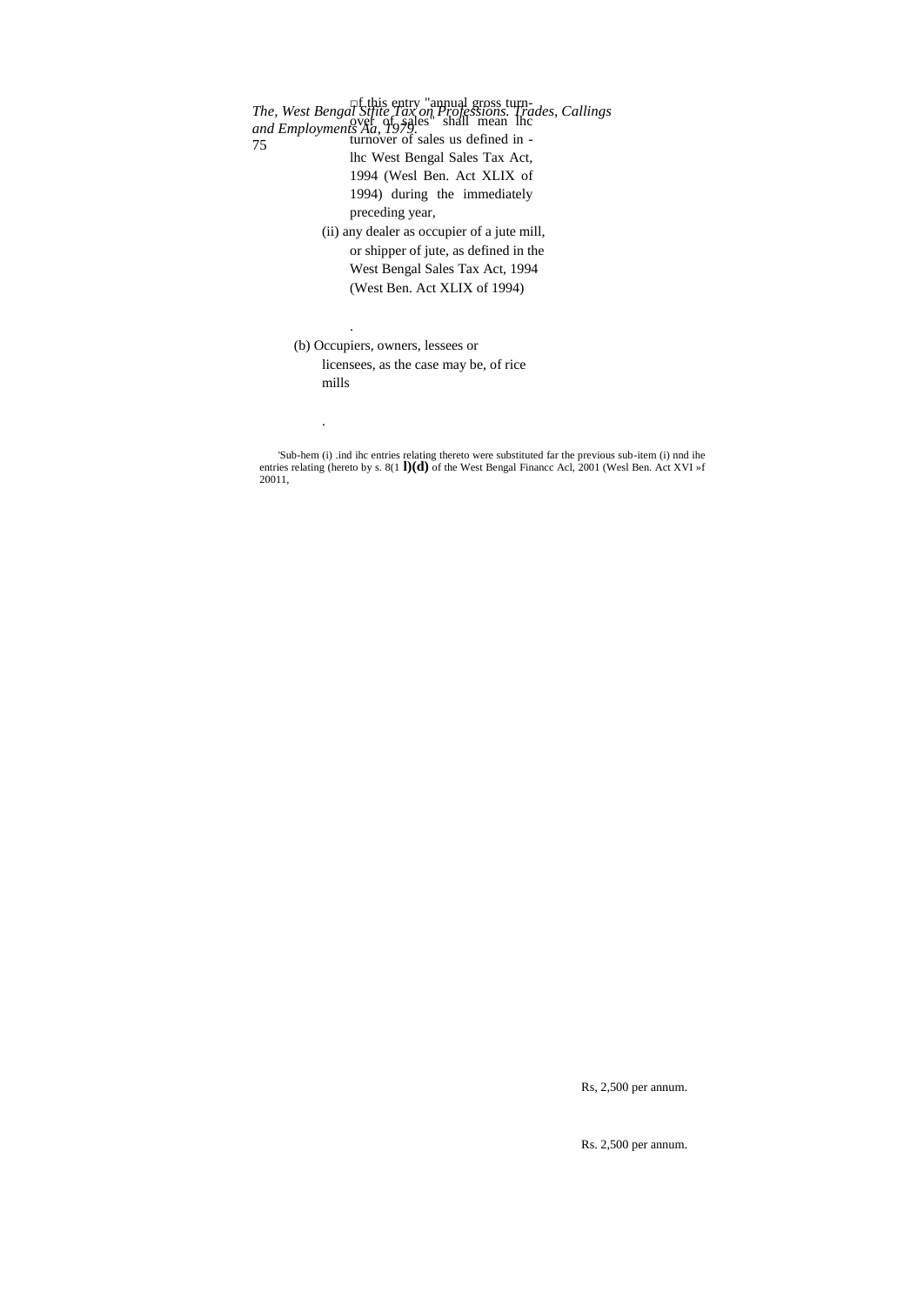VI of 1979.] 76 *The Wesl Bengal Slaw Tax an Professions, Trades, Callings and Employments Act, 1979.* SI. No. Class of persons Rale of tax *{Schedule.)* Class of persons

**2**

3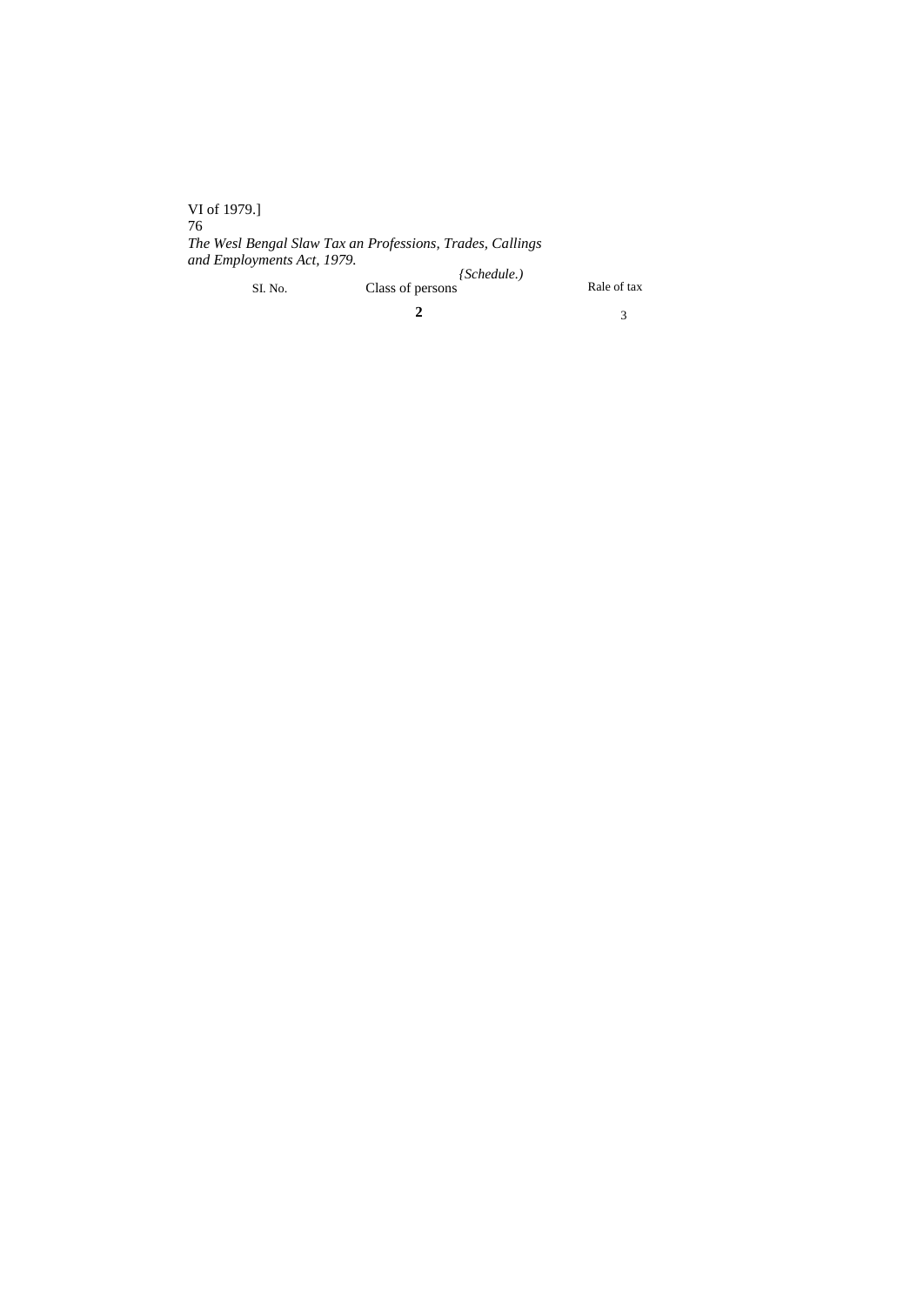*The, West Bengal Stfite Tax on Professions. Trades, Callings and Employments Aa, 1979.* 77

## **[West Ben. Act**

| (Schedule.)           |                                                                                                                                                                                                                                                                                         |                                                                                                                      |  |  |  |  |  |
|-----------------------|-----------------------------------------------------------------------------------------------------------------------------------------------------------------------------------------------------------------------------------------------------------------------------------------|----------------------------------------------------------------------------------------------------------------------|--|--|--|--|--|
|                       | Class of persons                                                                                                                                                                                                                                                                        | Rale of tax                                                                                                          |  |  |  |  |  |
| 1                     | $\overline{2}$                                                                                                                                                                                                                                                                          | 3                                                                                                                    |  |  |  |  |  |
| 12.                   | Owners or lessees of peirol/dicsel filling<br>stations and service stations and agents and<br>distributors including<br>retail dealers<br>οf<br>liquefied petroleum gas                                                                                                                 | $Rs, 2,500$ per annum,                                                                                               |  |  |  |  |  |
| 13.                   | (a) Owners or occupiers of distilleries,<br>breweries and bottling plants                                                                                                                                                                                                               | $Rs. 2,500$ per annum.<br>Rs. 2,500 per annum.                                                                       |  |  |  |  |  |
|                       | (b) Licensed foreign liquor vendor:<br>(c) Owners or occupiers or lessees of<br>residential hotels of 3-star category and<br>above                                                                                                                                                      | lis. $2,500$ per annum.                                                                                              |  |  |  |  |  |
|                       | (d) Licensed country liquor vendors and<br>owners or occupiers or lessees of                                                                                                                                                                                                            | Rs. 500 per annum. Rs.                                                                                               |  |  |  |  |  |
|                       | residential hotels below 3-star category<br>(e) Licensed opium, pachwai, toddy or<br>bhang vendors                                                                                                                                                                                      | 250 per annum.                                                                                                       |  |  |  |  |  |
|                       | (0 Owners, lessees or licencees, as the case<br>may be, of--<br>(i) nursing homes and pathological<br>laboratories<br>cinema houses and theatres,<br>(ii)<br>(iii) video parlours, video halls and                                                                                      | Rs. $2,500$ per annum,<br>Rs. 500 per annum,<br>Rs. 500 per annum.]                                                  |  |  |  |  |  |
|                       | video rental libraries<br>$(g)$ Owners, licences or lessees, as the<br>case may be, of premises let out for<br>social functions                                                                                                                                                         | Rs. $2,500$ per annum.<br>Rs. 900 per annum.                                                                         |  |  |  |  |  |
| Ben. Acl III of 2000V | (h) Owners or occupiers of cold storages.<br>'Sub-ilcm (iii) and the entries relating iheretn wilhin [hi: square<br>brackcls was substituted Tor<br>"(iii) video parlours and video rental libraries Rs. 2.500 per<br>annum." by s. fi(8)(c) of (he West Bengal Finance Acl. 2000 (Wesl | Rs. 900 per annum, Rs.<br>2,500 per annum, Rs,<br>2,500 per annum, Rs.<br>2,500 per annum, Rs.<br>$2,500$ per annum. |  |  |  |  |  |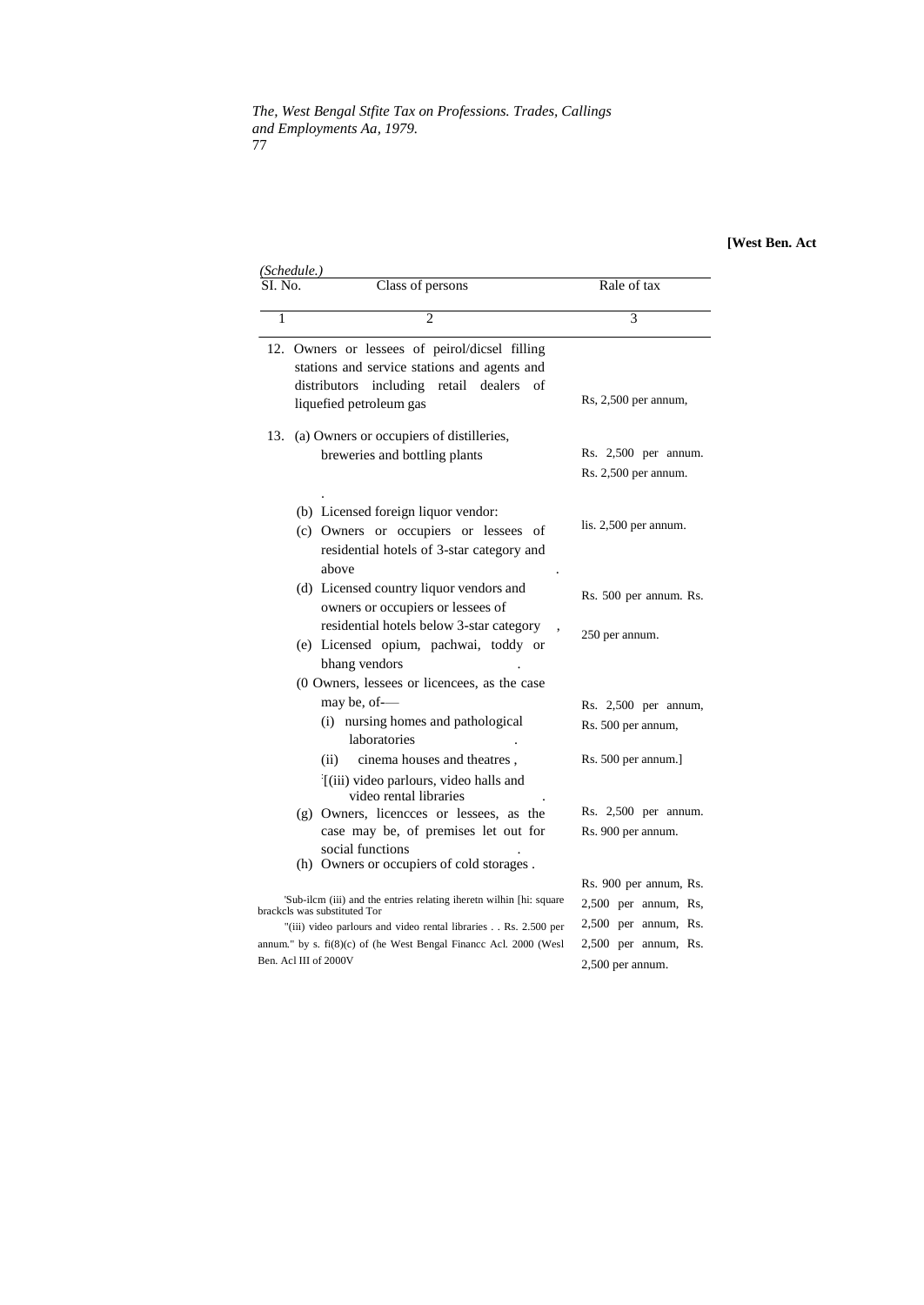## *The, West Bengal Stfite Tax on Professions. Trades, Callings and Employments Aa, 1979.* 78

| (Schedule.)                      | VI of 1979.]             |                                                                                                                                                                                                                                                                                                                                                                                                   |                                          |
|----------------------------------|--------------------------|---------------------------------------------------------------------------------------------------------------------------------------------------------------------------------------------------------------------------------------------------------------------------------------------------------------------------------------------------------------------------------------------------|------------------------------------------|
|                                  | SI. No.                  | Class of persons                                                                                                                                                                                                                                                                                                                                                                                  | Rale of lax                              |
|                                  | 1                        | $\mathfrak{D}$                                                                                                                                                                                                                                                                                                                                                                                    | 3                                        |
|                                  | (i)                      | 15. Holders of permits granted and issued under<br>the Motor Vehicles Acl, 1988 (59 of 1988),<br>for iranspon vehicles, which are adapted lo<br>be used for hire or reward.<br>Where any such person holds permit<br>or permits for any taxi including auio-<br>rickshaws, three-wheeler goods vehicles,<br>trucks or buses—<br>in respect of each taxi including auto-ricks haw or three-wheeler |                                          |
| goods vehiele                    |                          |                                                                                                                                                                                                                                                                                                                                                                                                   |                                          |
|                                  |                          | (ii) in respect of each inick or bus<br>Provided that the total amount<br>payable by lhc same holder shall nol<br>cxcecd Rs. 900 per annum.                                                                                                                                                                                                                                                       | Rs, 50 per annum, Rs.<br>100 per annum:  |
|                                  |                          | 16. Licensed money-lenders under lhc Bengal                                                                                                                                                                                                                                                                                                                                                       |                                          |
|                                  |                          | Money-lcndcra Act, 1940 (Ben, Acl X of 1940)                                                                                                                                                                                                                                                                                                                                                      |                                          |
|                                  |                          | 17. (a) Individuals or institutions conducting chit<br>funds and lotteries (b) Authorised stockists of lottery                                                                                                                                                                                                                                                                                    | $Rs. 2,500$ per annum.                   |
| tickets                          |                          |                                                                                                                                                                                                                                                                                                                                                                                                   | Rs. 2,500 per annum,                     |
| (a) Slate level societies<br>(b) | district level societies | 18. Co-operative societies registered or deemed<br>to be registered under the West Bengal Co-<br>operative Societies Act, 1983 (West Ben.<br>Acl XLV of 1983) and engaged in any<br>profession, trade or calling—                                                                                                                                                                                 | $Rs. 2,500$ per annum.                   |
|                                  | 1949)                    | 19. Banking companies as defined in the<br>Banking Regulation Acl, 1949 (10 of                                                                                                                                                                                                                                                                                                                    | Rs. 9D0 per annum, Rs.<br>450 per annum. |
| Rs. 2,500 per annum,             |                          |                                                                                                                                                                                                                                                                                                                                                                                                   |                                          |
|                                  |                          | 20. Companies registered under ihe Companies<br>Act, 1956 (1 of J956) and engaged in<br>nny profession, trade or calling                                                                                                                                                                                                                                                                          | $\ldots$ Rs. 2,500 per annum.            |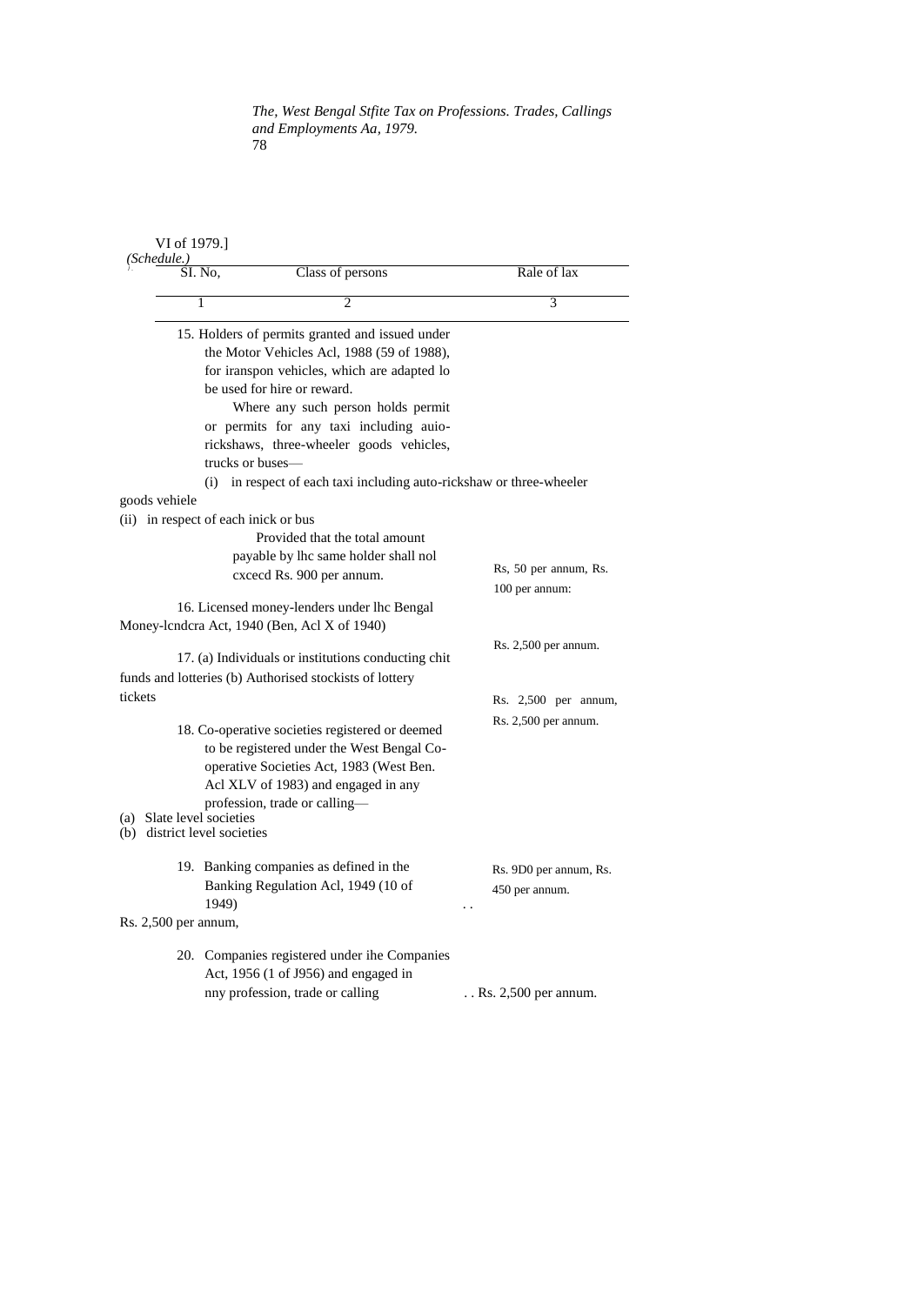*The* IVc*'*j*/ Bengal State* Teix *on Professions, Trades, Callings and Employments Act, J 979.*

**[Wesl Ben Act VI of 1979.]**

*(Schedule.)*

SI. No, Class of persons Rate of lax I

Notwithstanding anything contained in this Schedule, where a person is covered by more than one entry in this Schedule, the highest rate of tax specified under any of those entries shall be applicable in his ease.

Rs. 600 per annum,

Rs. 1,200 per annum, Rs. 2,500 per annum.

Rs. 2,500 per annum.

Rale of tax, not exceeding Rs. 2,500 per annum, shall be as may be fixed by noli fica lion.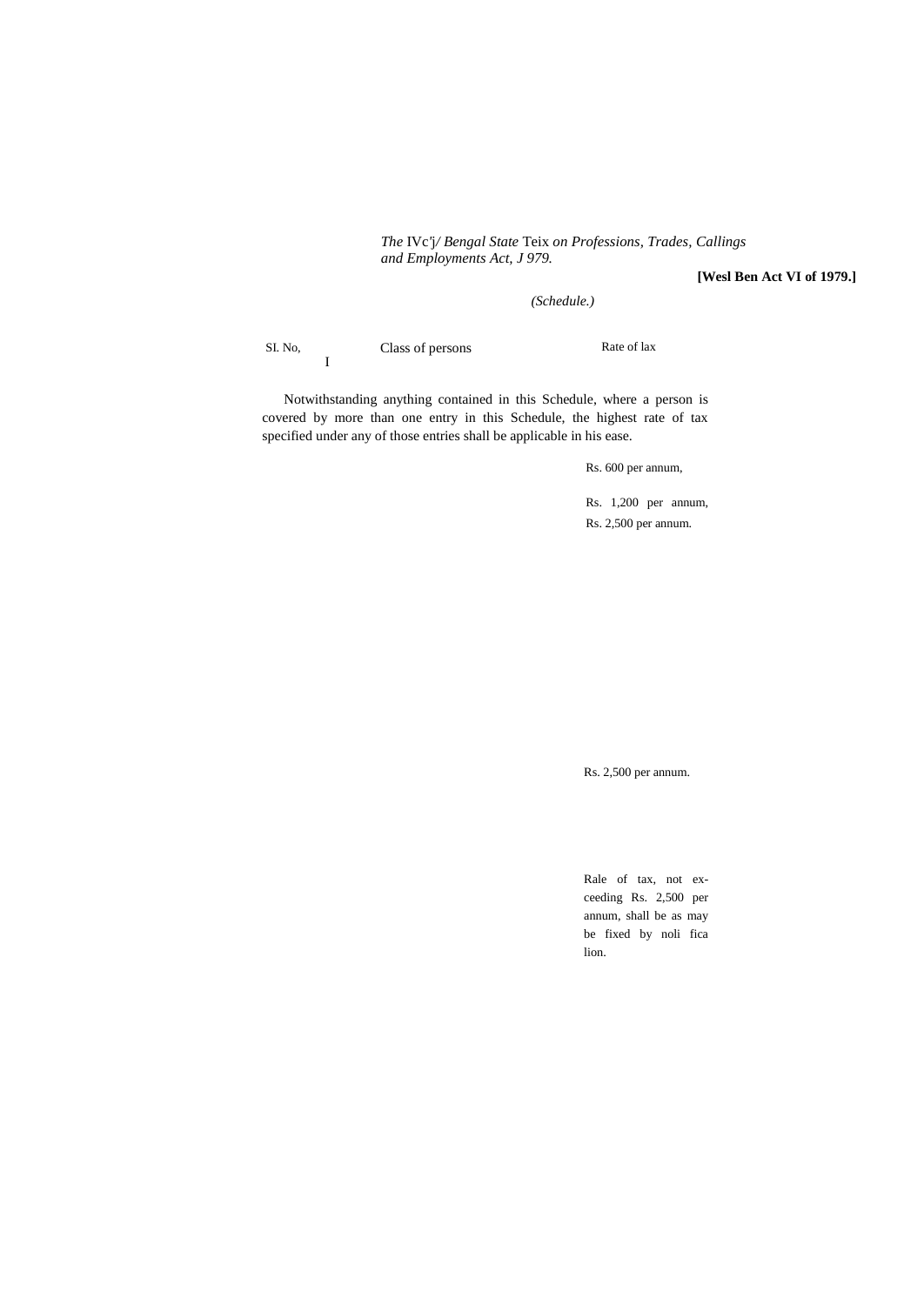# **West Bengal Act VIII of 1983'**

## **THE WEST BENGAL TAXATION LAWS (AMENDMENT) AND REPEALING ACT, 1983.**

*[30th March, 1983.]*

*An Acl to amend the Bengal Aintiseiiwnts Tax Acl,* 7922, *ihe Bengal Electricity Duty Act, 1935, the Bengal Finance (Sales Tax) Act, 194 J, the Bengal Ra\i'Jure Taxation Act, 1941, sin- West Bengal Sales Tax Act, 1954, the*  West Bengal Motor Spirit Sales Tax Act, 1974. the West Bengal Rural *Employment and Prod iter ion Act. 1976, the West Bengal Stale Tax oit Professions, Trades, Callings and Employments Acl, 1979. and the West Bengal Multi-storeyed Building Tax Act, 1979, and to repeal the West Bengal Paddy Purchase Tax Act, 1970.*

WHKREAS ii is expedient to ;iniend lhc Bengal Amusements Tax Act, 1922, the Bengal Electricity Duty Act, 1935, llie Bengal Finance (Sales Tax) Act, 1941, Ihe Bengal Raw Jute Taxation Act, 1941, the West Bengal Sales Tax Act, 1954, the West Bengal Motor Spirii Sales Tax Aci, 1974, the Wesl Bengal Rural Employment and Production Act, 1976, the Wesl BengaJ Stale Tax on Professions, Trades, Callings and Employments Acl, 1979, and lhc West Bengal Multi-storeyed Building Tax Act, 1979, Tor the purposes and in Ihe manner hereinafter appearing;

West Ben. Aci VI of 1979. West Ben. Act XVII of 1979.

Ben. Act V of 1932, Ben, Acl X ol 1935. Ben. Acl VI □r 1941. Bun. Acl XI of 1941, Weil Ben. Acl IV or 1954. Wesl Ben Acl XI of 1974 West Ben. Act XIV *at*  1976.

Wcsi Ben. Acl XV of 1970.

1

AND WHEREAS it is expedient to repeal the West Bengal Paddy Purchase Tax Act, 1970;

It is hereby enacted in iheThirty-fourth Year of ihe Republic of India, by lhc Legislature of West Bengal, as follows;-

, Short iii(p 1. (1) This Aci may be culled the West Bengal Taxation Laws and ' (Amendment) and Repealing Act. 1983,  $\qquad \qquad$  meni<sup>n2</sup>™"

(2) ll shall come into forcc on such date as the State Government may, by notification in the *Official Gazette,* appoint and different dates mny be appointed for different provisions of lliisAct,

Tor Statement of Objects an J K^asnns. .u'r lhc *Cclcitih: Curette. ExiMordintiry,* P;m IVol'ihc 14th Mjrch. 19«3(Bill Nu, II of 1983).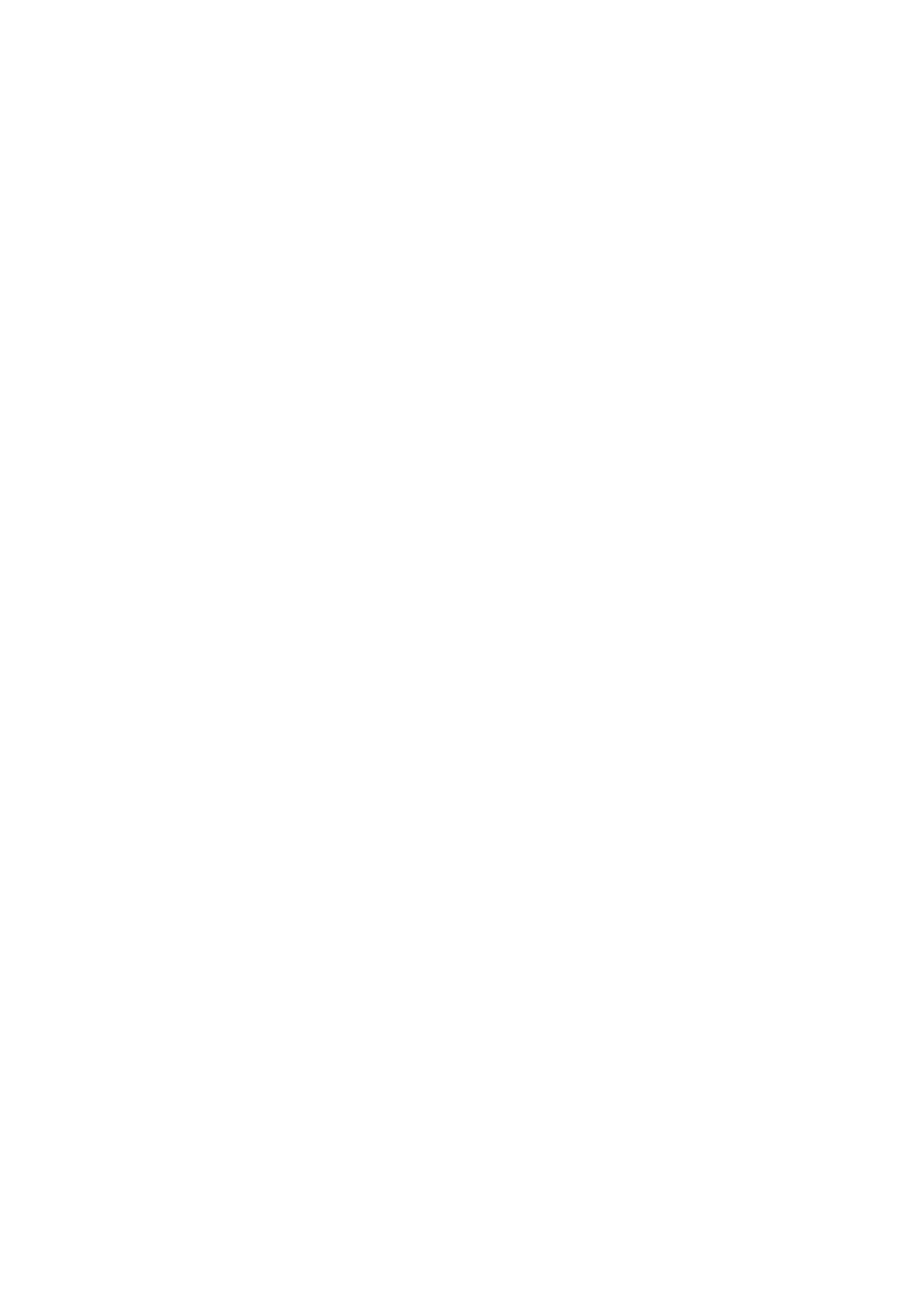#### 77/1\* IVt'iV Bengal Taxminn Laws (Amendment) one! Repealing Act. J983. 552

(Sections  $2, 3$ .)

[West Ben. Act

|                   |                           |   |   |   |   |   | Aiiiundmeni 2. In ihe Bengal Amusements Tax Act, 1922, in seclion 3,— |              |                           |   |              |   |              |   |              |   |                                                            |              |           |
|-------------------|---------------------------|---|---|---|---|---|-----------------------------------------------------------------------|--------------|---------------------------|---|--------------|---|--------------|---|--------------|---|------------------------------------------------------------|--------------|-----------|
| v                 |                           |   |   | 1 |   |   |                                                                       |              |                           | n |              |   |              | S |              | u |                                                            | b            |           |
|                   |                           |   |   |   | S |   | e                                                                     | $\mathbf{C}$ | t                         |   | $\mathbf{1}$ |   | $\mathbf{O}$ |   | n            |   |                                                            |              |           |
|                   |                           |   | 3 |   | a |   |                                                                       |              |                           |   | a            |   | f            |   | t            |   | e                                                          | r            |           |
|                   |                           |   | h |   | e |   |                                                                       | p            | r                         |   | $\mathbf{O}$ |   | V            |   | $\mathbf{i}$ |   | S                                                          | $\mathbf{O}$ |           |
|                   |                           |   |   |   |   | t | $\mathbf{O}$                                                          |              |                           | t |              | h |              | e |              |   |                                                            |              |           |
|                   |                           | a |   | b |   |   | e                                                                     |              |                           |   |              | t |              | h |              | e |                                                            |              | following |
|                   |                           |   |   |   |   |   |                                                                       |              | proviso shall be added:-- |   |              |   |              |   |              |   |                                                            |              |           |
|                   |                           |   |   |   |   |   |                                                                       |              |                           |   |              |   |              |   |              |   | "Provided further thai in the ease of cinematograph        |              |           |
|                   |                           |   |   |   |   |   | exhibitions in Bengali or Nepali language, the rate of                |              |                           |   |              |   |              |   |              |   |                                                            |              |           |
|                   |                           |   |   |   |   |   | enteriainments lax shall he three-fourths of the rates as shown       |              |                           |   |              |   |              |   |              |   |                                                            |              |           |
|                   |                           |   |   |   |   |   | above.":                                                              |              |                           |   |              |   |              |   |              |   |                                                            |              |           |
|                   |                           |   |   |   |   |   | $(2)$ 10 sub-section (3aa). ihe following proviso shall be added:—    |              |                           |   |              |   |              |   |              |   |                                                            |              |           |
|                   |                           |   |   |   |   |   |                                                                       |              |                           |   |              |   |              |   |              |   |                                                            |              |           |
|                   |                           |   |   |   |   |   |                                                                       |              |                           |   |              |   |              |   |              |   | "Provided that in the case of cinematograph exhibitions in |              |           |
|                   | A nii: ndl lie<br>of Ben. |   |   |   |   |   | Bengali or Nepali language, the rale of additional surcharge for      |              |                           |   |              |   |              |   |              |   |                                                            |              |           |
| lit<br>Act X (it) |                           |   |   |   |   |   | coloured films shall be ihree-fourths of the rates as aforesaid.".    |              |                           |   |              |   |              |   |              |   |                                                            |              |           |

3. In the Bengal Electricity Duty Act, 1935,-

(1) after section 3, the following section shall be inserted:—

"Assessing 3A. The State Government may prescribe Auihoriiy. an authority or authorities to assess in the manner prescribed the electricity duty payable under this Acl and the rules made thereunder."; .

(2) after section 7B, the following section shall be inserted:—

"Appeal. 7C. (I) Any person may in the prescribed manner appeal to the prescribed authority against any order of assessment of electricity duly or any other order passed under lhis Act or the rules made [hereunder within sixty

days or such further period as may be allowed by the prescribed authority for reasons shown lo his satisfaction from the date of receipt of a notice of demand issued after such order of assessment or the dale of communication of such other order, as ihe case may be:

Provided that no appeal againsi an assessment of electriciiy duty shall be entertained by the pre.scrihcd authority unless he is satisfied that .such amount of the electricity duly as ihe appellant may admit to be due from him has been paid.

(2) Subject to such rules of procedure as may be prescribed, the proscribed authority, in disposing or any appeal under subseclion (I), may-

(a) confirm, modify or annul the assessment of electricity duty or any other order, as the case may be; or (h) set aside the assessment of electricity duly or any other order, as the case may be, and direct the authority concerned to make a fresh assessment or pass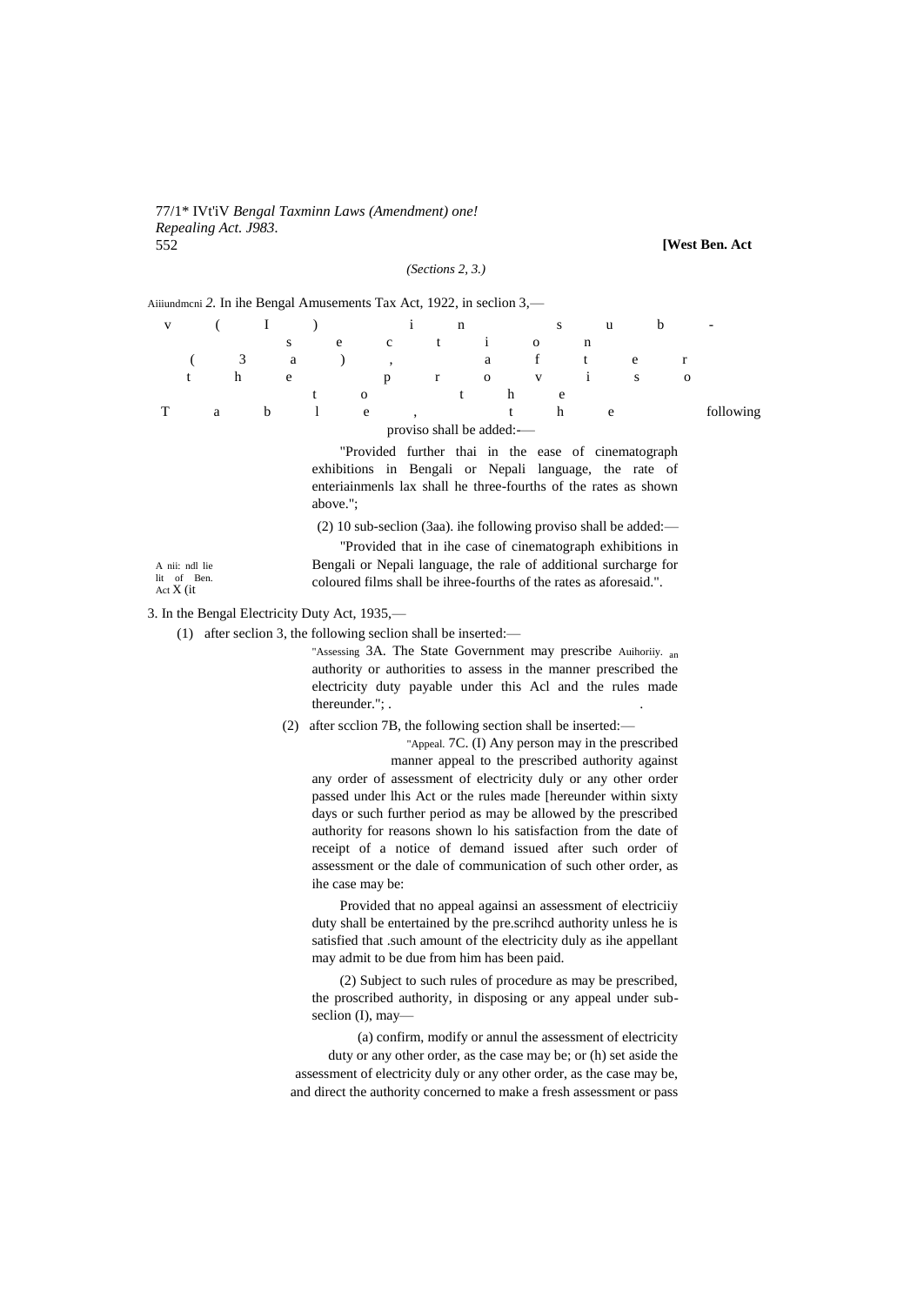The IV<?i7 Bengal Taxation Ltiws (Amendment) and<br>Repealing Aci. 1983.

553 a fresh order after such further inquiry as may be directed.".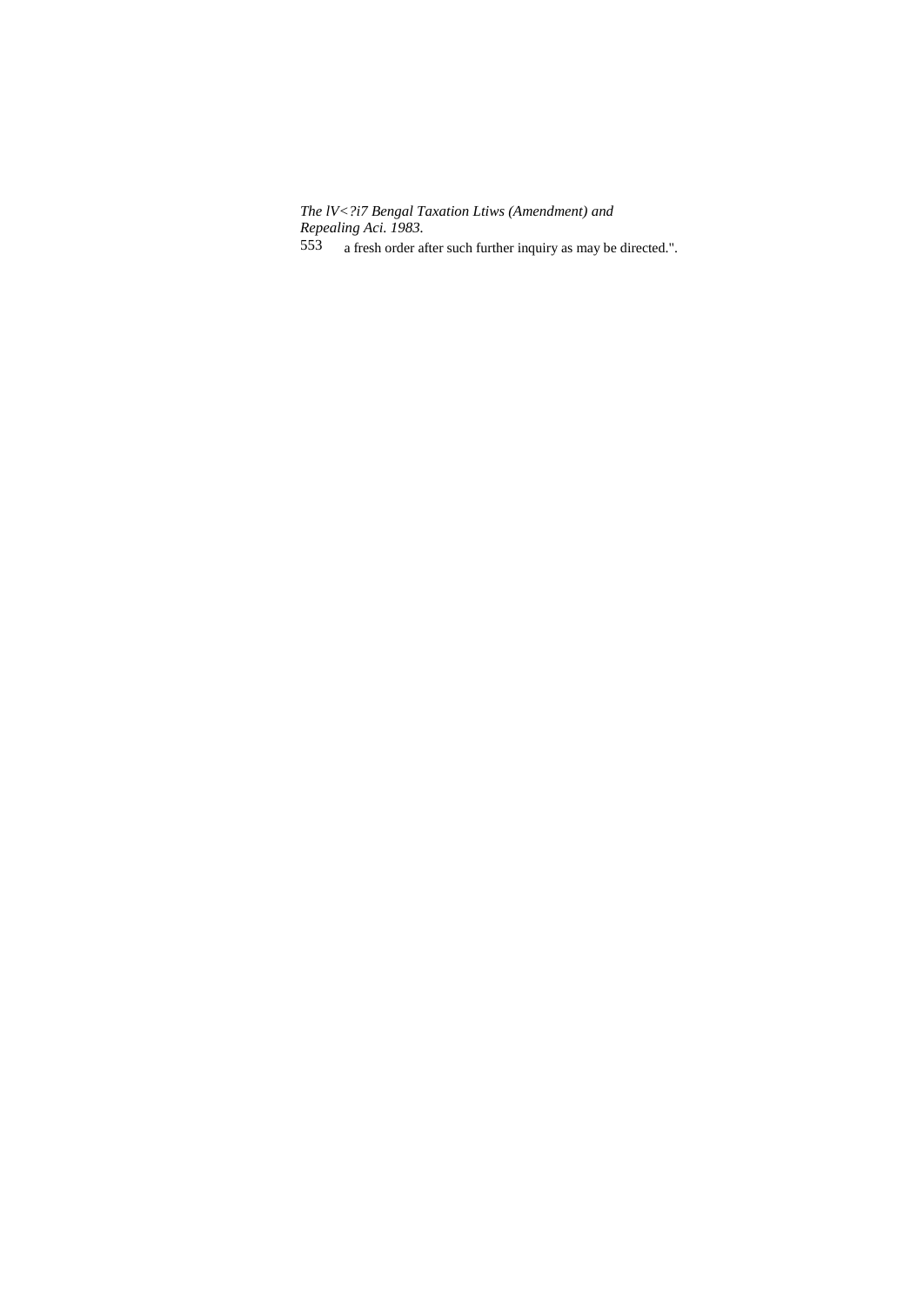*The lV<?i7 Bengal Taxation Ltiws (Amendment) and Repealing Aci. 1983.*

VIII of 1983.]

#### *(Seclion 4.)*

- 4. In ihc Bengal Financc (Sales Tax) Aci. 1941.— Amendment (1) in section 4. in sub-section (6). in clausc (i), for the words vi o**NSmV**. "gold
	- and fertilisers.", ihc words. letters and brackcls "gold, rice (Or\_v'C« *saliva L.)* and wheal *(Trilicnin vulgare. T. compaction, T. sphaerococeuin, T. durum, T. aesiivtnn L., T.*
		- *dicoccuin),"* shall be subslilulcd;
	- (2) in seclion  $5$ ,-
		- (a) in sub-section  $(I)$ ,—
			- (i) in clause (a), lor (he words "sales of gold:", ihc words "sales of gold, rice *{Oryza saliva L.)* and wheal (*Triiicuin vulgare. T. compaction, T. sphaerococcunt, T. durum, T. aestivuin L.. T. dicoccuin)',"* shall be subslilulcd;
			- (ii) in clause (hbb). aflcr sub-clausc (iii), the following sub-clausc shall be added;— "(iv) mustard oil, rape oil and mixtures of muslard and
				- rape oil;":
			- (iii) in clause (c). Ibr the words "sales of goods", the words "sales of goods, other than riec and wheat," shall be substituted:
		- (b) in sub-section  $(2)$ ,—
			- $(i)$  in clause  $(a)$ .
				- (A) in sub-clausc (ii). lor the words "of goods referred to", the words "of goods, olher lhan rice and wheal, referred to" shall be • subslilulcd;
				- (B) after sub-clause (va). ihc following subclauses shall be inserted:—
					- "(vb> sales of rice *(Oryza saliva L.)* and wheal (*Triiicuin vulgare. T. compactum, T. sphacrococcitm, T. durum, T. aestivuin L.. T. dicoccuin)* purchases whereof are shown to the satisfaction of ihc Commissioner lo have been made from a registered
					- dealer;
- (vc) sales of rice (*Oryza saliva L.)*  $\alpha_{\text{el}}^{\text{VcM}}$ <sub>V</sub>cM<sub>V</sub>W<sup>UI</sup>;<br>
Acl W nl  $\alpha_{\text{el}}$  M nl  $\alpha_{\text{el}}$  and  $\alpha_{\text{el}}$  and  $\alpha_{\text{el}}$  and  $\alpha_{\text{el}}$  and  $\alpha_{\text{el}}$  and  $\alpha_{\text{el}}$  and  $\alpha_{\text{el}}$  and  $\alpha_{\text{el}}$  and  $\alpha_{\text{el}}$  and  $\alpha_{\text{el}}$  and  $\alpha_{\text{el}}$  a Paddy Purchase Tax Act. 1970;":
	- (ii) in clausc (h). in sub-clauses (ii) lo (v). for ihc figure,- Idler and brackets "(va)", wherever they occur, the figure, leiler and brackets "(va). (vb), (vc)" shall be subslilulcd;

 $\chi^{\text{VcM}}_{\text{cl W nl}}$  m<sup>UI</sup>;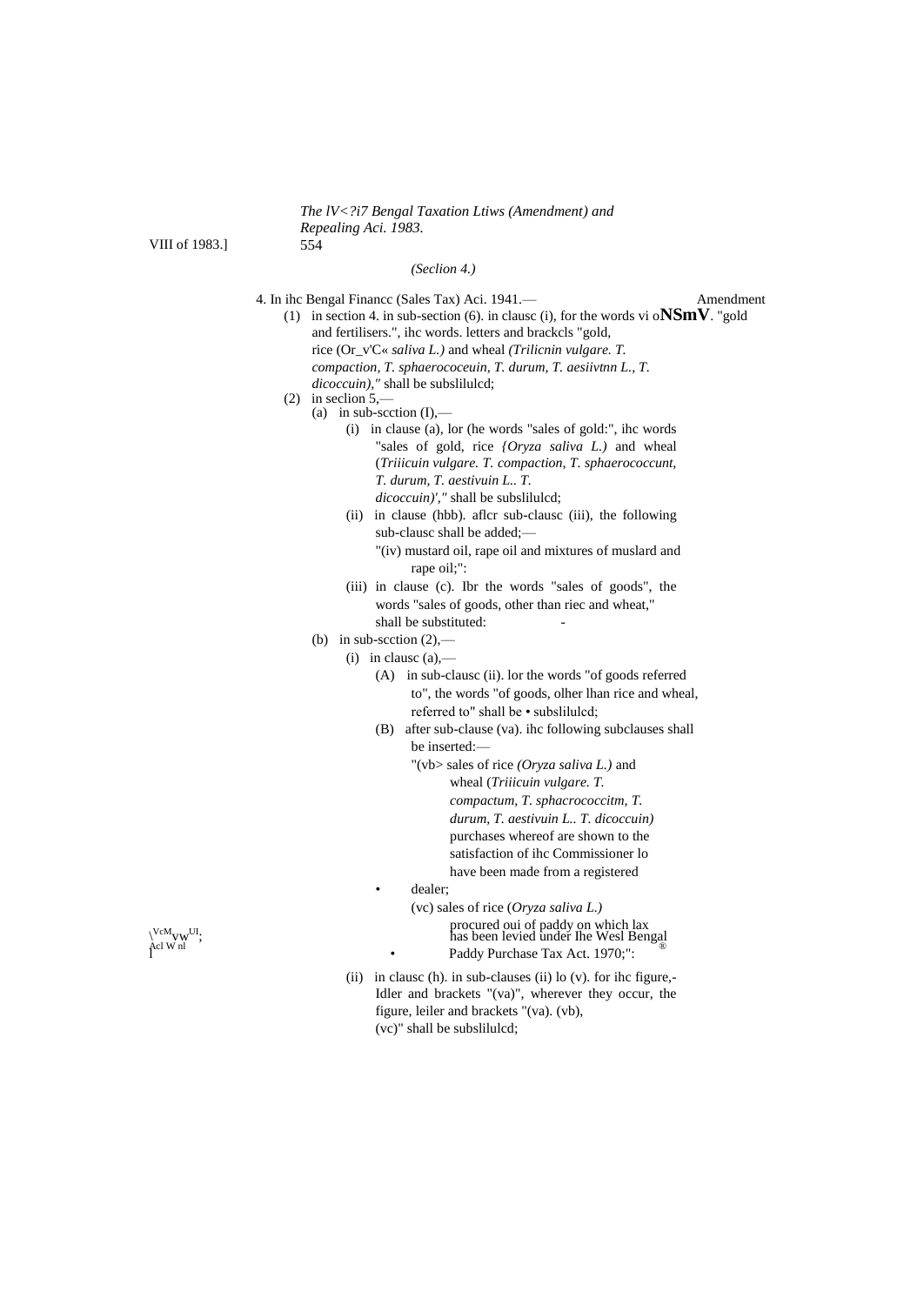*The* We*st Bengal Taxation Laws (Amendment) and Repealing Act, I9S3.*

#### **[West**

## *(Section 4.)*

- (c) in sub-section (3), for clause (b), ihc following clause shall be substituted:—
	- "(b) llie aggregate of lhc following amounts, if any,—
		- (i) one *per centum* of ihe balance remaining afler making lhc deduction allowed by clause (a) from lhal pan of lhc turnover of the dealer which is taxable alihe rate o f one *per centum*  of lhc turnover;
		- (ii) iwo *per centum* of the balancc remaining al'icr making lhc dcduclion allowed by clausc (a) from lhal pari of ihe turnover of the dealer which is taxable at llie rate of two *per centum*  of lhc turnover;
		- (iii) two and threc-founhs *per centum* of Ihe balancc remaining after making the deduction allowed by clause (a) from lhal pari of the turnover of the dealer which is taxable at ihe rale of lliicc *per centum* of the turnover;
		- (iv) three and three-fourths *per centum* of lhc balance remaining afler making lhc deduction allowed by clause (a) from that part of llie lurnovcr of lhc dealer which is laxable at the rate of four *per centum* of the lurnovcr;
		- (v) icn and ihrcc-fourihs *per centum* of ihe balance remaining afler making the deduction allowed by clause (a) from that pan of the lurnovcr of the dealer which is taxable at the rale of twelve *per centum* of the turnover;
		- (vi) seven and one-fourth *per centum* of the balancc remaining after making the deduction allowed by clause (a) from that pan of the turnover of ihe dealer which is laxable at rates other lhan one, two, ihree,

four or twelve *per centum* of the turnover.";

(d) in sub-section (6), in clausc (b), for the words "Iwo *per centum",* the words "ihrec *per centum"* shall be subslilulcd: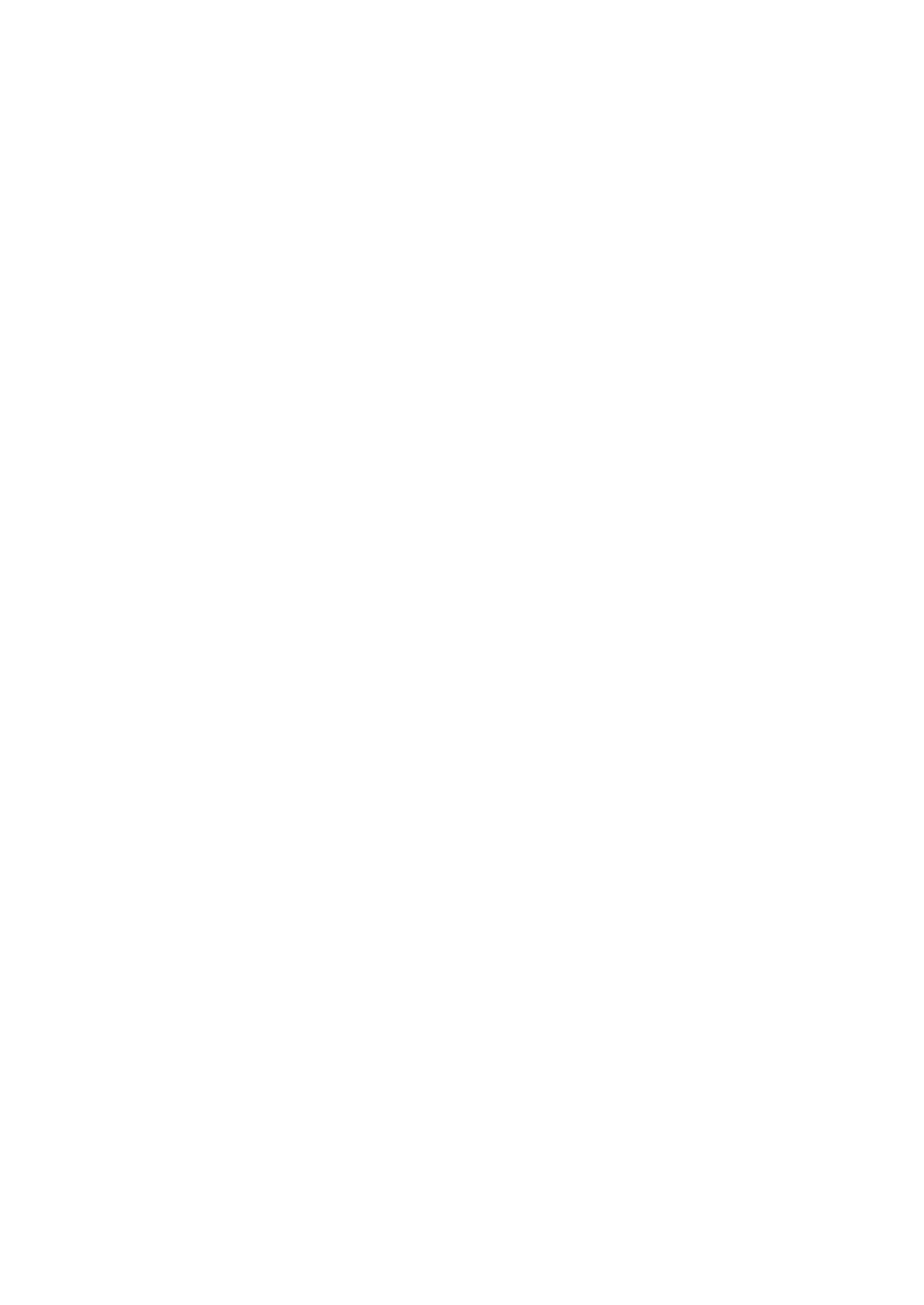The IVe.v/ Bengal Taxation Laws (Amendment) and 555 Repealing Act, 1983.

VIII of J983.]

#### $I$  Seer ion 5.)

- $(3)$  in Schedule  $\left[\right]$ .
	- (a) in ihc entry in column 1 against item 1, for ihe words "hran thereof, the words "bran thereof, but excluding rice  $(On'za saliva L)$  and wheal *{Triricitm vulgitre, T,* inmpacutm, T. sphaemcoccum. T. durum,

T. aesriviiiii L.. T. dicoccum)," shall be subsliluled; (h) in ihe entry in column I against item 6, after the word "sak", the words oilier than dry chillies"

shall be inserted and shall be deemed always to have heen inserted;

- (c) in the entry in column I againsi item 11, ;ifter the word "Milk", ihe words oilier lhan powdered or condensed milk." shall be inserted and shall he deemed always to have been inserted;
- (d) ilem 43 and lhc enlry relating thereto in column I shall be oniiued:

 $(4)$  in Schedule II,-

(a) for serial No. 19 and the cniry relating thereio.

- llie following serial No. and entry shall be subsliluled:-"19, At tides. oiher than utensils, made wholly or
	- principally of stainless steel."';

 $\blacksquare$  ,

(b) aller serial No. 41 and the entry relating ihereio, the following serial No. and entry shall be added: - "42. Fooiwcars of all descriptions, when sold at a price exceeding fifty rupees per pair.".

Amendment of Ben i Acl XI of 1941.

5. In the Bengal Raw Jute Taxation Acl, 1941, after seciion 9A, the following section shall be inserted:-

..., 9B. (I) Notwithstanding the issue or a requisition<br>"Spec i nh»ode under sub sociion (3) et sociion 0.6

under sub-section  $(3)$  ot section 9 for realisation of of recovery.

tax or penalty as an arrear of land revenue, ihe auihorily referred lo in clause (h) of seciion 6 or clause (b) of seciion 7 may, at any time or from time to lime, by notice in tht prescribed form, require any person from whom money is due or may become due lo lhc defaulting occupier of a jute-mill or shipper of jute or any person who holds or may subsequently hold money for or on account of such defaulting occupier or shipper of jute to deposit in lhc Treasury or lhc Reserve Bank of India under ihe appropriate head of accouni either forthwith upon the money becoming due or being held or al or wilhin the time specified in the aforesaid notice (nol being before lhc money heeomes due or is held) so much ol" Lhc money as is sufficient to pay the amount due by the said occupier or shipper of jute in respeel of arrears or ihe whole nf money when ii is equal to lhc arrears or less lhan lhc amount of arrears.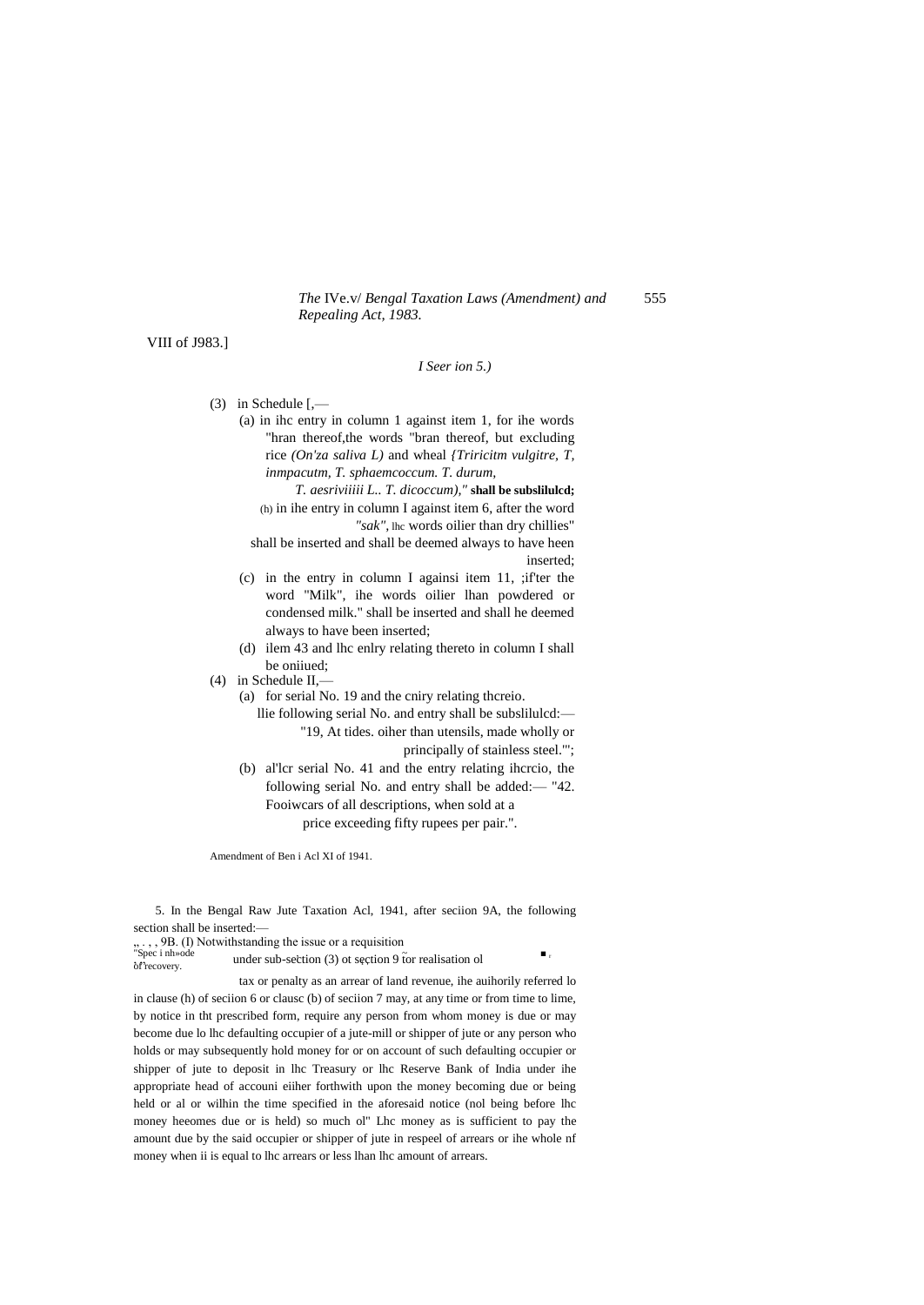556 *The Wesl Bengal Taxation Laws (Amendment) and Repeating Acl. (983.*

**[West Ben. Act**

#### *(Sectiat!* 5. J

(2) A nolicc under lhis seclion may be issued lo any person who holds or may subsequently hold any money for or on account of the defaulting occupicr of a jute-ini II or shipper of jute jointly wilh any other person and for the purposes of this section, ihe shares of the joint holders in such account shall be presumed, until ihe contrary is proved, to be equal,

(3) A copy of the notice shall be forwarded lo the defaulting occupicr of a jute-mill or shipper of jute al his last address known to Ihc authority referred to in sub-section (I) and, in the case of a joint account, to all the joint holders al ihcir lasi addresses known to such authority,

(4) Save as otherwise provided in this seclion, every person lo whom a notice is issued under this seclion shall be bound lo comply wilh such notice and, in particular, where any such nolicc is issued to a post-office,

banking company or insurer, it shall noi be necessary for any pass book,

deposit receipt, policy or any other document to be produced for ihe purpose of any entry, endorsement or ihc like being made before payment is made, notwithstanding any rule, practice or requirement to the contrary.

(5) Any claim respecting any properly in relation lo which a nolicc under lhis scclion has been issued arising after Ihe date of the nolicc shall be void as against any demand contained in Ihe notice.

(6) Where a person to whom a notice under this scclion is seni proves to the satisfaction of the auihoriiy referred to in sub-section (1) that the sum demanded or any pan thereof is not due to the defaulting occupier of a juic-mill or shipper of jute or that he does not hold any money for or on account of such occupier or shipper of jute or that ihc money demanded or any pari thereof is not likely to be due to the said occupier or shipper or juic or to be held for or on account of such occupier or shipper of jule,

nothing contained in this section shall be deemed to require such person to deposit any sum or part thereof, as the case may be.

(7) The auihoriiy referred to in sub-scciion (1) may, at any time or from lime to time, amend or revoke any notice issued under this scclion or extend the time for depositing any sum demanded or part thereof.

(8) The Treasury or ihe Reserve Bank of India, as the case may be,

shall grant a receipt Tor any amouni deposited incompliance wilh a nolicc issued under lhis section and Ihe person depositing the amouni shall be Tully discharged from his liability to the defaulting occupier of a jute-mill or shipper of jute lo the extent of the amount so deposited.

(9) Any person discharging any liability lo ihe defaulting occupier of a jule-mill or shipper of jute after receipt of a nolicc under this section shall be personally liable Lo the. authority referred to in sub-section (1) to ihe extent or his own liability to such occupier or shipper of jute so discharged or to the extent of the occupicr's or the shipper's liability for any sum due under this Acl, whichever is less,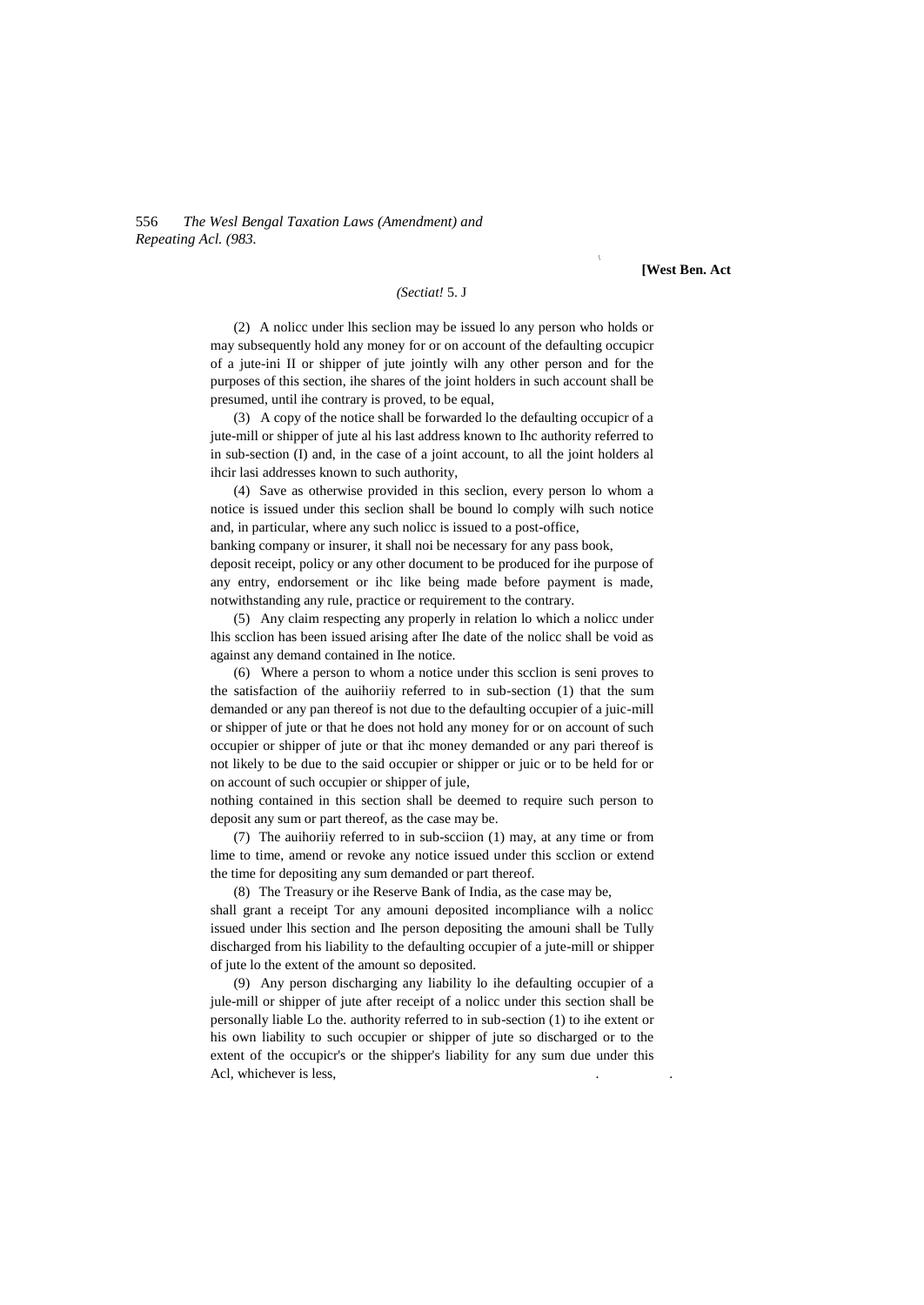*The Bengal 'Taxation Lmi'j (Amendment) and Repealing Acl. 19&3. '* 557 VIII of 1983.] *(Sections 6-9.)*

> (10) If [he person Lo whom any notice under this section is sent fails to make payment in pursuance thereof", he shall be deemed Lo be a defaulting occupier or ajutc-mill or shipper ofjuie in respect of the amouni specified in lhc notice and funhcr proceedings may be started againsi him for ihe realisation of the amount as if ii were an arrcar due from him and Ihc notice shall have the same effect as attachment of a debt,

> (11) The authority referred to in sub-scciion (1) may apply to the court in whose custody there is money belonging to the defaulting occupier of ajutc-mill or shipper of jute for payment lo him of the entire amouni of such money or, if it is more than the tax or penalty due, such amount or money as is sufficient to covcr the tax or Lhc panaliy imposed:

> Provided that any dues or property exempt from attachment in execution of a dccree of a civil court under section 60 of the Code of Civil Procedure, 1908, shall be exempt from any requisition under this seciion.",

6. In the West Bengal Sales Tax Act, 1954, in section 4, in sub- seclion (3), in clausc (a), for the words "Uvo*per centum \* the words "Ihrcc *per centum"* shall be substituted.

Amendment of West Ben. Aci IV of 1954.

Amend men! of West Ben. Acl XI of ]97<t.

7. In section 4 of ihe Wcsi Bengal Motor Spirit Sales Tax Act, 1974, in the Table below sub-section  $(2)$ ,-

- (a) in column *2* against item 2B, for Ihe words "Six *per centum",* the words "Eight *per centum"* shall be substituted, and
- (b) in the proviso to item 2B, Tor the words "one *per centum",* the words "two *per centum"* shall be substituted.

8. In section 4 of the Wesl Bengal Rural Employment and Production Act, 1976, in sub-section (2), in clause (b), for the words "rupees seven and fifty paise", the words "rupees fifteen" shall be substituted.

9. In ihe West Bengal State Tax on Professions, Trades, Callings and Employments Acl, 1979, in Lhc Schedule,—

 $(1)$  in Serial No. 1,—

- (a) in column 3 againsi item (iv), Tor the letters and figure "Rs. 6", the leileis and figure "Rs. 7" shall be substituted;
- (b) in column 3 againsi ilem (v), for the letters and figures "Rs. 10", the loiters and figures "Rs. 12" shall be substituted;
- (c) in column 3 againsi item (vi), for the letters and figures "Rs. 15", llie letters and figures "Rs, 18" shall be substituted;
- (2) in Serial No. 2, in the proviso, for the letters, figures and words "Rs. 200 *per annum.'\* the letters, figures and words "Rs. 250 *per annum."* shall be substituted.

Amend men i of Wesl Ben. Act XIV of 1976.

Amendment of Wcsi Ben. Acl VI of 1979.

5 i)f 1908.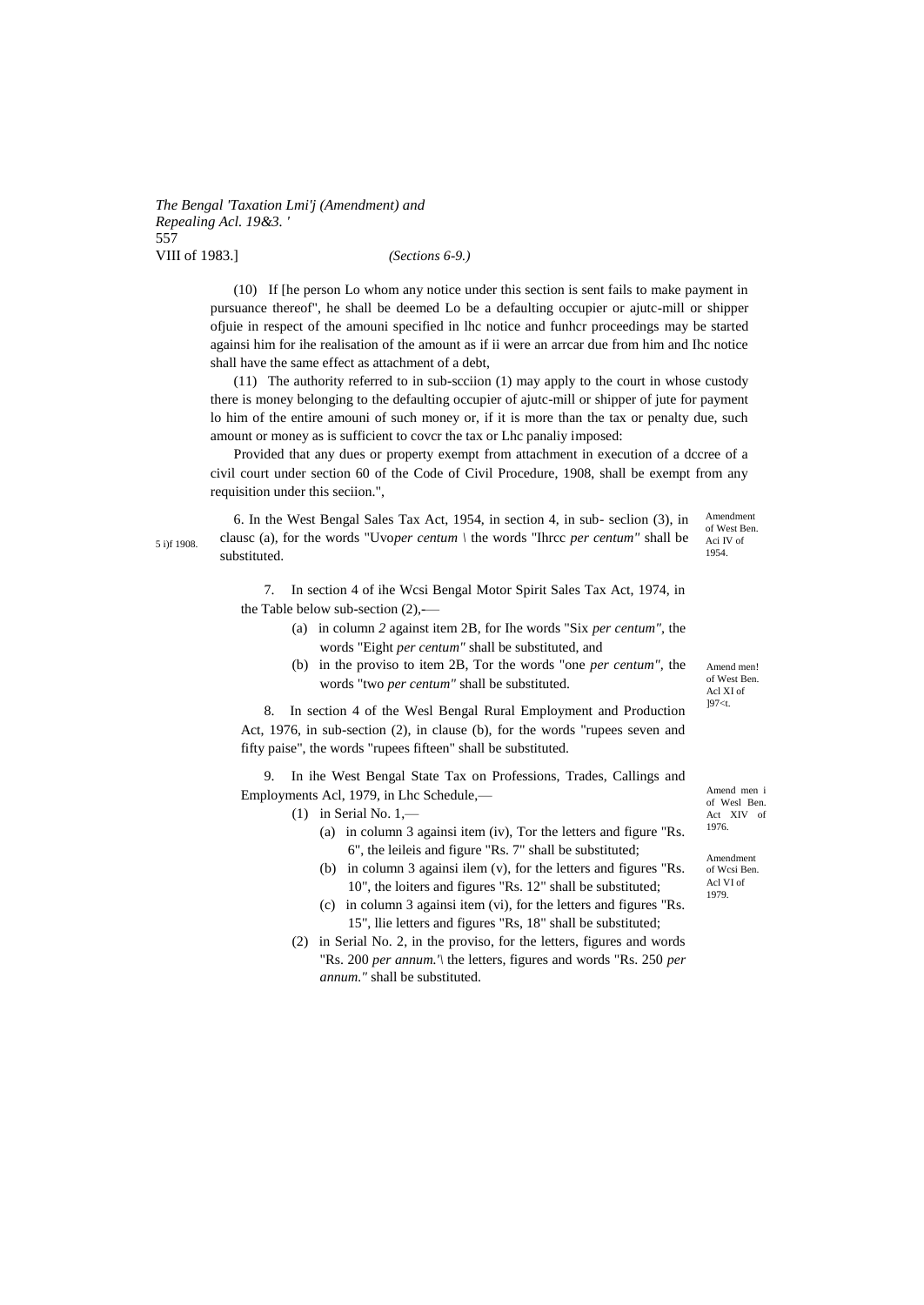*The UtM7 Bengal Taxation Laws (Amendment) and Repealing Act, J9S3.* 558

**[Wesl Ben. Act**

### *(Section 10.)*

Amend i ncn I ofWgsl Bun. Ac<sub>[</sub> XVII of 1079.

10. In the West Bengal Multi-siorcycd Building Tax Acl. 1979. after section 10, the following section shall be inserted:— . I0A. (I) Notwithstanding any action taken in

'Other Jiindcs <sup>1</sup> . ~ ■ ■ ofn;wvtry. pursuance ol scclion 10. the Commissioner or any

person appointed under sub-section (2) of seclion 4, may

recover the lax or penalty by any one or more of tiie modes provided in lhis section.

(2) If any owner is in rcccipt of any income chargeable under the head "Salaries" under ihc Income-Tax Act. 1961, the Commissioner or 43 of 1961. any person appointed under sub-section (2) of seclion 4 may require any person paying the same to deduct from any payment subsequent to ihe dale of such requisition any arrears of lax or penally due from such owner, and such person shall comply with any such requisition and shall pay ihe sum so deducted into the Treasury or the Bank specified in llie requisition lo the credit of the State Government.

(3) {a) The Commissioner or any person appointed under subseclion (2) ofseciion 4 may, at any lime, or from liiric to lime, by nolicc in writing,

require any person, from whom money is due or may become due lr> llie owner or any person who holds or may subsequently hold money for or on account of Ihe owner to pay inio ihe Treasury or ihc Bunk specified in ihc notice to the credil of the Siaic Government, cither forthwith upon the money becoming due or being held or al or within the time specified in the notice (not being hefore ihc money becomes due or is held) so much of the money as is sufficient to pay the amouni due by the owner in respect of arrears or whole of the money when it is equal to or less lhan the amouni due.

(b) A notice under this sub-section may be issued to any person who holds or may subsequently hold any money lor or on account of the owner jointly wilh any other person and for ihe purposes of this sub- scciion, Ihe shares of the joint holders in such account shall be presumed, until llie conirary is proved, lo be equal.

(c) A copy of such nolicc shall be forwarded lo the owner al his last address known lo ihe Commissioner or any person appointed under sub-section (2) of seclion 4 and, in the case of a joint account, to all the joint holders at their last addresses known to the Commissioner or any person appointed under sub-seclion (2) of section 4.

(d) Save as otherwise provided in lhis sub-seciion, every person lo whom a notice is issued under lhis sub-seclion shall be bound to comply with such nolicc and. in particular, where any such nolicc is issued lo a posi-orfice, banking company or insurer, it shall not be necessary for any pass book, deposit rcceipt, policy or any other document to be produced for the purpose  $t$  any entry, endorsement or ihe like being made before payment is made, notwithstanding any rule, practice or requirement lo ihe contrary.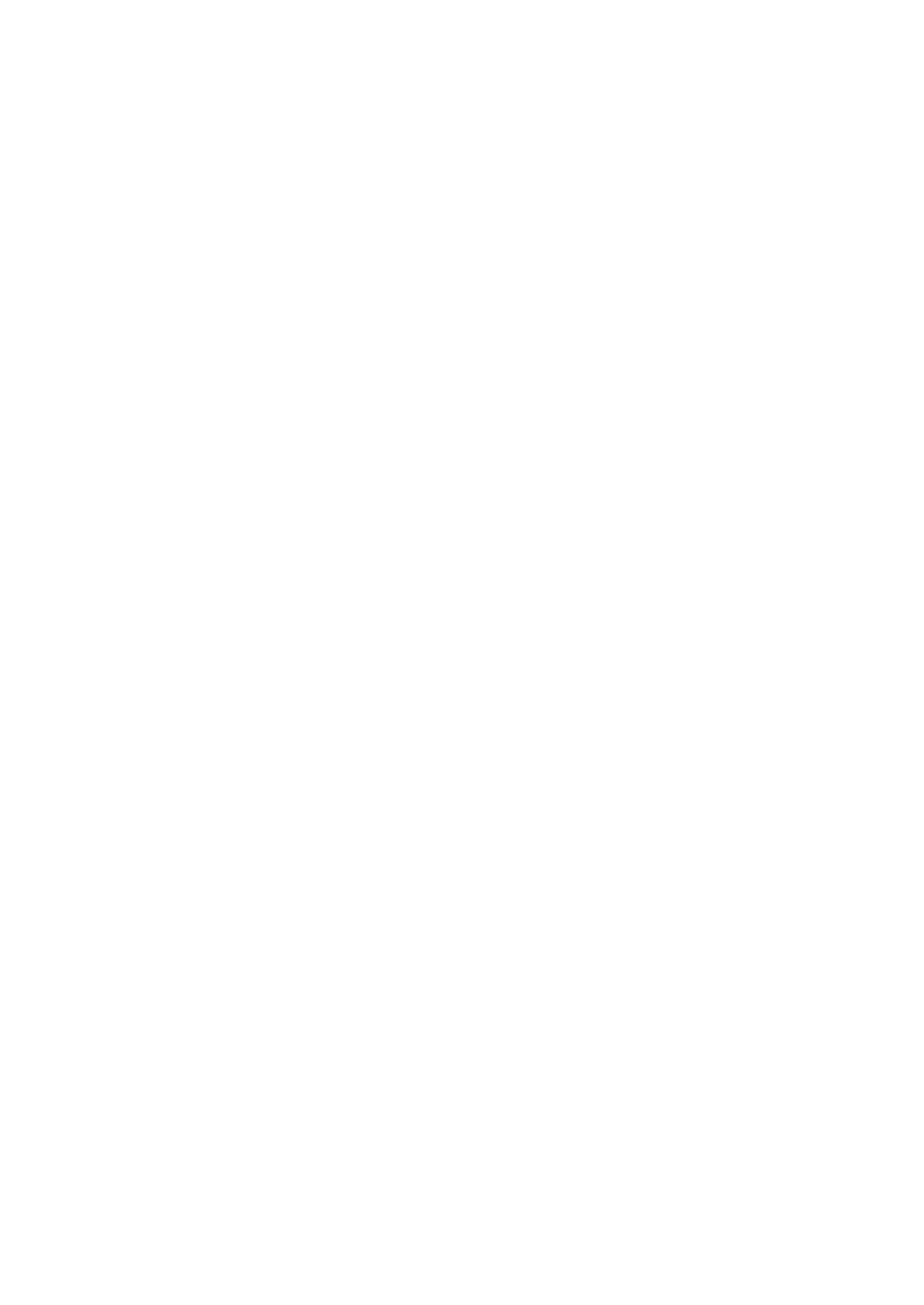VIII of 1983.] *The Wesr Bengal Taxation Laws (Amendment) and Repealing A a, J9S3.*

*(Section JO.)*

(e) Any claim respecting any properly in relation lo which a notice under [his sub-section has been issued arising afler the dale of such notice shall be void us againsi any demand contained in the notice.

(4) Where a person to whom a requisition or notice under this section is sent proves to lhc satisfaction of llie Commissioner or any person appointed under sub-seclion (2) of seciion 4, as the case may be, dial the sum demanded or any pari thereof is not due to ihe owner or thai he does not liold any money for or on account of ihe owner or thai the money demanded or any pari thereof is noi likely lo be due lo the owner or lo be held for or on account of the owner, nothing contained in ihis section shall be deemed lo require such person lo pay any such sum or pari thereof, as ihe ease may be.

(5) The Commissioner or any person appointed under sub-seclion (2) of seciion 4 may, al any lime or from lime lo lime, amend or revoke any requisition or notice issued under tliis seciion or extend the lime for making any payment in. pursuance of such requisition or notice,

(6) A receipt shall be granted for any amount paid in compliancc with a requisition or notice under this scction, and ihe person paying Lhc amount shall be fully discharged Tram his liability to ihe owner to ihe extent of Lhc amount so paid.

(7) Any person discharging any liability to the owner after rcccipl of a requisition or notice under this seciion shall he personally liable to the Commissioner or any person appointed under sub-seciion (2) of seciion 4 lo the extern of the owner's liability for any sum due under this Actor lo the extent of his liability **I**<sub>D</sub> llie owner, whichever is less.

(8) Subject lo the provisions of sub-seclion (4), if a person to whom a requisition or noiicc under this seciion is seni fails lo make payment in pursuance i hereof", he shall be deemed lo be an owner in default in respect

of the amouni specified in the requisition or the notice and furlher

'

proceedings may be taken against him for the realisation of ihe amount as if it were an arrear of lax or penally due from him in the manner provided in section 10.

(9) The Commissioner or any person appointed under sub-seclion (2) of scction 4 may apply to the court in whose custody there is money belonging to the owner For payment to him of lhc entire amount of such money or, if ii is more lhan lhc lax or penalty due. an amount sufficient lo discharge the lax or lhc penalty:

Provided lhat any dues or property exempt from attachment in

5 of 19DB. execution of a decree of a civil court under scction 60 of ihe Code of Civil Procedure, 1908, shall be exempt from any requisition or notice made under this scclion.'.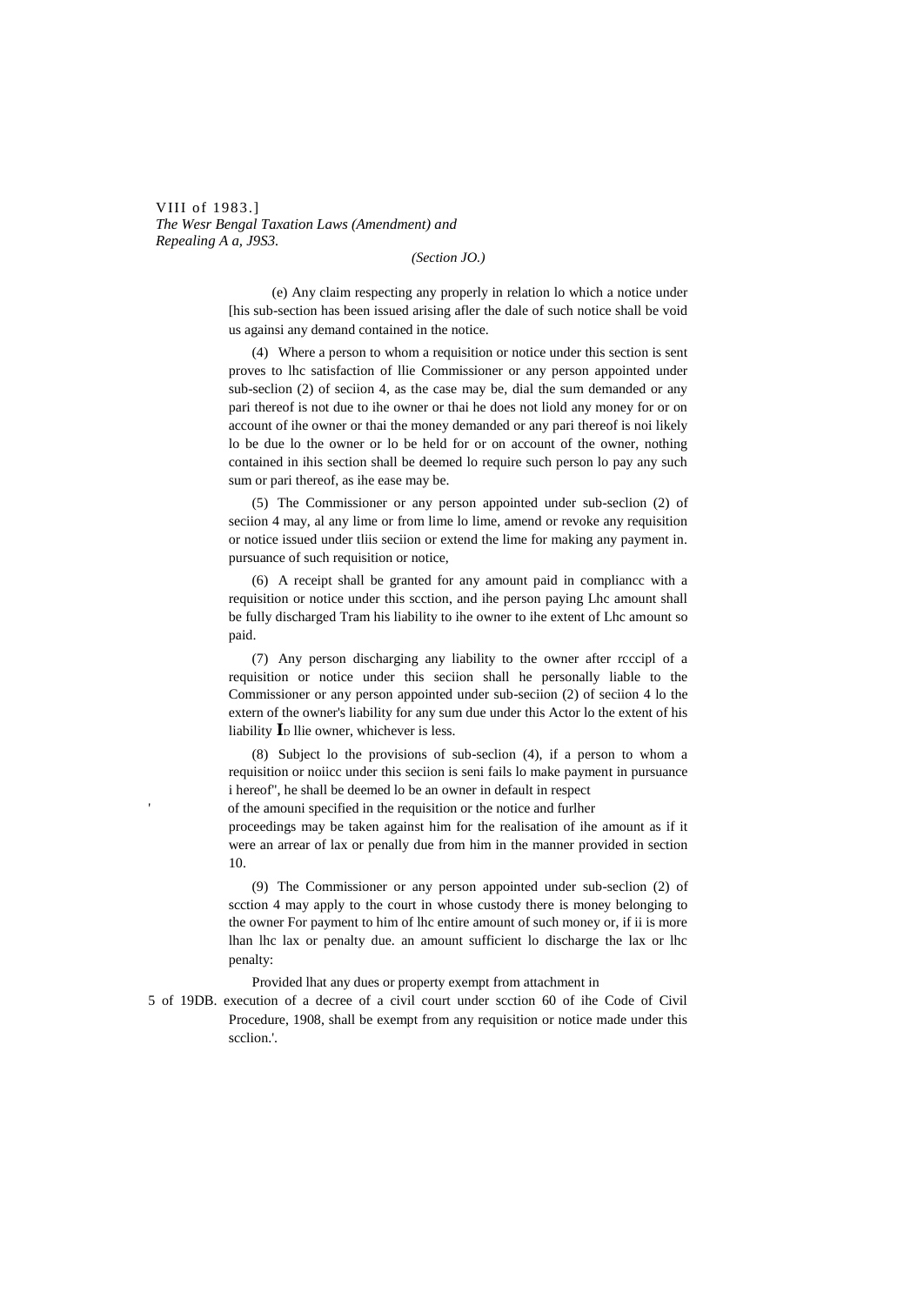#### *360 The West Bengal Taxation Lows (Antfitdwens) and Repealing Acs, 1983.*

## **[West Ben. Act VIII of 1983.]**

'r

*(Section II.)*

Ki?pc:ii ;mii 11. The Wesl Bengal Paddy Purchase Tax Acl. 1970 shall siand wcsiDcn. ^;n,mf y' repealed with effect from the date ol'coining inio force of sub-clausc (a) of clause (3) of seclion 4 of lhis Acl:

Provided lhal such repeal shall not affect—

- (i) any right, tide, obligation or liability already acquired, accrucd or incurred or anything done or suffered before the aforesaid date.
- (ii) any legal proceeding or remedy in respect of such right, title, obligation or liability, or
- (iii) ihe levy, determination, collection or refund of any tax, or the imposition or recovery of any penally, which may havebceome payable before the aforesaid date, under the Wesl Bengal Paddy Purchase Tax Act. 1970,

and any .such proceeding may be instituted, continued or disposed of, and any such remedy may he enforced and any such lax may he levied, deicrmined or collected or any such refund may be made and any such penalty may be imposed or recovered as if this Acl had not been passed.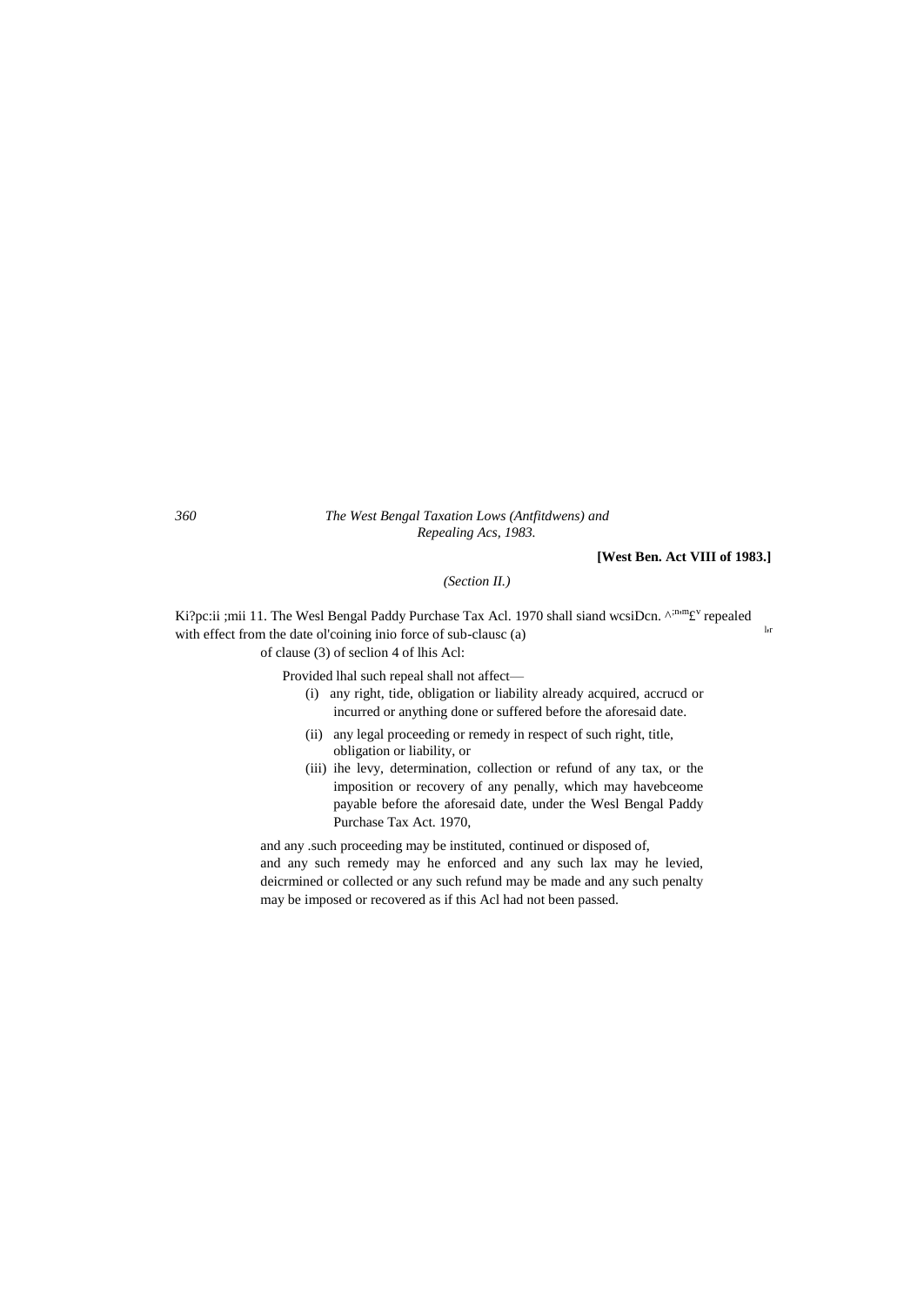## West Bengal Act IX of 1983<sup>3</sup>

## THE WEST BENGAL APPROPRIATION ACT, 1983,

#### [31st March.  $/$ .]

Aw Acs in authorise pay men! and appropriation of certain further sums/win and out of ihc Co/ixnlidaied Fund ofWest Bengal for the services and pnrp/ises of the year ending on the thirty-first day of March, 1983.

WniEKt-iAS ii is expedient lo authorise pay men l and appropriation of certain further sum.<sup>1</sup>; I'rain and ouL ol'Le Consolidated Fund of Wesi Bengal for Llie services and purposes of ihe year ending on Ilie Ihirty-firsl day of March. 1983;

II is hereby cnacted in the Thr'uy-fourth Year ol' the Republic ol' India. Iiy the Legislature of West Bengal, as follows:-

L This Acl may lie called the West Bengal Appropriation Act, 19K3. Shomiilc

2. From and oui of (lie consolidated Fund of West Bengal there may he paid and applied sums nol exceeding lliose specified in column 3 of lhc Schedule amounting in Ihe aggregate lo die sum of rupees live hundred and twenty-seven erorcs sixty-six lakhs forty-lour thousand two hundred and eighty-eight towards defraying llie several charges which will come in course of payment during the year ending on the thirty-first day of March. 1983. in respeci of the services and purposes specified in column 2 of llie Schedule,

Issue of  $\mathbf{R}$  $*127.864121$ !S out or ihe Consolidated Fund of Wesi 13 aigal tor Ihe ve;ir I9S2-0.

3. The sums authorised to be paid and applied from and out of ihe Apprupria-Consolidated Fund of West Bengal by this Acl shall be appropriated for the services and purposes expressed in the Schedule in relation to the year ending on ihe thirty-first day of March, 1983.

<sup>&</sup>lt;sup>3</sup> F-'or S 1 ale 11 le nl < i f Ob j ee 1 s al i d R e ; i s on \*. W I li £ £ '<(h " W« zc lit \ Eilraorflin n i x I an IV ul ihc25ih March. iys.1. prite S74, forproemJiiiiisitf the West Iknp: I legislative Assembly, *se* Ihe Kllh March. 14S3.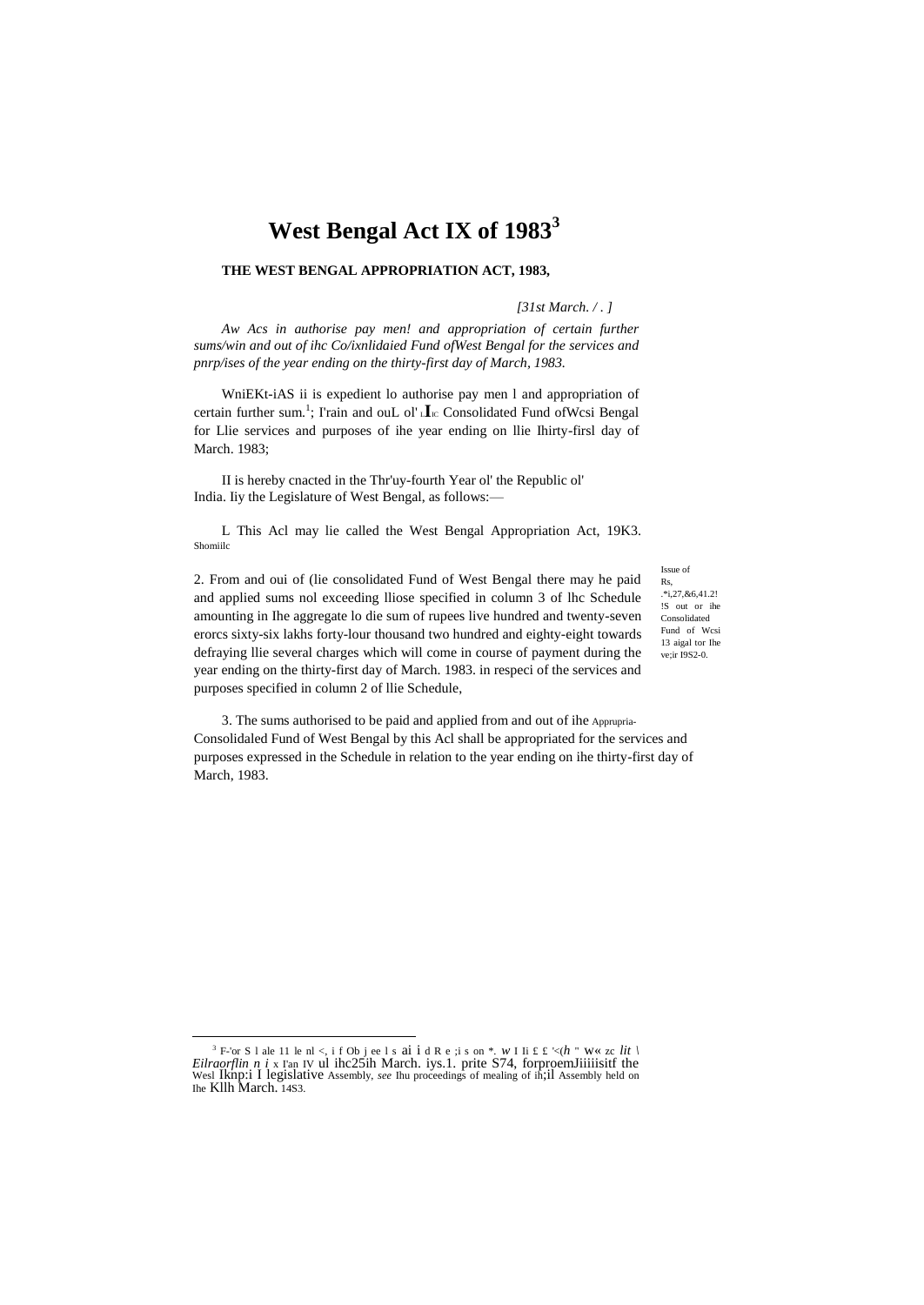The Wen Bengal Appropriation Act, 1983.

## [West Ben. Act

| <i>(Schedule.)</i> SCHEDULE. <i>(See sections 1 and 3.)</i> |  |
|-------------------------------------------------------------|--|

| $\mathbf{1}$                              | $\overline{c}$                                                           |                                                             | 3                                                  |              |
|-------------------------------------------|--------------------------------------------------------------------------|-------------------------------------------------------------|----------------------------------------------------|--------------|
|                                           |                                                                          |                                                             | Sums not exceeding                                 |              |
| Demand<br>Number/<br>Serial N<br>urn her. | Services and purposes.                                                   | Voied<br>$\overline{ihc}$<br>by<br>Legislative<br>Assembly. | Charged on<br><b>The</b><br>Consolidat<br>ed Fund. | Total.       |
|                                           |                                                                          | Rs.                                                         | Rs.                                                | Rs.          |
|                                           | <b>REVENUE ACCOUNT</b>                                                   |                                                             |                                                    |              |
|                                           | A-General Services                                                       |                                                             |                                                    |              |
|                                           | (a) Organs of Stale                                                      |                                                             |                                                    |              |
| Serial                                    |                                                                          |                                                             |                                                    |              |
| 2                                         | $212$ —Governor                                                          |                                                             | '1,38,000                                          | 1,38,000     |
| 3                                         | 213—Council of Ministers                                                 | 2,33,000                                                    |                                                    | 2,33,000     |
| $\overline{4}$                            | 214-Adminmroiion of Justice                                              | 4.52,000                                                    | 6.09.000                                           | 10,61,000    |
| 5                                         | 215-Elections                                                            | 2,02,56.000                                                 |                                                    | 2,02.56,000  |
|                                           | (b) Fiscal Services (i) Collection of Taxes on<br>Income and Expenditure |                                                             |                                                    |              |
| (i)                                       | 220—Collection of Taxes on Income and<br>Expenditure                     | 4.25.000                                                    |                                                    | 4.25.000     |
|                                           | (ii) Collection of Taxes nn Properly and Capital<br>Transactions         |                                                             |                                                    |              |
| 8                                         | 231)-Stamps and Registration                                             | 01,000                                                      |                                                    | 61,000       |
|                                           | (iii) Collection of Taxes on Commodities and<br><b>Services</b>          |                                                             |                                                    |              |
| 10                                        | , 239-Slate Excise                                                       | 10,33.000                                                   | 43,000                                             | 10,76,000    |
| . 11                                      | ; 240-Sales Tax                                                          | 4,97.000                                                    |                                                    | 4,97,000     |
| 12                                        | 241-Taxes on Vehicles (d) Administrative                                 | 5.15.000                                                    | 15.000                                             | 5,30.000     |
| Serial 17                                 | Services<br>251 — Public Service Commission                              |                                                             | 2,61,000                                           | 2.61,000     |
| 18                                        | 252-Secretariat-General Services                                         | 8,89,000                                                    |                                                    | 8,89,000     |
| 20                                        | 254-Treasury and Accounts<br>Administration, , .                         | 3.37.000                                                    |                                                    | 3.37,000     |
| 21                                        | $255$ —Police                                                            | 10.71,56.000                                                | 1,47.000                                           | 10,73.03,000 |
| 24                                        | 258-Stationary unti Priming                                              | 17.11,000                                                   |                                                    | 17.11,000    |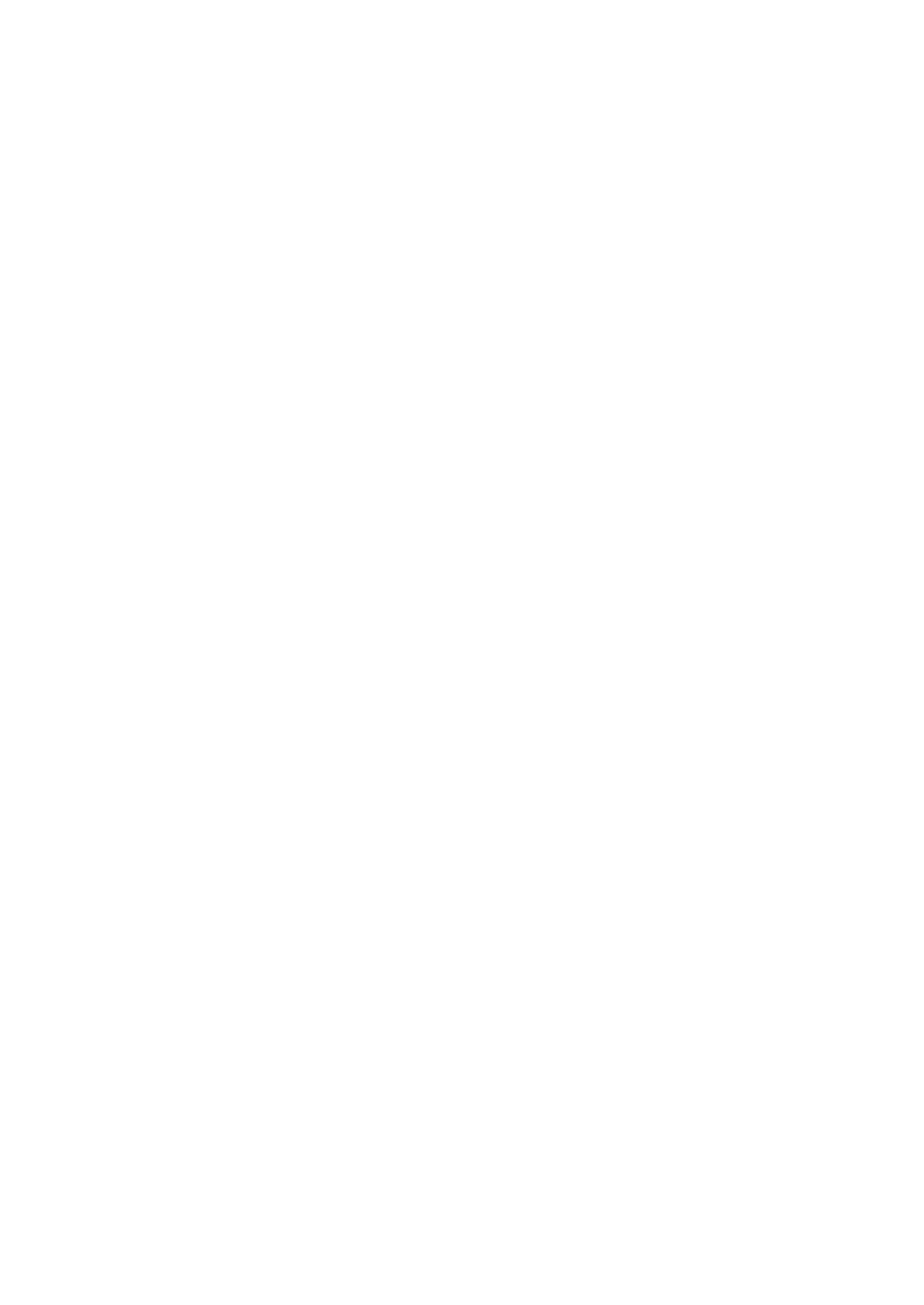| (Schedule.) |
|-------------|
|-------------|

| 1                                      | 2                                                                  | 3                                           |                                            |              |  |  |  |
|----------------------------------------|--------------------------------------------------------------------|---------------------------------------------|--------------------------------------------|--------------|--|--|--|
|                                        |                                                                    | Sums not exceeding                          |                                            |              |  |  |  |
| Demand<br>Number/<br>Serial<br>Number, | Services and purposes.                                             | Voied by<br>ihe<br>Legislative<br>Assembly. | Charged on<br>the<br>Consolidated<br>Fund. | Toial.       |  |  |  |
|                                        |                                                                    | Rs.                                         | Rs.                                        | Rs.          |  |  |  |
|                                        | Capital Expenditure Outside the Revenue<br>Account                 |                                             |                                            |              |  |  |  |
|                                        | (Capital Outlay on Public Works under<br><b>Functional Heads</b> ) |                                             |                                            |              |  |  |  |
|                                        | B-Capital Account or Social and Community<br><b>Services</b>       |                                             |                                            |              |  |  |  |
| 25                                     | 480—Capital Outlay on Medical (Buildings)                          |                                             | 6.HO,001)                                  | 6,80,000     |  |  |  |
|                                        | REVENUE ACCOUNT A-General Services                                 |                                             |                                            |              |  |  |  |
|                                        | (d) Administrative Services                                        |                                             |                                            |              |  |  |  |
| 27                                     | 265-Oilier Administrative Services,,                               | 1,30.57.600                                 |                                            | 1,30,57,600  |  |  |  |
|                                        | (c) Pensions and Miscellaneous General<br><b>Services</b>          |                                             |                                            |              |  |  |  |
| 28                                     | 266-Pensions and Oilier Retirement Benefits.                       | 14,40.40.00<br>0                            |                                            | 14,40,40,000 |  |  |  |
|                                        | <b>B</b> -Social and Community Services                            |                                             |                                            |              |  |  |  |
| 31                                     | 276-Secretarial-Social and Community<br>Services                   |                                             | 2,639                                      | 2,639        |  |  |  |
| 33                                     | 277-Education (Youth Welfare)                                      | 33,98,000                                   |                                            | 33,98,000    |  |  |  |
| 34                                     | Education<br>$277-$                                                | 7.44,87.000                                 | 1,11,638                                   | 7,45,98,638  |  |  |  |
|                                        | (Excluding Sports and<br>Youih Welfare)                            | 1,80,000                                    |                                            | 1.80.000     |  |  |  |
|                                        | and Culture.<br>$278-$<br>Arl                                      |                                             |                                            |              |  |  |  |
|                                        | Toial                                                              | 7,46,67,000                                 | 1, 11, 638<br>89.679                       | 7,47,78,638  |  |  |  |
| 36                                     | 280-Medical,.                                                      | 2,63,28,000                                 |                                            | 2,64.17,679  |  |  |  |
| 37                                     | 281-Family Welfare                                                 | 4,20,25,000                                 |                                            | 4,20,25,000  |  |  |  |
| 38                                     | 282-Public Health, Sanitation and<br>Waler Supply,                 | 8,20,72,000                                 |                                            | 8,20,72,000  |  |  |  |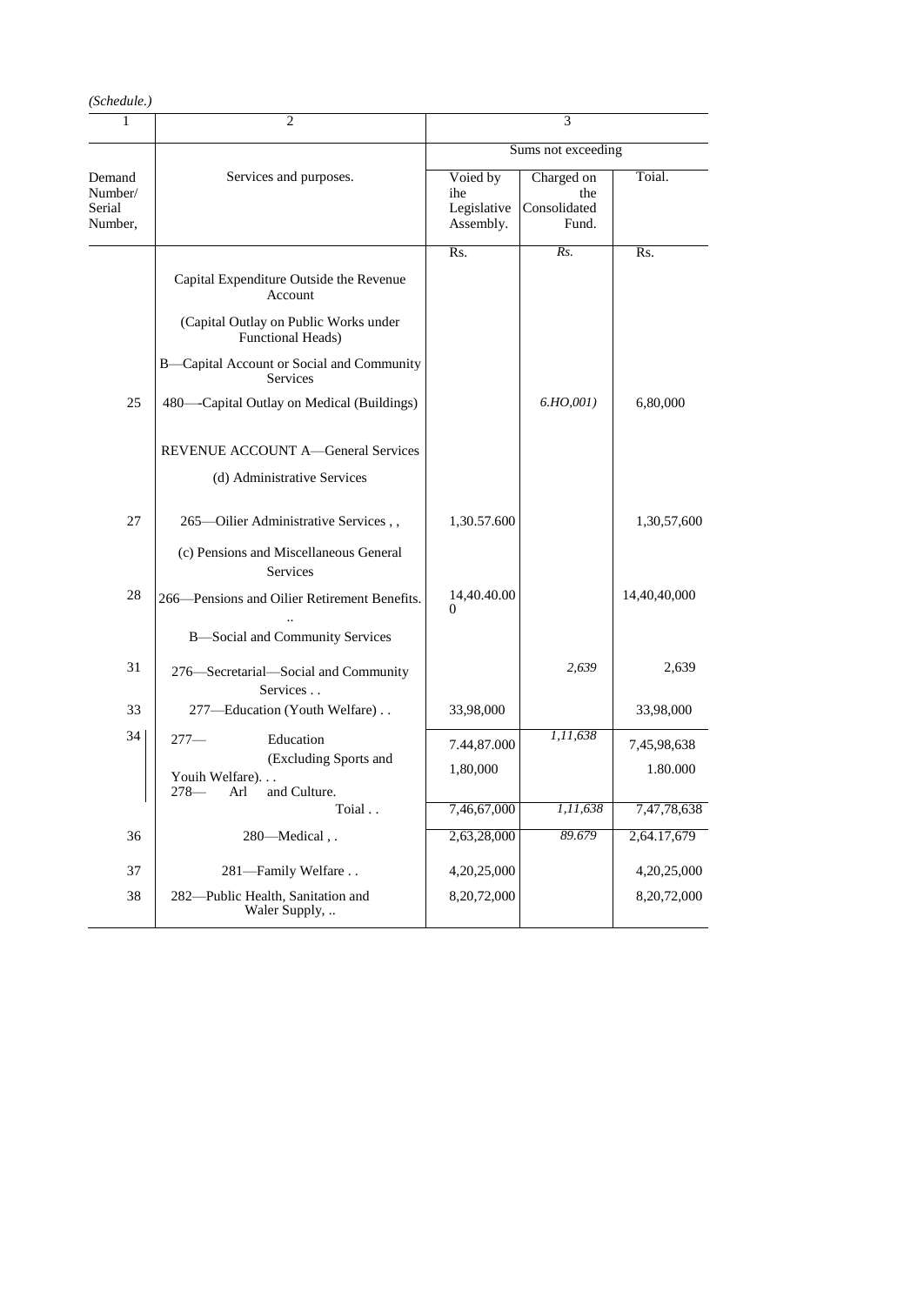[West Ben. Act

| (Schedule.)                            |                                                                                                                                                                                                                     |                                          |                                            |              |
|----------------------------------------|---------------------------------------------------------------------------------------------------------------------------------------------------------------------------------------------------------------------|------------------------------------------|--------------------------------------------|--------------|
|                                        | $\overline{c}$                                                                                                                                                                                                      | 3                                        |                                            |              |
|                                        |                                                                                                                                                                                                                     | Sums not exceeding                       |                                            |              |
| Demand<br>Number/<br>Serial<br>Number. | Services and purposes.                                                                                                                                                                                              | Voted by the<br>Legislative<br>Assembly. | Charged on<br>the<br>Consolidated<br>Fund. | Total.       |
|                                        |                                                                                                                                                                                                                     | $\overline{\text{Rs}}$ .                 | Rs.                                        | Rs.          |
|                                        | Capit.il Expenditure Outside the Revenue<br>Account                                                                                                                                                                 |                                          |                                            |              |
|                                        | B-Capitol Account of Social and Community<br><b>Services</b>                                                                                                                                                        |                                          |                                            |              |
| $3^{\prime}$ J                         | 483—Capita! Outlay on Housing                                                                                                                                                                                       |                                          | 2.00,000                                   | 2,00,000     |
| 41                                     | 485-Capita! Outlay on Information and<br>Publicity                                                                                                                                                                  | 55.15,000                                |                                            | 55.15,000    |
|                                        | REVENUE ACCOUNT B-Social and                                                                                                                                                                                        |                                          |                                            |              |
|                                        | <b>Community Services</b>                                                                                                                                                                                           |                                          |                                            |              |
| 42                                     | 287-Labour and Employment                                                                                                                                                                                           | 47,18,32.000                             |                                            | 47.18.32.00  |
| 45                                     | B-Social Security and Welfare (Welfare ol<br>Scheduled Castes, Scheduled Tribes and Other<br>Backward Classes)                                                                                                      | 2,22,62.000                              | 1,511                                      | 2.22,63,511  |
| 46                                     | 288—Social Security and Welfare (Excluding<br>Civil Supplies, Relief and Rehabilitation ol"<br>Displaced Persons and Repatriates and Welfare<br>of Schedule Castes, Scheduled Tribes and Other<br>Backward Classes) | 14,08,78,000                             | 4.131                                      | 14,08,82.131 |
|                                        | REVENUE ACCOUNT B-Sneiul and                                                                                                                                                                                        |                                          |                                            |              |
|                                        | <b>Community Services</b>                                                                                                                                                                                           |                                          |                                            |              |
| 47                                     | 289—Relief on account of Natural<br>Calamities                                                                                                                                                                      | 3.42.28.000                              |                                            | 3,42,28,000  |
|                                        | 295—Other Social and Community<br>Services                                                                                                                                                                          | 58.17.000                                |                                            | 58,17.000    |
|                                        | Capital Expenditure Outside the Revenue<br>Account                                                                                                                                                                  |                                          |                                            |              |
| 48                                     | D-Capital Account of Social and Community<br>Services                                                                                                                                                               |                                          |                                            |              |
|                                        | 495-Capital Outlay on Other Social and<br>Community Services,                                                                                                                                                       | 3.08.000                                 |                                            | 3,08.000     |
|                                        | F-Loans and Advances<br>695-Loans for Other Social and<br>Community Services,                                                                                                                                       | 11,00.000                                |                                            | 11,00.000    |
|                                        | Total,,                                                                                                                                                                                                             | 72.25,000                                |                                            | 72,25,000    |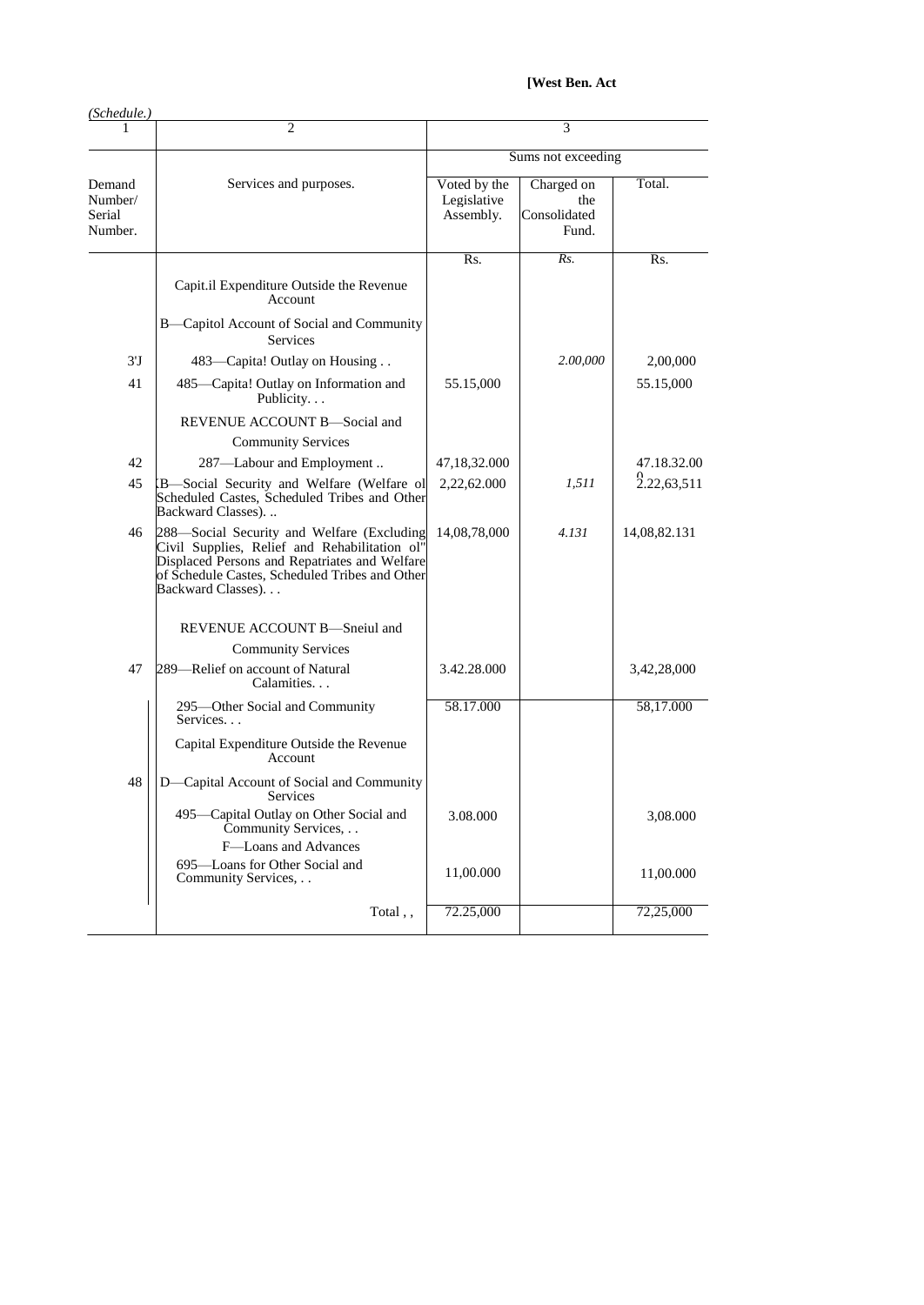| (Schctittle.)                |                                                                                                                                                         |                                    |                                 |                       |
|------------------------------|---------------------------------------------------------------------------------------------------------------------------------------------------------|------------------------------------|---------------------------------|-----------------------|
|                              | $\overline{c}$                                                                                                                                          |                                    | 3                               |                       |
|                              |                                                                                                                                                         | Sums not exceeding                 |                                 |                       |
| Demand                       |                                                                                                                                                         | Voied                              | Charged                         |                       |
| Number/<br>Serial<br>Number. | Services and purpose-                                                                                                                                   | hy the<br>Legislative<br>Assembly. | on the<br>Consolidated<br>Fund. | Total,                |
|                              |                                                                                                                                                         | Rs.                                | Ry                              | Rs.                   |
|                              | <b>REVENUE ACCOUNT</b>                                                                                                                                  |                                    |                                 |                       |
|                              | C-Economic Services                                                                                                                                     |                                    |                                 |                       |
|                              | (a) General Economic Services                                                                                                                           |                                    |                                 |                       |
| $-19$                        | 296-Secretarial-Economic Services,.                                                                                                                     |                                    | 1,38,168                        | 1,38.168              |
|                              | 29K-Co-operation.                                                                                                                                       |                                    | 54.300                          | 54.300                |
| 50                           | Capital Evpendilure Outside (he<br>Revenue Accounl<br>F-Loans and Advances                                                                              |                                    |                                 |                       |
|                              | 698-Loans Tor Co-operation,,                                                                                                                            | 2,01,13.000                        |                                 | 2,01,13,000           |
|                              | Total,,                                                                                                                                                 | 2,01.13,000                        | 54,300                          | 2,01,67,300           |
|                              | <b>REVENUE ACCOUNT</b>                                                                                                                                  |                                    |                                 |                       |
| 51<br>52                     | C-Economic Services<br>(a) General Economic Services<br>304-Other General Economic Services.,<br>(b) Agriculture and Allied Services<br>305-Agriculture | 2,21,000                           | 2.71.357                        | 2,21.001)<br>2,71,357 |
|                              | <b>REVENUE ACCOUNT</b>                                                                                                                                  |                                    |                                 |                       |
| 53                           | C-Economic Services<br>(1)) Agriculture and Allied Services<br>306—Minor Irrigation,.                                                                   | 5,28,35.000                        |                                 | 5.28.35,000           |
|                              | $309 - Food.$                                                                                                                                           | 4,22,05.000                        |                                 | 4,22,05,000           |
|                              | Capital Expenditure Outside the                                                                                                                         |                                    |                                 |                       |
| 54                           | Revenue Account<br>C-Capital Account or Economic Services                                                                                               |                                    |                                 |                       |
|                              | (b) Capital Account of AcricuUure                                                                                                                       |                                    |                                 |                       |
|                              | and Allied Services<br>509-Capital Outlay on Food.                                                                                                      | 18.00.000                          |                                 | 18,00.000             |
|                              | Toial                                                                                                                                                   | 4.40.05.000                        |                                 | 4.40,05.000           |
|                              |                                                                                                                                                         |                                    |                                 |                       |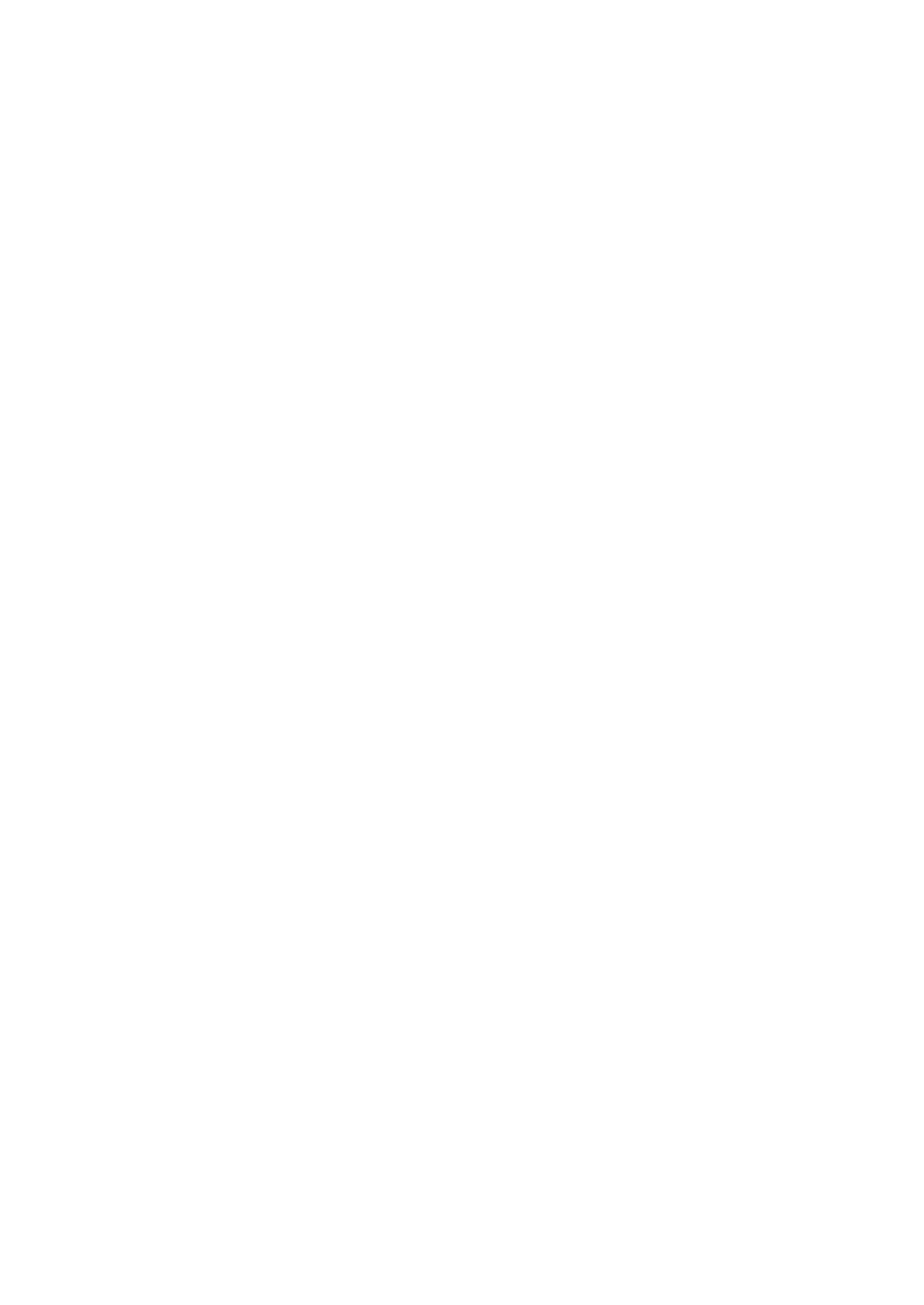## [Wesl Ben. Act

## (Schedule.)

| 1                                      | 2                                                                                              | 3                                           |                                             |                |
|----------------------------------------|------------------------------------------------------------------------------------------------|---------------------------------------------|---------------------------------------------|----------------|
|                                        |                                                                                                | Sums not exceeding                          |                                             |                |
| Demand<br>Number/<br>Serial<br>Number. | Services and purposes.                                                                         | Voted by<br>the<br>Legislative<br>Assembly. | Charged on<br>tlic<br>Consolidated<br>Fund, | Total.         |
|                                        | <b>REVENUE ACCOUNT</b>                                                                         | Rs.                                         | Ri.                                         | Rs.            |
|                                        | C-Economic Service;;<br>(h) Agriculture and Allied Services                                    |                                             |                                             |                |
| 55                                     | 310-Animal Husbandry                                                                           |                                             | 4.000                                       | 4.000          |
| 56                                     | 311-Dairy Development, .                                                                       | 2.11.16.000                                 | J 0.000                                     | 2,11,26.0D0    |
| 58                                     | 313-Forest                                                                                     | 63,63.000                                   |                                             | 63.63,000      |
| 59                                     | 31-1—Community Develop in en l (Panchnyai)                                                     | 3,10.74.000                                 |                                             | .1, 10, 74.000 |
| 60                                     | 31-4-Community Development (Excluding<br>Pancliayat).                                          |                                             | 2,104                                       | 2,104          |
|                                        | Capital Expenditure Outside the Revenue<br>Account                                             |                                             |                                             |                |
|                                        | C-Capital Account of Economic Services                                                         |                                             |                                             |                |
|                                        | (c)-Capital Account of Industry and Minerals                                                   |                                             |                                             |                |
|                                        | 522-Capital Outlay on Machinery and<br>Engineering Industries (Closed and Sick<br>Industries). | 73,00.000                                   |                                             | 73,00,000      |
| 61                                     | 526—Capital Outlay on Consumer<br>Industries {Closed and Sick Industries).                     | 1,39,50.0(1<br>$\theta$                     |                                             | 1,39,50.000    |
|                                        | F-Loans and Advances                                                                           |                                             |                                             |                |
|                                        | 726—Loans Tor Consumer Industries<br>{Closed and Sick Industries).,,                           | 1.30,000                                    | 11,373                                      | 1,41,373       |
|                                        | Total                                                                                          | 2,1<br>3.SO,000                             | I.173                                       | 2.13,91,373    |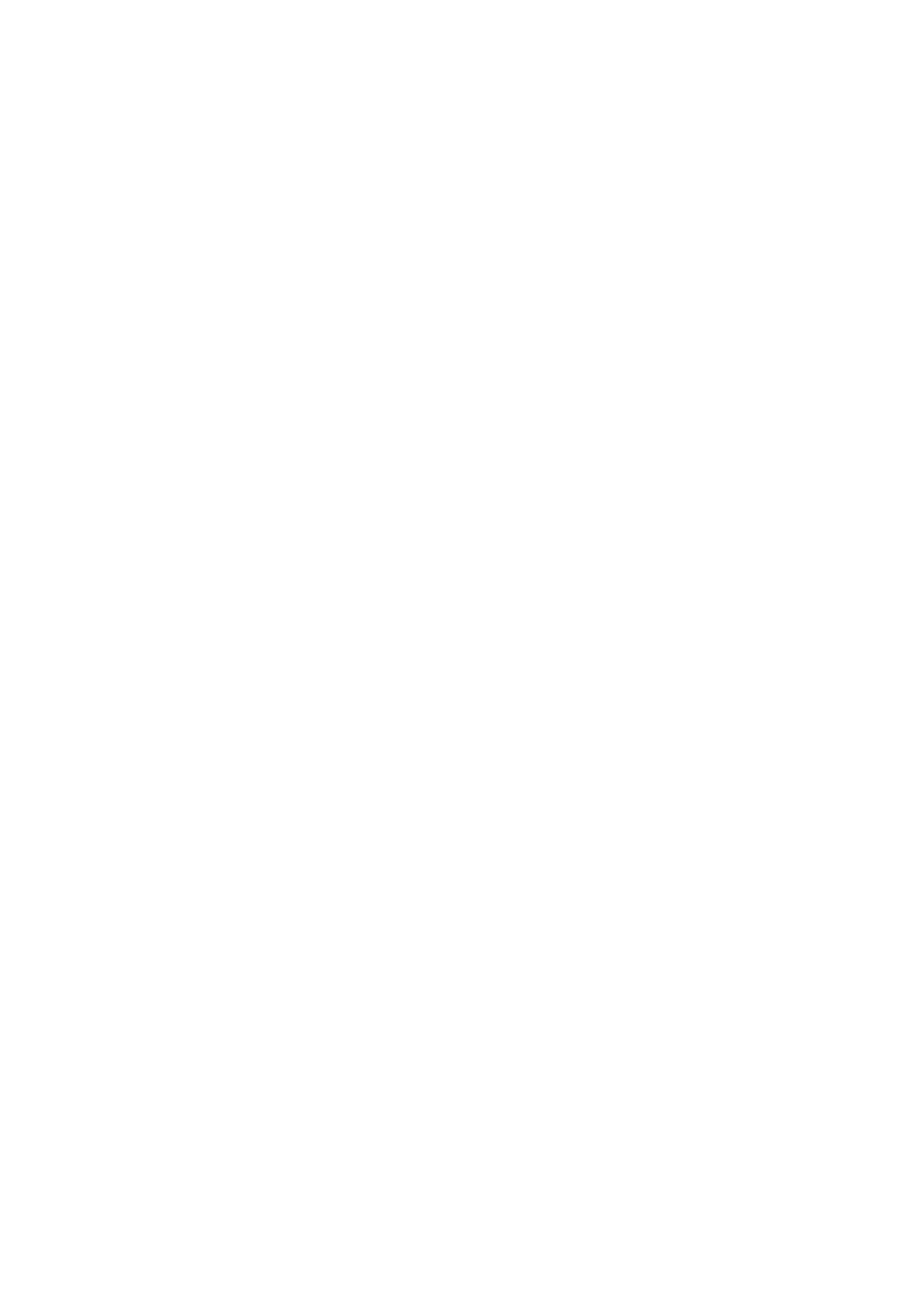| {Schedule.}                            |                                                                                                                                  |                                        |                                             |                            |
|----------------------------------------|----------------------------------------------------------------------------------------------------------------------------------|----------------------------------------|---------------------------------------------|----------------------------|
|                                        | 2                                                                                                                                |                                        | 3                                           |                            |
|                                        |                                                                                                                                  | Sums not exceeding                     |                                             |                            |
| Demand<br>Number/<br>Serial<br>Number. | Services and purposes.                                                                                                           | Voted by i<br>Legislative<br>Assembly. | hi: Charged on the<br>Consolidated<br>Fund. | Total.                     |
|                                        |                                                                                                                                  | Rs.                                    | Rs,                                         | Rs,                        |
|                                        | REVENUEACCOUNT                                                                                                                   |                                        |                                             |                            |
|                                        | C—Economic Services                                                                                                              |                                        |                                             |                            |
|                                        | (c) Industry and Minerals                                                                                                        |                                        |                                             |                            |
|                                        | 320—Industries (Excluding Public Under-<br>takings and Closed and Sick Industries).                                              | 28,24,000                              |                                             | 28.24,000                  |
|                                        | Capita) Expenditure Outside Ibe Revenue<br>Account                                                                               |                                        |                                             |                            |
|                                        | C-Capital Account nr Economic Services                                                                                           |                                        |                                             |                            |
|                                        | (c) Capital Account of [nduntriy and Minerals                                                                                    |                                        |                                             |                            |
| 62                                     | 520-Capital OuUay on Industrial<br>Research und Development (Excluding<br>Public Undertakings and Closed and Sick<br>Industries) | 5,000                                  |                                             | 5,000                      |
|                                        | F-Loons and Advances                                                                                                             |                                        |                                             |                            |
|                                        | 720—Loans for Industrial Research nnd<br>Development (Excluding Closed and Sick<br>Industries).                                  |                                        |                                             |                            |
|                                        | Total                                                                                                                            | 3,15,38.000<br>3,73,67.000             |                                             | 3,45,38,000<br>3,73,67,000 |
|                                        |                                                                                                                                  |                                        |                                             |                            |
|                                        | <b>REVENUE ACCOUNT</b>                                                                                                           |                                        |                                             |                            |
|                                        | C-Economic Services                                                                                                              |                                        |                                             |                            |
|                                        | (c) Industry and Minerals                                                                                                        |                                        |                                             |                            |
|                                        | 321-Village and Small Industries<br>(Excluding Public Undertakings).                                                             | 37,32.000                              |                                             | 37,32,000                  |
|                                        | Capital Expenditure Outside the Revenue<br>Account                                                                               |                                        |                                             |                            |
| 6.1                                    | F-Loans and Advances                                                                                                             | 13,00,000                              |                                             | 13,00.000                  |
|                                        | 721-Loans lor Village and Small<br>Industries (Excluding Public Undertakings),                                                   |                                        |                                             |                            |
|                                        | $\ddot{\phantom{0}}$<br>Total,,                                                                                                  | 50,32,000                              |                                             | 50,32,000                  |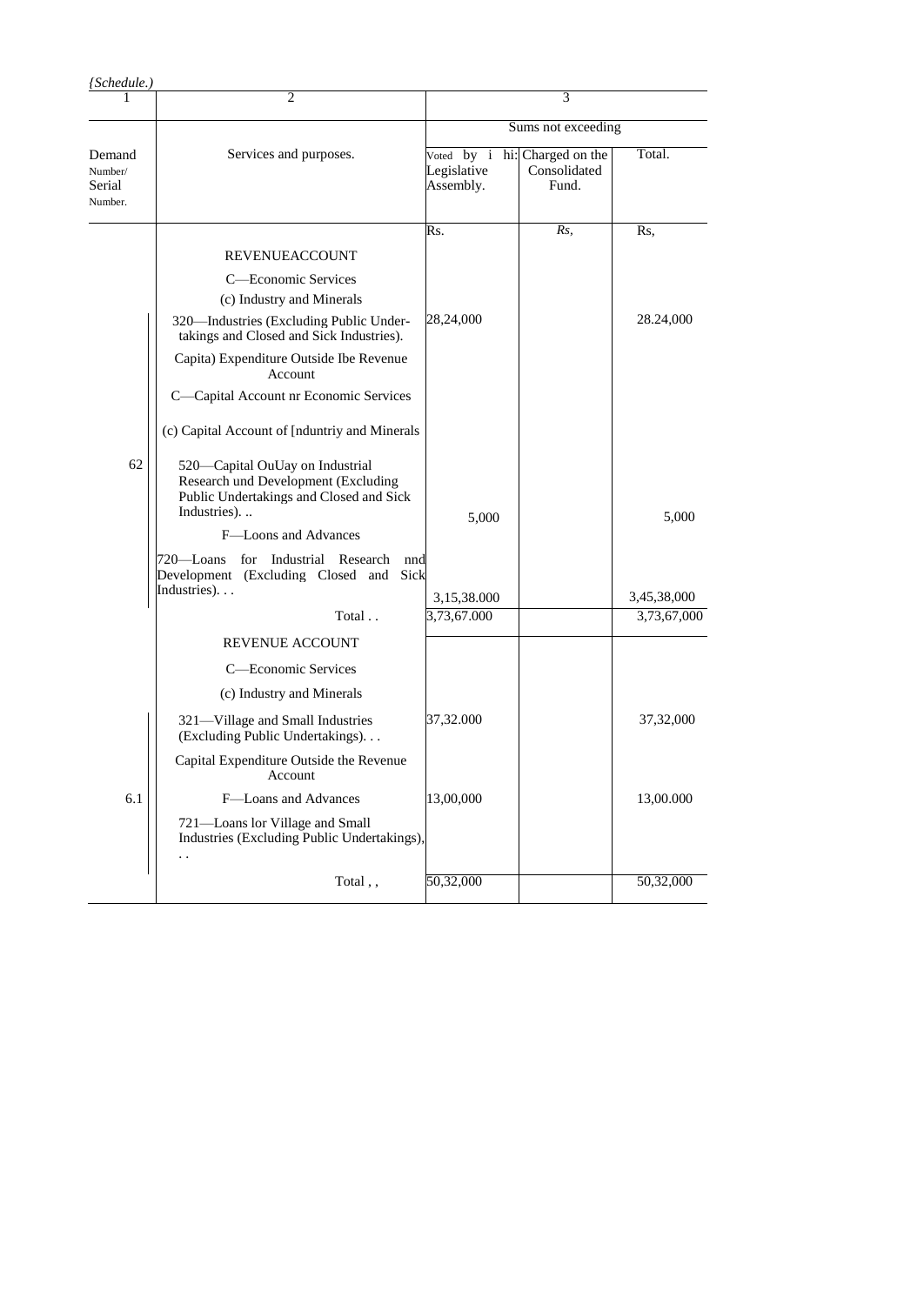[West Ben. Act

| (Schedule.)                                |                                                                                                                                                                                                                             |                                             |                                            |                    |
|--------------------------------------------|-----------------------------------------------------------------------------------------------------------------------------------------------------------------------------------------------------------------------------|---------------------------------------------|--------------------------------------------|--------------------|
|                                            | $\overline{c}$                                                                                                                                                                                                              | 3                                           |                                            |                    |
|                                            |                                                                                                                                                                                                                             | Sums not exceeding                          |                                            |                    |
| Demand<br>Numher/<br>Serin 1 Nil<br>MBL'T. | Services and purposes.                                                                                                                                                                                                      | Voted hy<br>the<br>Legislative<br>Assembly. | Charged on<br>the<br>Consolidated<br>Fund, | Total.             |
|                                            |                                                                                                                                                                                                                             | lis.                                        | Rs.                                        | Rs.                |
|                                            | <b>REVENUEACCOUNT</b>                                                                                                                                                                                                       |                                             |                                            |                    |
|                                            | C—Economic Services                                                                                                                                                                                                         |                                             |                                            |                    |
|                                            | (c) Industry and Minerals                                                                                                                                                                                                   |                                             |                                            |                    |
| 64                                         | 32K-Mines and Minerals                                                                                                                                                                                                      | 47.01)0                                     |                                            | 47.000             |
|                                            | (d) Water and Poiver Development                                                                                                                                                                                            |                                             |                                            |                    |
|                                            | 333-Irrigation. Navigation. Drainage, ind<br>Flood Control Projects<br>Capital Expenditure Outside the - Revenue<br>Account                                                                                                 | 2,35,33.000                                 |                                            | 2,35,33.000        |
|                                            | C-Capital Account of Economic Services                                                                                                                                                                                      |                                             |                                            |                    |
| (i f)                                      | (d) Capita! Account or Water and Power<br>Development<br>$532-$<br>Capital<br>Outlay on<br>Multipurpose River Projects<br>$533 -$<br>Capital<br>Outlay on<br>Irrigation. Navigation, Drainage and<br>Flood Control Projects |                                             | 1.000<br>10,55,000                         | 1,000<br>10,55.000 |
|                                            |                                                                                                                                                                                                                             |                                             |                                            |                    |
|                                            | Total                                                                                                                                                                                                                       | 2.35.33.000                                 | 10,56.000                                  | 2.45.89,000        |
|                                            | <b>REVENUE ACCOUNT</b>                                                                                                                                                                                                      |                                             |                                            |                    |
|                                            | C—Economic Services                                                                                                                                                                                                         |                                             |                                            |                    |
|                                            | (d) Water and Power Development                                                                                                                                                                                             |                                             |                                            |                    |
| 67                                         | 334-Power Projects                                                                                                                                                                                                          | 2.60,00.000                                 |                                            | 2.60,00.000        |
|                                            | (e) Transport and Communications<br>337-Roads and Bridges<br>Capital Expenditure Outside the Revenue                                                                                                                        | 23.S2.000                                   |                                            | 23.82,000          |
| $70\,$                                     | <b>Example 2</b> Account<br>C-Capital Account of Economic Services<br>(e) Capital Account or Transport and<br>Communications<br>537-Capital Outlay on Roads and 13 ridges                                                   |                                             | 26,41,788                                  | 26,41.788          |
|                                            | Total,,                                                                                                                                                                                                                     | 23,82,000                                   | 26,41,788                                  | 50,23,788          |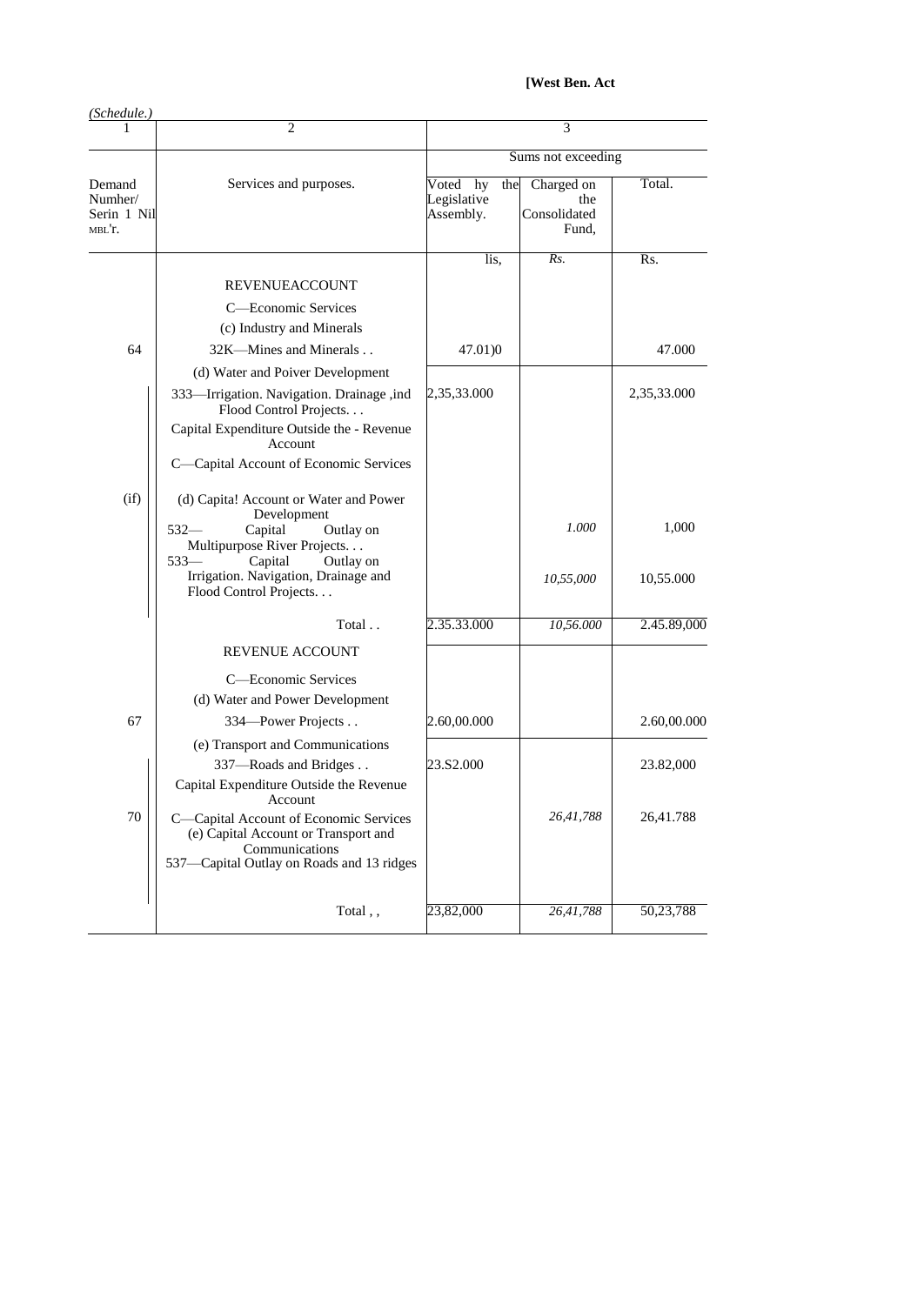## **IX of 1983.]**

| /Schedule. <sub>)</sub>                |                                                                                                                                |                                             |                                            |                        |
|----------------------------------------|--------------------------------------------------------------------------------------------------------------------------------|---------------------------------------------|--------------------------------------------|------------------------|
|                                        | 2                                                                                                                              | 3                                           |                                            |                        |
|                                        |                                                                                                                                | Sums not exceeding                          |                                            |                        |
| Demand<br>Number/<br>Scrinl<br>Number, | Services and purposes.                                                                                                         | Voted by<br>ihe<br>Legislative<br>Assembly. | Charged on<br>ihc<br>Consolidaicd<br>Fund, | Toial.                 |
|                                        |                                                                                                                                | Rs.                                         | Rs.                                        | Rs.                    |
|                                        | <b>REVENUE ACCOUNT</b>                                                                                                         |                                             |                                            |                        |
|                                        | C—Economic Services                                                                                                            |                                             |                                            |                        |
|                                        | («0 Transport and Communications                                                                                               |                                             |                                            |                        |
| 71                                     | 338—Road and Water Transport Services.                                                                                         | L06.45.000                                  |                                            | 1,96,45,000            |
| 72                                     | 339—Tourism D—Grants-in-aid and                                                                                                | 37,000                                      |                                            | 37,000                 |
| 74                                     | Contributions<br>363-Compensation and Assignments to<br>Local Bodies nnd Vanchayati Raj<br>Institutions (Excluding Panchayal). | 7,39,01.000                                 |                                            | 7,39,01,000            |
|                                        | Capital Expenditure Outside the Revenue<br>Account<br>F-Loans and Advances                                                     |                                             |                                            |                        |
| SO.                                    | 726—Loans lor Consumer Industries<br>(Excluding Puhlic Undertakings and Closed<br>and Sick Industries).                        | 59,00,000                                   |                                            | 59,00,000              |
|                                        | C-Capital Account or Economic Services<br>(c) Capital Account or [ndustry and Minerals                                         |                                             |                                            |                        |
| ii                                     | 530—Investments in Industrial Financial<br><b>Institutions (Excluding Public</b><br>Undertakings).                             | 16.25.000                                   |                                            | 16,25,000              |
|                                        | E-Public Debt                                                                                                                  |                                             |                                            |                        |
| Serial                                 | 603-Internal Debt of ihc Stale<br>Government,.                                                                                 |                                             | 2,99.75,82,00<br>$\theta$                  | 2,99,75.82,00          |
| 83                                     | $\mathbf{i}$<br>604-Loans (or Advances from the<br>Central Government                                                          |                                             | 67.89.02,000                               | 67,89,02,000           |
|                                        | Tgtal                                                                                                                          |                                             | 3,67,64. M                                 | 3,67,64,84,00          |
|                                        | Grand Tiilal                                                                                                                   | 1,59,36,68,60<br>$\theta$                   | MOO<br>3,68,29,75,68<br>8                  | 5, 27, 66, 44, 28<br>8 |

'This proviso was substituted for the original proviso by s, 8(2)(a) of ihc Wesl Bengal Hnancc Acl. 2001 (West Ben. Acl XVI of 2001). Prior lo Ibis substitution following change occurred in ihe original proviso, namely;—

(i) ihe words, tellers and figures "Ihe 31st day of Marc I). 2002:" were MJbsiilulcd for ihe words, lellere and figures "the 3tsl day of March, 1998:" by s. 3(l)(b) of ihc Wesl Bengal Taxation Laws (Amendment) Act, 1997 (Wesl Ben. Acl XXItl or 1997). The words wilhin the square brackets were subslilulcd for ihe wools or ihc Supreme Court" hy *s.* 3(l)(c), *ibiil.*

The words wilhin the square bnickeis were inserted by s. 3(l)(d)(i), *ibid.* ■"The words wilhin Ihc square brackets was substituted far die word 'Tour" by s. 3(t)(d)(ii), *ibid.*

 ${}^{3}$ Sub-scclions (6), (6A), (6B) and (6C) were subsliluted for sub-section (6) by s.  $3(2)$  or the West Bengal Taxalion Laws (Amendment) Acl, 1997 (West Ben. Acl XXIII of 1997). Prior to this substitution sub-section (6 (Wesl Ben. Acl VIII or 1990) which was again substituted by s. 7{l)(b) of ihc West Bengal Finance Acl, 1994 (West Ben. Acl XVI of 1994).

The words, figures. Idler and brackets wilhin Ihe square brackets were insencd hy s. 8(2)(b)(i) or the West Bengal t-inancc Acl, 2001 (Wesl Ben. Acl XVI of 2001).

The words, figures and I cliffs "by the I si day or March. 1998" were omitted by s. R(2)(blfii), *ibid*

8. (1) The lax payable under (his Aci shall be paid in llie prescribed Pnymeniof manner. '

(2) The amount of lax due from enrolled persons for each year as specified in iheir certificate of enrolment shall be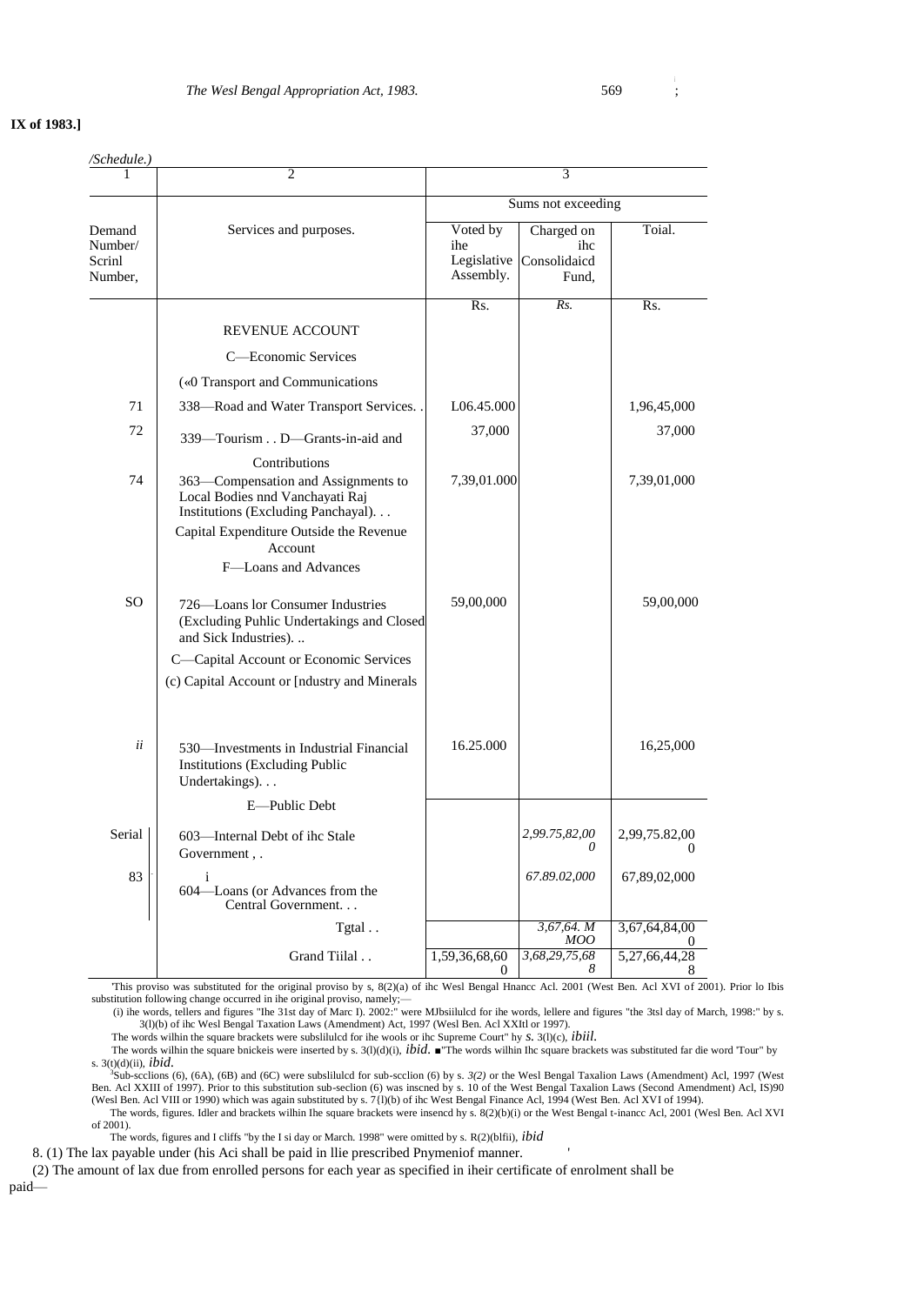(a) in respect or a person who Before the 30lh day of stands enrolled before die Seplemberorthatyear. commencement of a year or

is enrolled on or before the 31st day of August or a year,

- (b) in respect of a person who is Within one month of enrolled afler the 31st dny the dale of enrolment. of August or a year.
	- 570 *The Wesl Bengal Appropriation Acr, 1983.*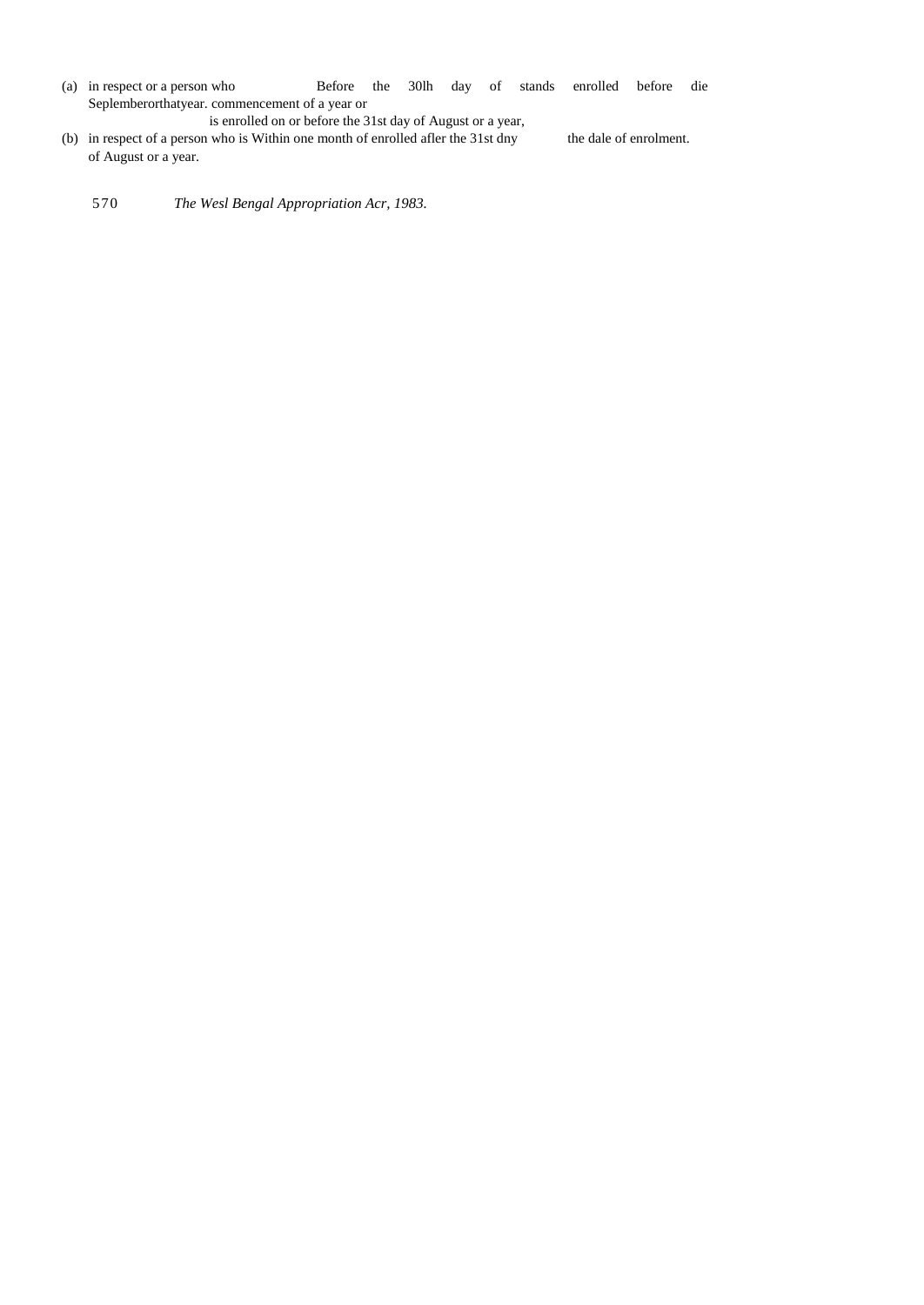'Promo was added by s. 7(2) of the Vest Bengal Fiimnec Acl, 1996 (West Sen. Acl X or 1996).

: Provisu was added by s. 6(5) of 111: Wcsi rU'in-:iI Finance *Act.* 2000 (Wesl Ben. Acl

111 of 2fj00).

'The words wilhin lhc squaw brackcis ivcre substituted for lhc words "(\vn *perc^r,iu/n''* by s, 4(4) or lhc Wcsi Bengal Finnncc Acl. 2(W12 (Wesl Ben. Aci 1 of 2U02). ^Sub-secuon^) was addcJ by s. 7(2) of lhc Weil Bengal Financc Aci. 1994 (iVtst Sen. Acl XVJ of 1994).

'Scccon 9A was inserted by s. 5(1) oTihc Wcsi Bengal Ta.xoiie.i Laws (Amendment) Acl, 1990 (Wcsi Ben. Ac: Vt or 1990). Then, sub-seclions (3), (4) and (5) were ins:ried by s. 6(1) or lhc Wesl Bengal Finance (No. 2) Act, 1991 (Wesl Ben, Acl VII of 1991). Finally, Section 9A was suWituifd by s. lt(3) of ihc WtsL Bi-ngjl finance Acl, LW2 {West Ben, Aci I ml 1992).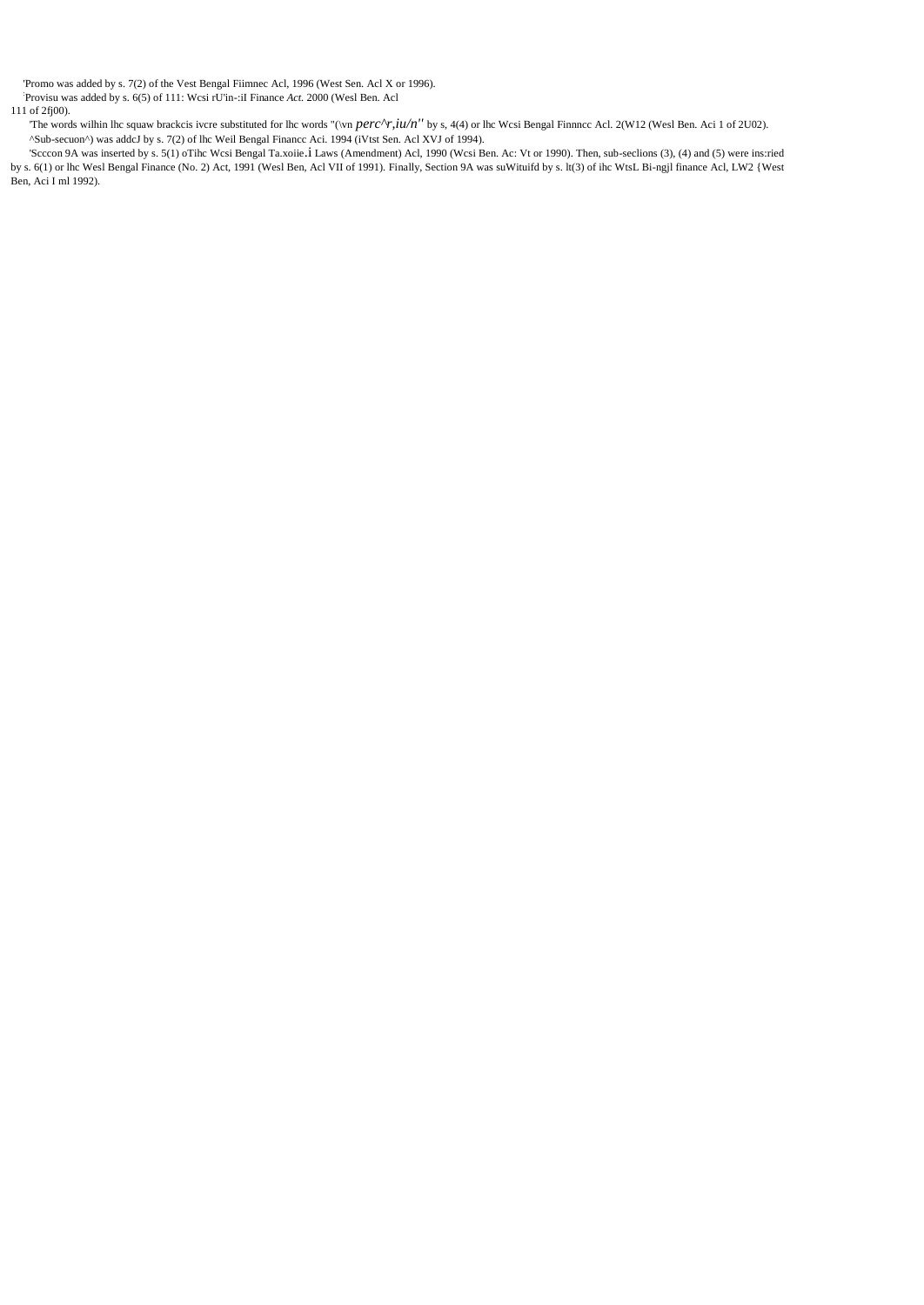'Seclion 15 was Mibsliuilcd Tor ihe original seclion by s. S(5) or ihc Wesl Bengal Financc Act, 2001 (Wesl Bun. Acl XVI oT^OOO. Prior to lhis substitution [here occurred foiliiwing changes in ihc original scclion, namely.—

- ${a}$ ) in sub-seclion (tj— $\blacksquare$ 
	- (i) ihc words "employer or enrolled person"' wcix substituted for ihc word "'employer" hy s,  $2(1)(a)$  or the Wesl Bengal (i) Slalc Ta\* on Professions. Trades, Callings and Employments (Second Amendmcnl) Acl. 1989 (West lien. Acl XXI or J9S9I,
	- (ii) ihc words "hjsincss. profusion, lratio or calling" were subslilulcd for ihc word "business'' by s. 2( I )(b), *ibid.*
- 572 *Ibid, Wasl Bengal Appropriation Acr, 1983.* (iii) ihc words "re l urns or such slalom cms as may be prescribed'" were substituted for the word "rclums" by s. 2(1 )(e),

(b) in sub-scclion (2). ihc words "employer or enrolled person" were subslilulcd for ihc word "employer" by 5. 2(2), *ibitt.*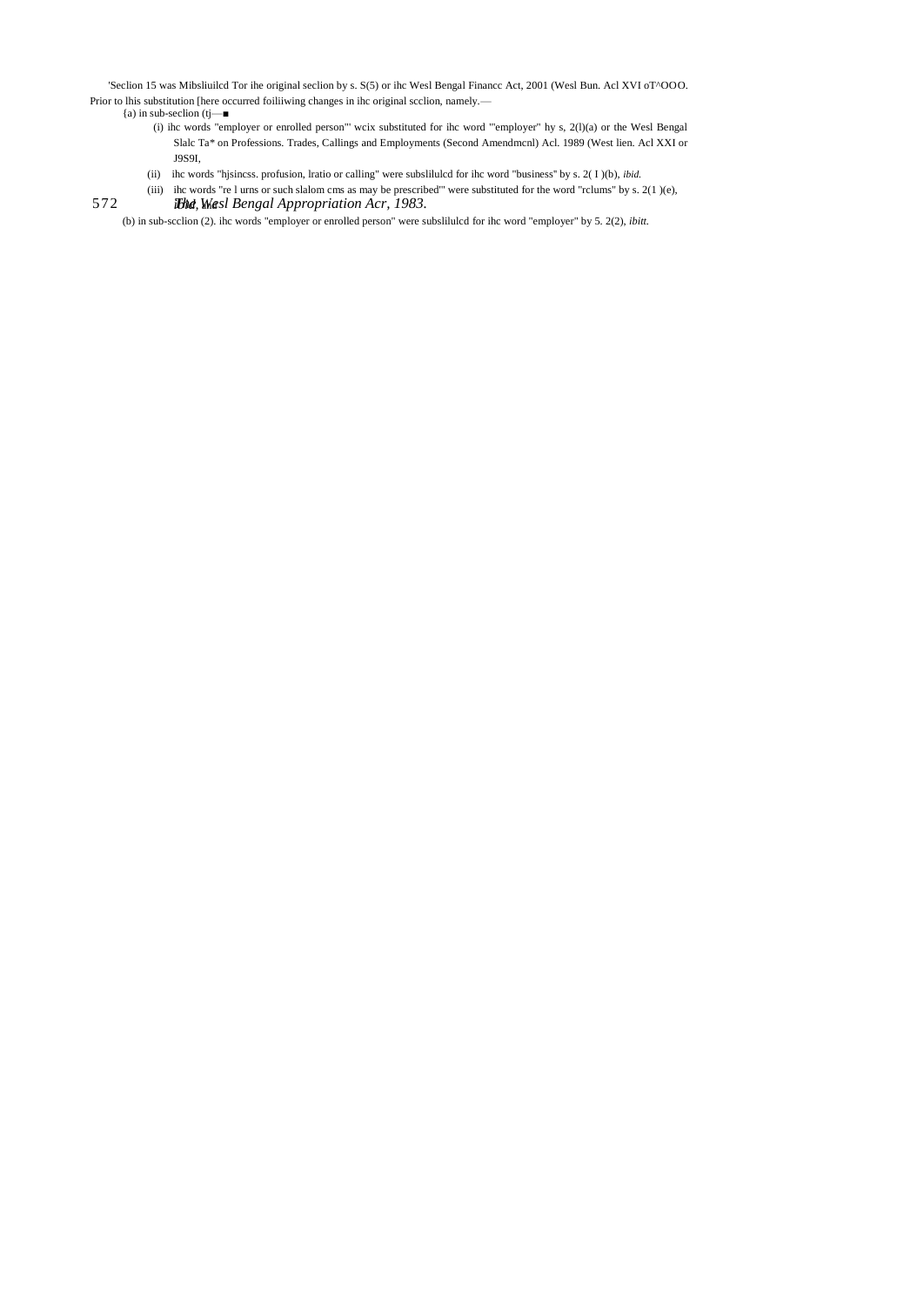'Scclion 19 was subslilulcd Tor ihc original tiy 5, 7(2) of ihc Wesl Bengal Finance Acl. 1999 [Wesl Ben, Acl 111 of 1999), Prior to ibis sab stilu lion ih-iv occurred fallowing changes in ihc original scclion, namely:

(i) a proviso was added to ihc original scclion by s. 5(3) oI ihc Wesl Bengal Tiualion Laws (Amendment! Act, 1990 (WCM lien. Acl VI of 1990),

(ii) after the firsl proviso, anolhcr second proviso was added by n. 6(2) of die Wt-sl Bengal Finance (Nn. 2) Act, 1991 (WiM Ben. Acl VII  $_0$ r I MI), and

(iii> analher proviso was substituted for ihc previous two provisos by 5, 11(4) of ihc Wusl Hengal Finance ACL 1992 (Wesl Ben. Acl I of 1992).

-Clause (aa) was inserted by 5. 8(9)(:t)(i) of llm Wesl Bengal Finance Acl. 2001 (West Ben. Acl XVI or 2001).

'Clause (bb) was inserted by s. 8(9)(a)(ii), *ibid.*

'Clauses (c) ii^d (d) were substituted for 111:: original clause (c) by s. 6(6) of ihc Wesl Bengal Fin on cc Act. 2000 (West Ben. Acl III or 2000).

The words, figure<sup>1</sup>: ;ind lellcrs wilhin ihc square brackcls wcic subslilulcd for ihc words, figures and IcUcrs "ihc Ifllh day of September, 1992" by s. S(9(a)(jii) of die West

Bengal Finuncc Act, 2001 (West Ben. Acl XVI cf 2001),

'Sub-scclion (7) was inserted by s. S(9)(b) or lhc Wcq Bengal Financc Acl. 2001 (Wesl Ben, Acl XVI of 2001).

The Schedule was fiiM subsilluled for ihe original by s. 4(2) of llie West Bengal Tax at ion Laws (A mend men l) Ael, 1989 (Wcsi Ben. Act 111 of 1989). Then die same was Ihis substitution and resubslilulion ihcrc occurred following changes, namely—

(i) in serial No. I,—

- (a) in column 3 againsl ilem (iv) llie lellcrs and figures "Rs. 7" were substituted for lhc Idlers and fiyure "Rs. fi" by s. 9(1)(a) or lhc Wcsi Bengal Taxation Laws (Amend
	- (b) in column 3 against item (v) [he leltcrs and figures "Rs. 12" were subsliluled for the Ictlcis and figures "Rs. IU" by s. 9(1) (b). ibid-<br>(c) in column 3 against item(vi) ihe lelters and figures "Rs. IB" were subslilul
	- finally, die serial Nu. I was substituted by s. 7(3)( I) or ihe Wcsi Bengal Finance Acl, 1996 (West Ben. Ail X of 1996);
- (ii) in serial No. 2, in the proviso ihe Iclicrc, figures anil words "Rs. 25 U j)cr umunn' were subslituted for the Ictiers, figures and words "Rs. 21X) per aimmit." by s, 9( 1983): the same scrril No. 2 was totally Mibnilulcd by s, 4(1) of the Wesl Bengal State Tax on Professions, Trades, Callings and Employments (Sccond Amendment) Acl,
- entries (i) to (v) by s. 7(3)(2) or ihc Wesl Bengal Financc Acl, 1996 (West Ben. Acl X of 1996);

*(Fool-note I cantd. next page)*

The sites (x). (xi) and (\*ii) and Climes relating thereto is-ere substituted lor the item (x) an J the enlry rclnling Iherctu "(v) Rs, 15,001 and above" hy S(11)(a) of the West Bengal I *(Foot•note I eontd. from previous page)*

(ii) after suhiwni (ii). in column 2. sub-item (iii) and llie entries relating thereto in column 2 and column 3 w; is added by s. I  $1(5)(a)(vi)(U)$  of the  $\forall$ Pe.« Ucngal [-' subslilulcd Tor the figures "900" by s. 11 (5)(-Ku), *ibid;*

(si) serial No. 12A and the entries relating thereto wns inserted by s. 7(b) of the Wcsi Bengal Finance Acl, 1591 (West Ben. Acl VI of 1991); then Serial No. 12A and the entr Act 1 »f 1992);

 $(xii)$  in serial No. 16,-

- (a) in i'.cm (ii), the word "Apex" wis subslilulcd fur the words "Suite level" by s. 6{4)(n) of the West Bengal T.u.niun Laws (Sccond Amendment) Acl, 1994 (West Be (b) in item (b), the word "Central" vvs subMi luted Tor [lie words "Pisiriul level" by s. 6(4)(h), *ibid*;
- (xiii) serial No. 18 ;ind the entry relating ihcrelo was suhsiiiuied for ihe original by s. S(5) of ihe West Bengal Taxation La u s (Seeund Amendment) Aul. 19HJ (WBI Ben. Act *(Foot-note I could, next page)*
- 10, Occupicrs of factories as defined in Ihc Factories Act, 1948 (63 of 1948), who are not dealers covered by entry 9.

Such occupiers of factories—

- (i) where not more than fifteen workers arc working ... Rs. 600 per annum,
- (ii) where more than fifteen workers are working ... Rs. 1,500 per annum.

*Explanation.*—For the purposes of this entry and entry 11, the average number of worker; or employees who were working or emplo This average number shall be arrived aL by adding the average number of workers .

or employees who attended in each working month in that year and dividing the total by the number of such months.

11. Employers or shop-keepers ;>s defined in the West Bengal Shops; and Establishments Act. 1963 (West Ben. Acl XHT of 1963),

whether Dr not their establishments or shops arc situated wilhin an area lo which the aforesaid Act applies, and who are not cove red by e

Such employers or shop-keepers—

- (i) where there are no employees . . Rs. 50 per annum,
- (ii) where there are less than five

Rs. 100 per annum,

- (iii) where there are five or more employees bui less lhan eleven employees
- (iv) where iherc arc eleven or more employees' bul less lhan twenty employees
- (v) where ihcrc arc twenty or more employees
- 14. Owners or lessees of—■
	- (a) beauty parlours (non air-conditioned) .
	- (b) beauty parlours (air-conditioned) .
	- (c) health resorts or slimming centres .

(d) air-condilioncd hair-dressing saloons . (c) air-conditioned restaurants .

21, Partnership firms when engaged in any profession, trade or calling.

Such firms whose gross annual turnover is—■

- (i) Rs. 25 lakhs or less
- (ii) above Rs. 25 lakhs but less than Rs. 1 crorc

(iii)Rs, 1 crorc or above *Explanation.*—For (he purposes or lhis

entry, "annual turnover" shall includc the aggregate of the amounts or parts thereof receivable by way of remuneration, fee, reward or any consideration for services rendered and sales made during the previous year by such firms, .

22. Owners, licencees or lessees, as the case may be, of tutorial homes and training institutes of any description, when engaged in any profession, trade or colling .

*Explanation.*—For the purposes of this entry, "training institutes" engaged in any cultural, social or welfare activity shall be excluded.

23. Persons, other than those mentioned in any preceding entries, who are engaged in any profession, trade, calling or employment,